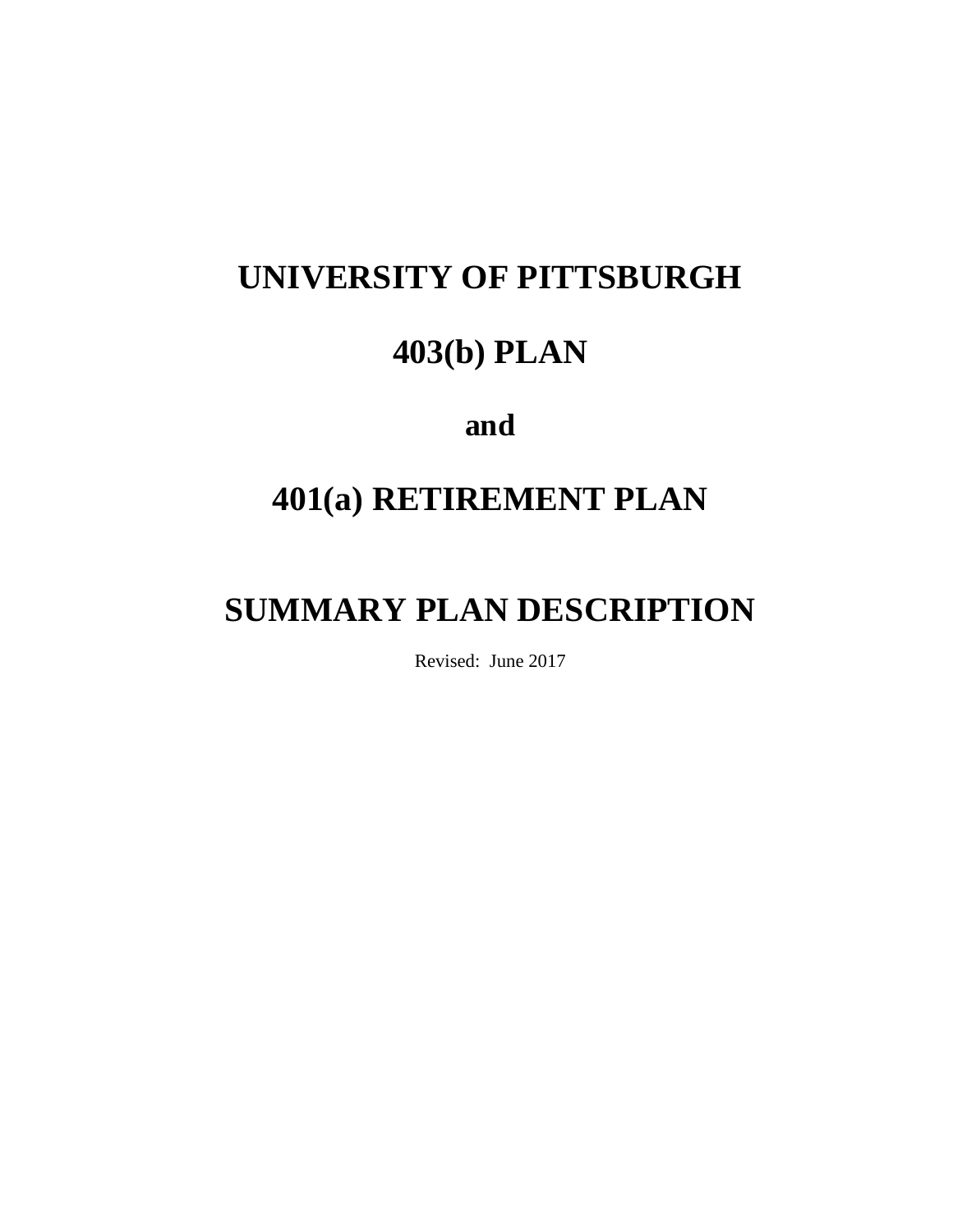## TABLE OF CONTENTS

| Subject                              | Chapter      | Page           |
|--------------------------------------|--------------|----------------|
| <b>INTRODUCTION</b>                  |              | $\mathbf{1}$   |
| HOW DO I                             | $\mathbf I$  | $\overline{2}$ |
| UNDERSTANDING YOUR ACCOUNTS          | $\mathbf{I}$ | 5              |
| <b>PARTICIPATION</b>                 | III          | 8              |
| <b>CONTRIBUTIONS AND ALLOCATIONS</b> | IV           | 16             |
| <b>INVESTMENT OF PLAN ASSETS</b>     | V            | 26             |
| <b>DEATH BENEFITS</b>                | VI           | 28             |
| <b>VESTING</b>                       | <b>VII</b>   | 33             |
| <b>BENEFITS</b>                      | <b>VIII</b>  | 35             |
| <b>CLAIMS PROCEDURE</b>              | IX           | 46             |
| AMENDMENT AND TERMINATION            | X            | 48             |
| <b>MISCELLANEOUS</b>                 | XI           | 49             |
| UPMC, UPP, AND THE FOUNDATION        | XII          | 50             |
| <b>GENERAL INFORMATION</b>           | XIII         | 52             |

917913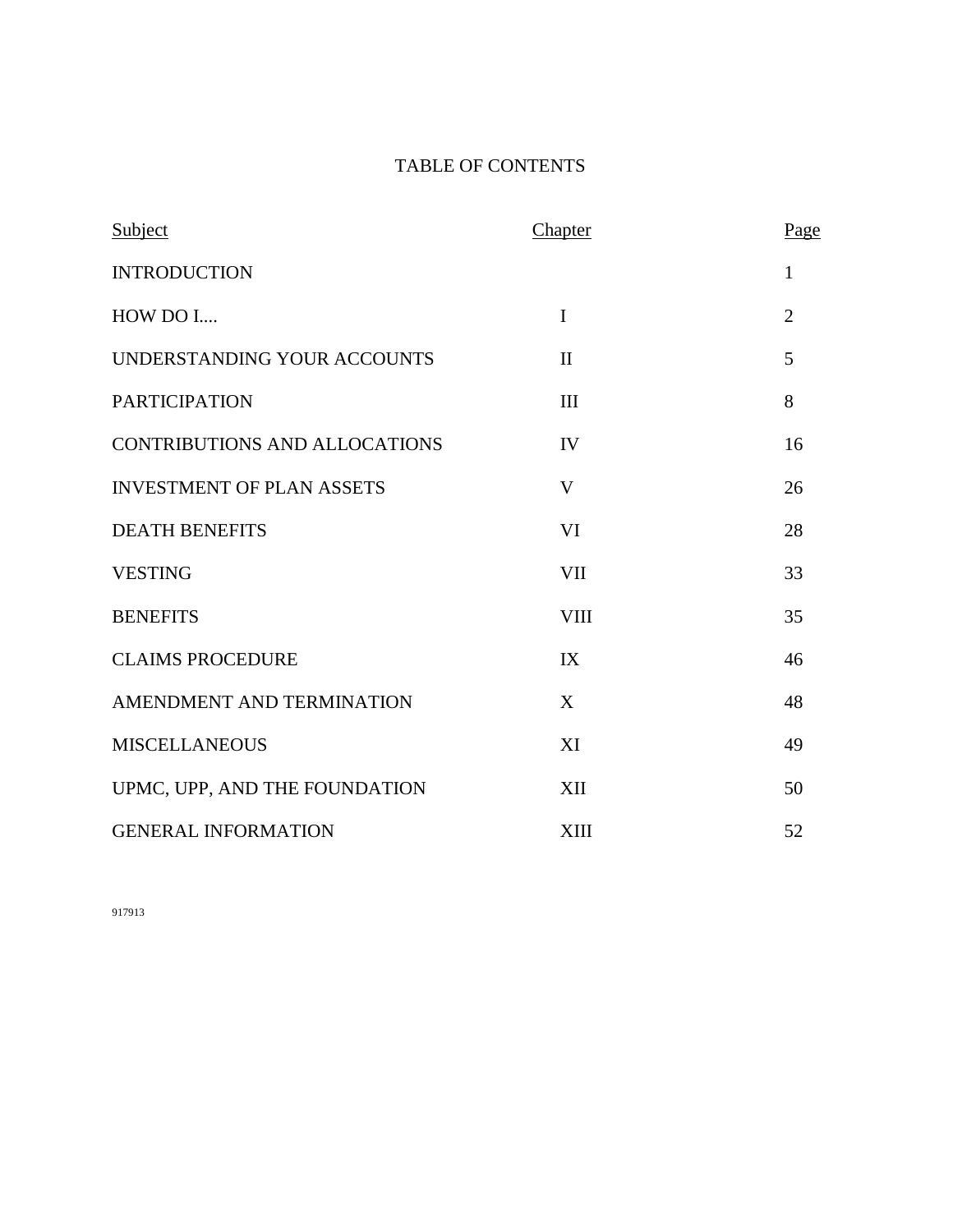## **INTRODUCTION**

The University of Pittsburgh retirement program consists of three plans:

- 1. The University of Pittsburgh 403(b) Plan (the "403(b) Plan")<sup>1</sup>,
- 2. The University of Pittsburgh 401(a) Retirement Plan (the "401(a) Plan"), and
- 3. The University of Pittsburgh Noncontributory Defined Benefit Pension Plan (the "Pension Plan").

This summary plan description ("SPD") covers the 403(b) Plan and the 401(a) Plan. There is a separate summary plan description for the Pension Plan.

Most full-time and (non-student) part-time employees of the University (including employees who are not generally eligible for benefits) are eligible to make contributions under the 403(b) Plan**.**  Benefits-Eligible Employees who contribute at least three (3%) percent of "Compensation" to the 403(b) Plan will receive a match under the 401(a) Plan.

You need to check the eligibility provisions of each plan in order to know whether you are eligible to participate. (See Chapter III below.)

Effective as of February 9, 2015 TIAA became the sole record keeper.

If you make contributions to the 403(b) Plan (or are thinking about making contributions to the 403(b) Plan), please read this SPD carefully.

If there is a conflict between the SPD and the plan document, the plan document governs.

If you have any questions, feel free to contact the University's Office of Human Resources, Benefits Department at 412-624-8160 and ask for a Retirement Analyst.

**YOU SHOULD NOT RELY ON THIS SPD FOR LEGAL OR TAX ADVICE** and should see your attorney or tax advisor if you need advice with regard to a particular situation.

Tax information is presented merely to help you understand how the plans operate and your options under the plans. Tax rules change frequently, and the tax information contained in this SPD may be obsolete before the University is able to issue a new SPD.

 $\overline{a}$ 

<sup>&</sup>lt;sup>1</sup> The 403(b) Plan was formerly known as the University of Pittsburgh Contributory Tax-Deferred Annuity Plan.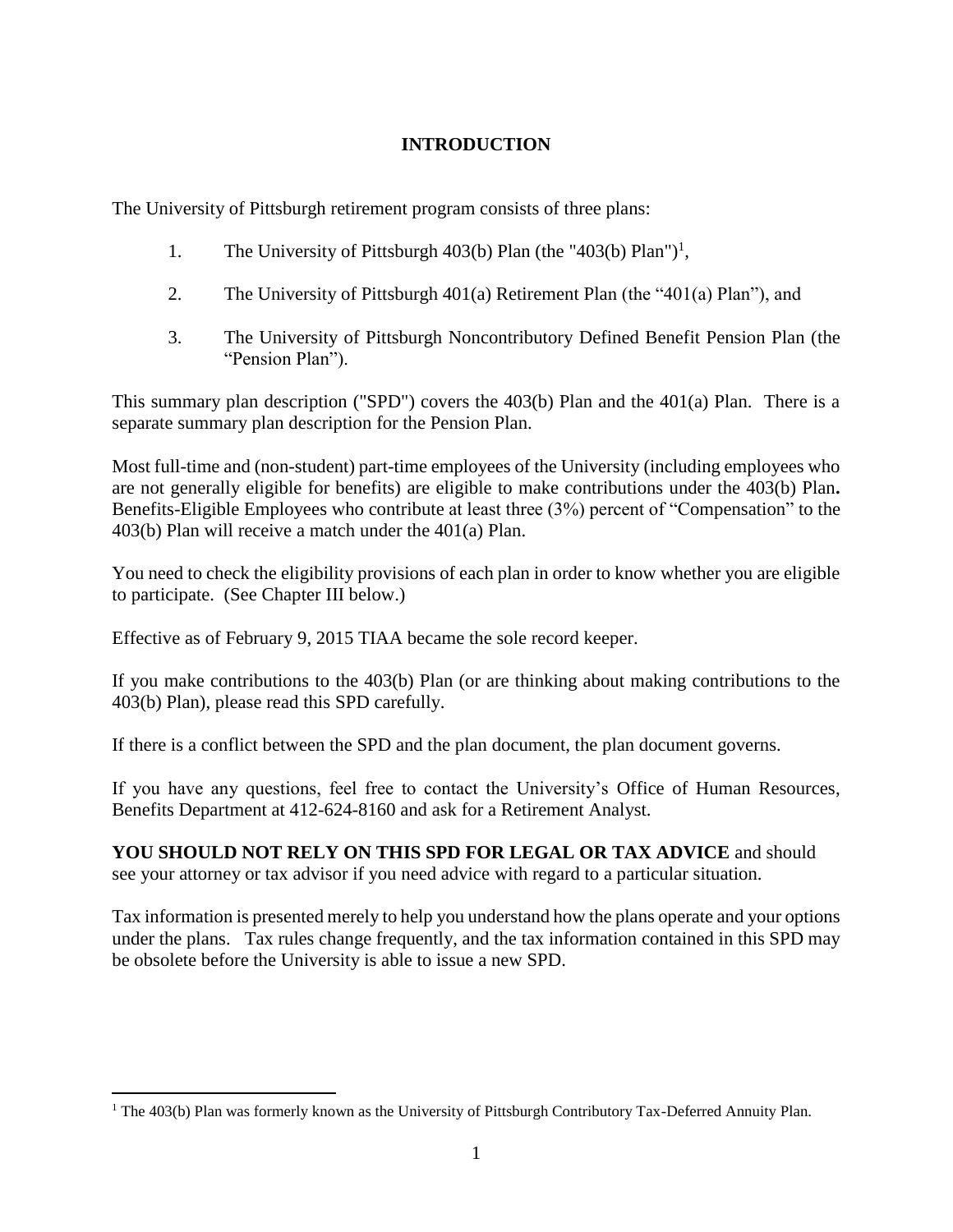## **I. HOW DO I....?**

## A. **Find Enrollment/Election Change Forms**

- 1. Log into the University's Portal at www.my.pitt.edu.
- 2. Enter Username and Password.
- 3. Click on "My Resources" tab on the "My Pitt" portal home page.
- 4. Select "Human Resources" from the drop down list.
- 5. Select "Retirement Savings Plan Access Manage Your Retirement Plan Elections" located on the Human Resources landing page.

If you make an election to change: (i) the amount of your contributions, or (ii) the type of your contributions (403(b) v. Roth 403(b)), the change becomes effective for the following month. However, if you are paid on a biweekly basis, the change becomes effective as of the first pay date in a month.

## **Having Trouble Logging On**?

Call the Help Desk at  $412-624$ -HELP (4357).

## **Need Internet Access?**

You can access a computer in the Benefits Department or contact your regional HR office.

## **Want to Change Your Password**?

Go to: http://accounts.pitt.edu

## B. **Get Help with My Elections**?

Call the University of Pittsburgh Retirement Plan Call Center at 800-682-9139 if:

- 1. You are already online and need help using the online system, or
- 2. You want to change the amount of future contributions or how future contributions are invested.

If you want to change how prior contributions are invested, go to my.pitt.edu using the steps in Section A above.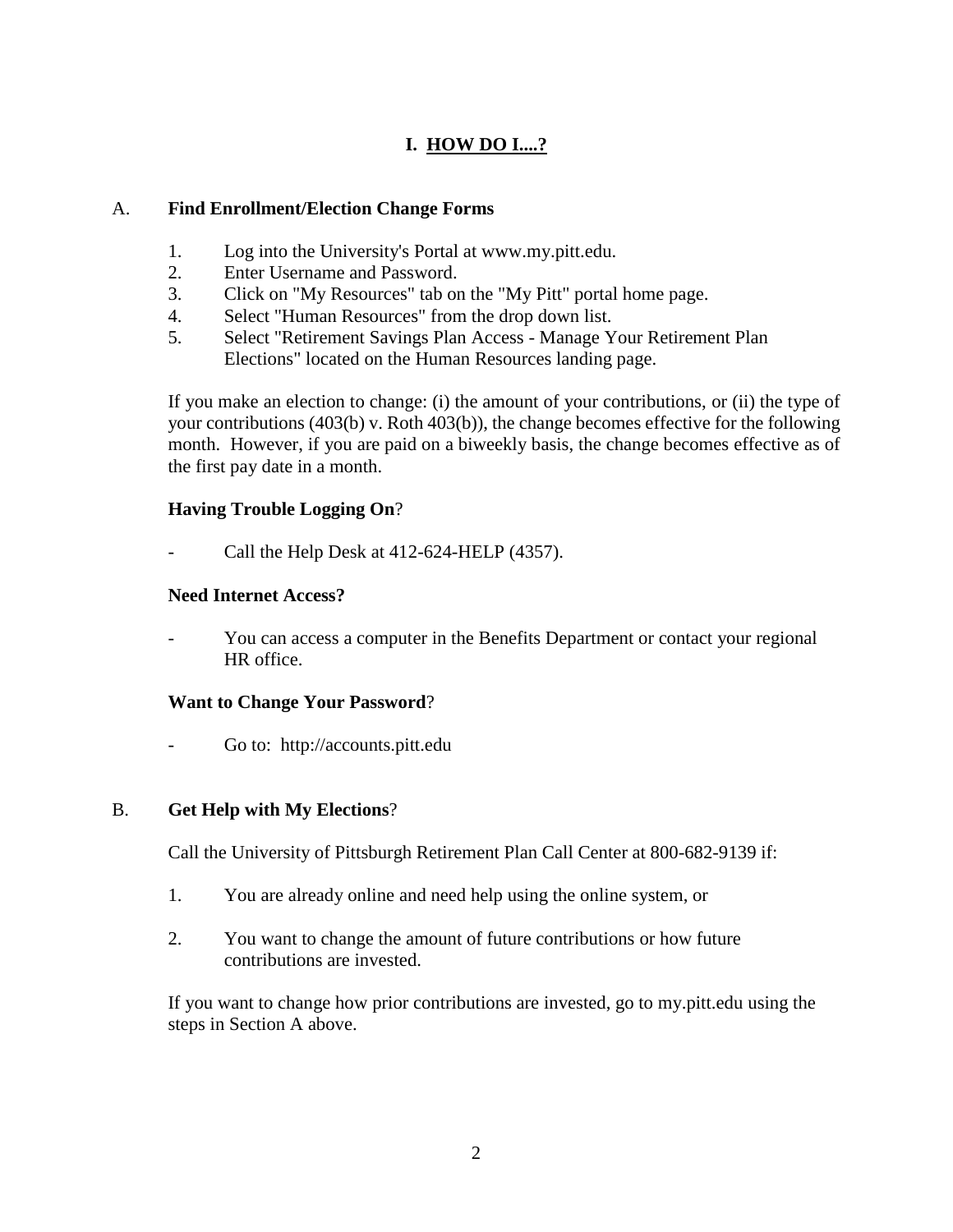C. **Check My Account Balances, Change Investments, or Move Prior Contributions from one Fund to Another**? (See instructions in Section A above to log on)

| Active Employees' Website: | www.my.pitt.edu |
|----------------------------|-----------------|
| Former Employees' Website: | www.tiaa.org.   |

Automated Phone Service: 800-842-2252 (available 24/7)

**University of Pittsburgh Retirement Plan Call Center**: **800-682-9139** Representatives available Monday to Friday, 8 a.m. to 10 p.m. Saturday, 9 a.m. to 6 p.m. (ET)

#### **On-Campus Appointments**

Consultants from the Pittsburgh office and other Regional offices are available for on-campus appointments to assist you with your retirement planning. To schedule an appointment, please sign up online at [www.tiaa.org/schedule now](http://www.tiaa.org/schedule%20now)

Web seminars: [www.tiaa.org/financialeducation](http://www.tiaa.org/financialeducation)

Hearing Impaired Service Line: 800-842-2755

#### D. **Find Beneficiary Designations**?

Make beneficiary designations online or choose to have beneficiary designation forms mailed to you. Forms should be returned to TIAA.

#### **Active Employees should**:

- 1. Log into the University's Portal at www.my.pitt.edu.
- 2. Enter Username and Password.
- 3. Click on "My Resources" tab on the "My Pitt" portal home page.
- 4. Hover over **"My Account."**
- 5. Select **"Change Beneficiaries."**

#### **Former Employees should go to [www.tiaa.org.](http://www.tiaa.org/)**

If you have never used the TIAA secure Web site to access your account, you'll need to register first. Go to **[www.tiaa.org/register](http://www.tiaa.org/register)** to register. You will need one of your account numbers in order to complete the registration process.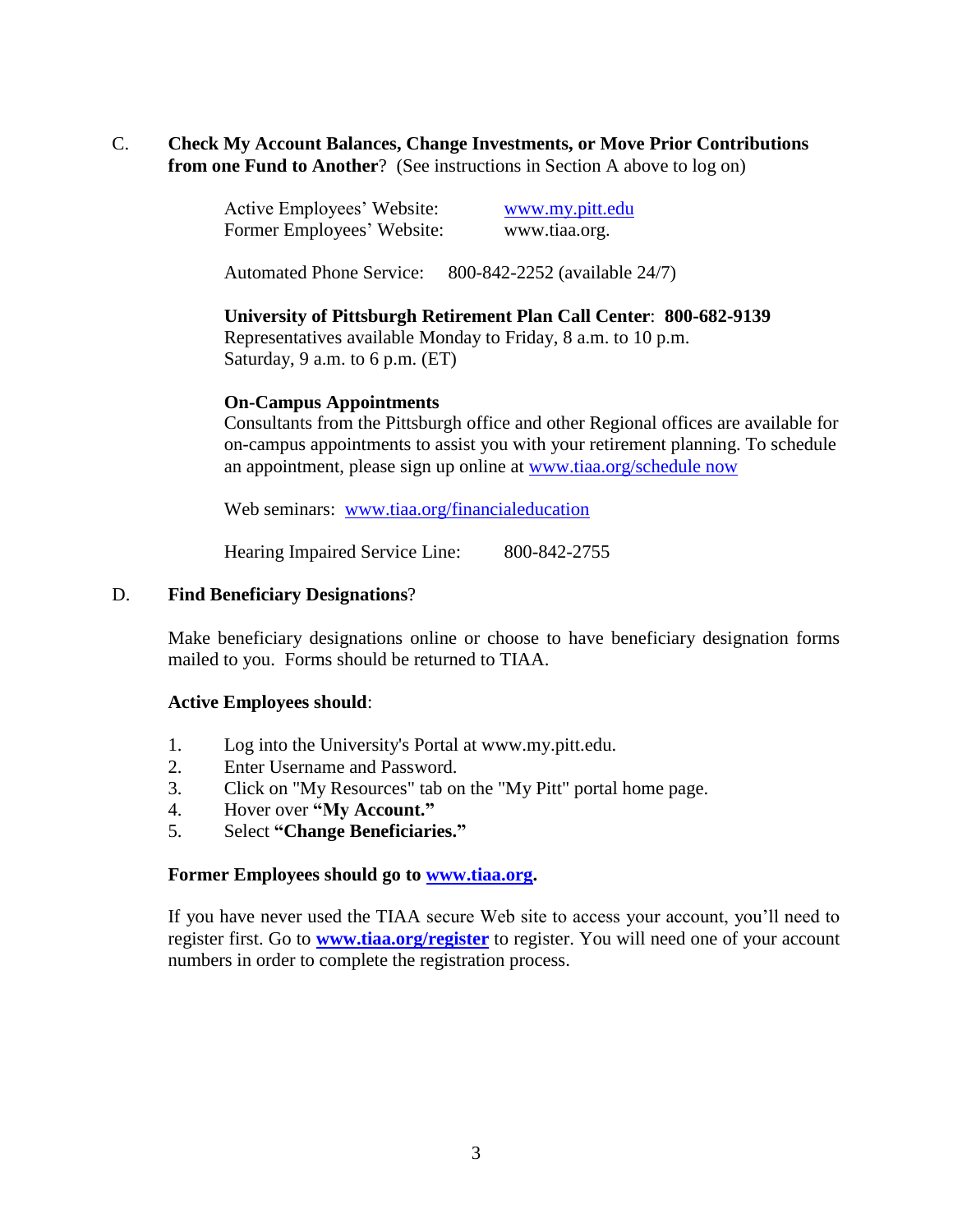## E. **Apply for a Loan?**

Call the University of Pittsburgh Retirement Plan Call Center: 800-682-9139 or go on-line through my.pitt.edu and select "Human Resources" under the "My Resources" tab. Then select the "Retirement Savings Plan Access" link. Hover over **"My Account"** and then select "**Apply for a Loan."**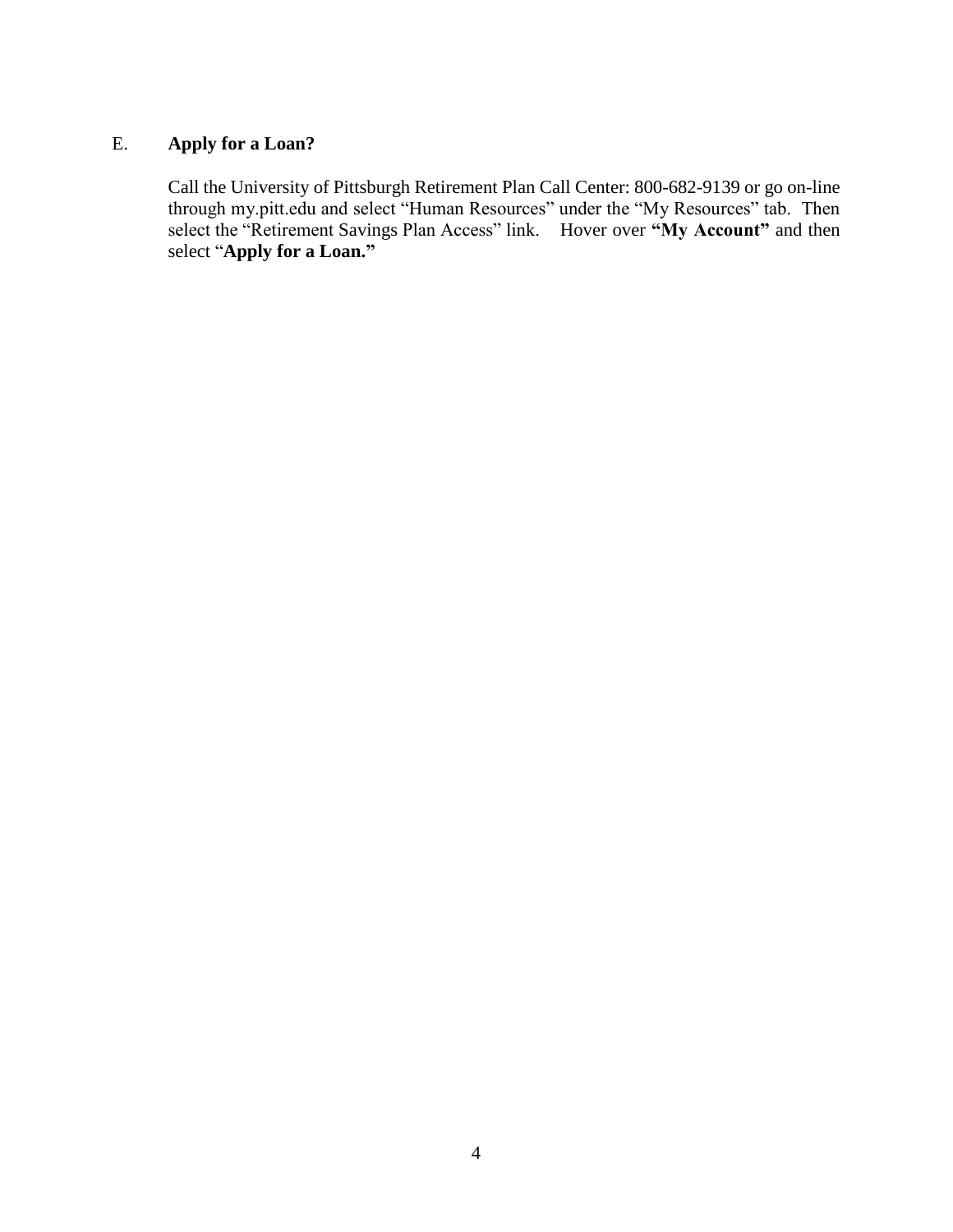## **II. UNDERSTANDING YOUR ACCOUNTS**

## A. **Plan History**

The 403(b) Plan began on July 1, 1919 (at which time there was no Internal Revenue Code).

All plan assets were invested in TIAA-CREF annuities until July 1, 1985, at which point Vanguard mutual funds were added as investment options.

The 401(a) Plan became effective on January 1, 1994 and was adopted in order to make it easier for the University's retirement program to comply with various Internal Revenue Code requirements.

Prior to 1994 all matching contributions were made to the 403(b) Plan. From 1994 through 2001 some matching contributions were made to the 403(b) Plan, and some were made to the 401(a) Plan (for reasons related to the Internal Revenue Code). Since 2002 matching contributions have been made only to the 401(a) Plan.

In February 2015 TIAA became the sole record keeper.

## B. **Why You Receive So Much Paper**

You need to understand the various types of accounts you have. If you would prefer to receive communications electronically, you may select e-delivery under the "Profile & Settings" features at the top of the "my TIAA-CREF" website.

If you are receiving matching contributions, then you are participating in two plans: (1) the 403(b) Plan, and (2) the 401(a) Plan.

Prior to 1994, if you invested through TIAA-CREF, 403(b) contributions that were matched and the related matching contributions were invested in retirement annuities ("RAs") in the 403(b) Plan. If you made 403(b) contributions that were not matched, those contributions were (in general) invested in supplemental retirement annuities ("SRAs").

Two changes took place in 1994. First, the 401(a) Plan became effective, and the matching contributions for anyone contributing at least 6% of Compensation went into the 401(a) Plan.

Second, new 403(b) contributions were invested in group retirement annuities ("GRAs") or group supplemental retirement annuities ("GSRAs").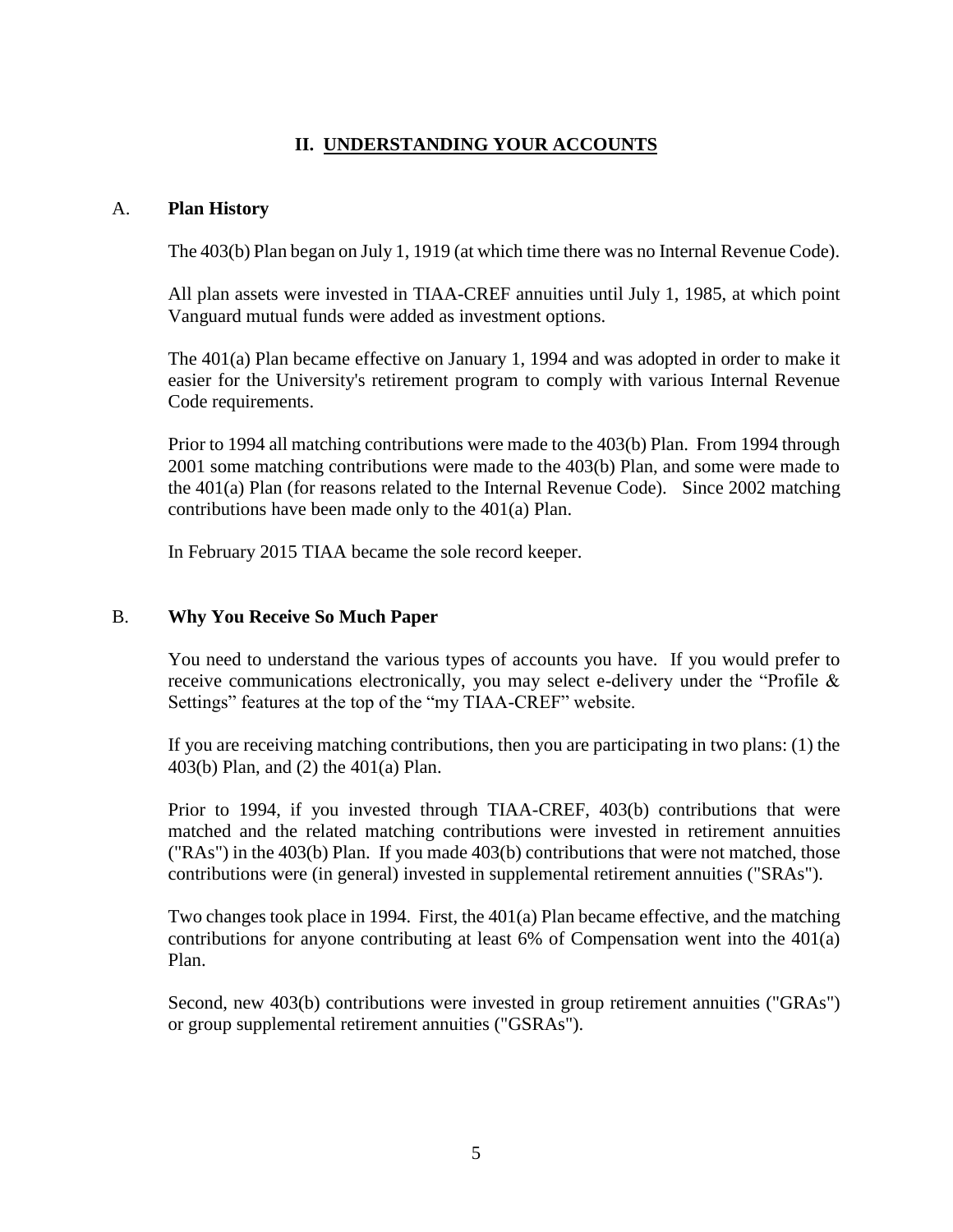Between 1994 and February 9, 2015, if you made 403(b) contributions, received a match, and divided your money among TIAA, CREF, and Vanguard in both plans, you had at least six different accounts.

Effective as of February 9, 2015 any new contributions that you elect to invest with TIAA-CREF are invested in Retirement Choice ("RC") contracts, including unmatched 403(b) Plan contributions.

If you were a University employee prior to 1994, it is possible that you have as many as ten different annuity accounts with TIAA-CREF in just the 403(b) Plan:

| TIAA RA   | <b>CREFRA</b>    |
|-----------|------------------|
| TIAA SRA  | <b>CREF SRA</b>  |
| TIAA GRA  | CREF GRA         |
| TIAA GSRA | <b>CREF GSRA</b> |
| TIAA RC   | <b>CREFRC</b>    |
|           |                  |

In addition:

- You could have TIAA GRA, TIAA RC, CREF GRA, and CREF RC accounts in the  $401(a)$  Plan.
- If you were hired prior to 2002, you may have matching contributions in both plans.
- In November 2003 TIAA-CREF mutual funds were added as investment options in both plans. Therefore, you may have TIAA-CREF mutual funds, as well as TIAA and CREF annuities in both plans.
- If you make Roth 403(b) contributions or after-tax contributions, those contributions are tracked and reported separately from the regular pre-tax 403(b) contributions.
- If you participated in a plan of another university before coming to the University of Pittsburgh or if you have money in a plan of the University of Pittsburgh Medical Center or University of Pittsburgh Physicians, you also receive statements for those plans.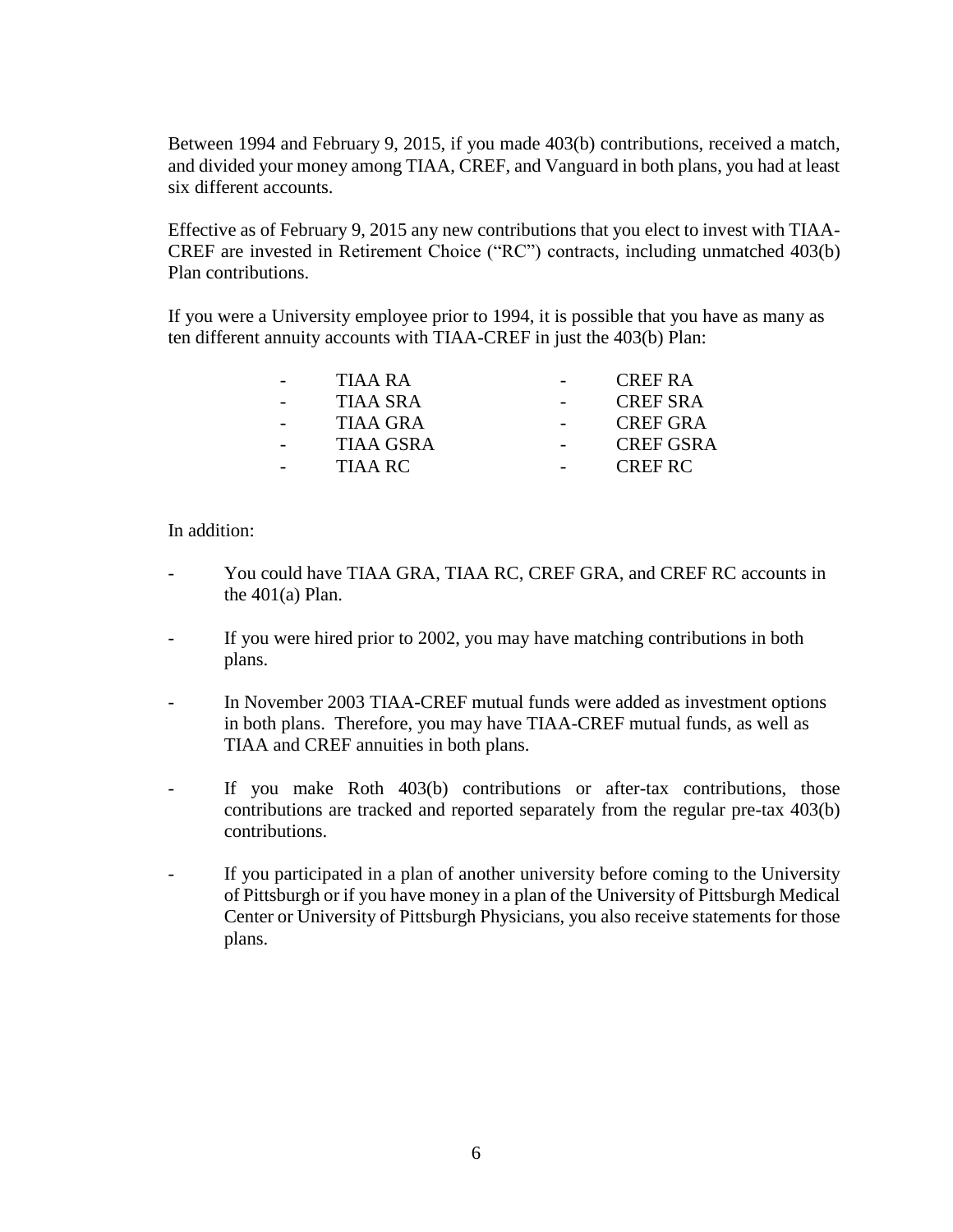## C. **How do I Consolidate Accounts**?

Under IRS and TIAA-CREF rules there are limits on your ability to consolidate accounts. Nevertheless, there are certain steps that you can take to consolidate contracts within a plan.

- 1. If you have money in an RA, GRA, SRA, or GSRA contract, you may transfer that money to a Retirement Choice (RC) contract within the same plan. Therefore, you may consolidate your TIAA-CREF contracts and investments under Retirement Choice contracts. You may not transfer money from a Retirement Choice contract to any other type of contract.
- 2. If you have terminated employment with the University, you may take money out of the 401(a) Plan or the 403(b) Plan, make a "direct rollover" to an IRA and consolidate your accounts in an IRA. Roth 403(b) contributions (and related gain) may be rolled over to a Roth IRA. If your vested interest in a University plan exceeds \$5,000, you may leave your money in the plan.
- 3. You may be able to take your money out of a former employer's plan and roll it over to a University plan or an IRA.
- 4. Please note that transfers, as well as distributions on termination of employment, are subject to any distribution rules that apply to the investment fund. If you have money in a TIAA traditional annuity, it may take you nine years to transfer the money from an RA or GRA annuity or to a Retirement Choice contract.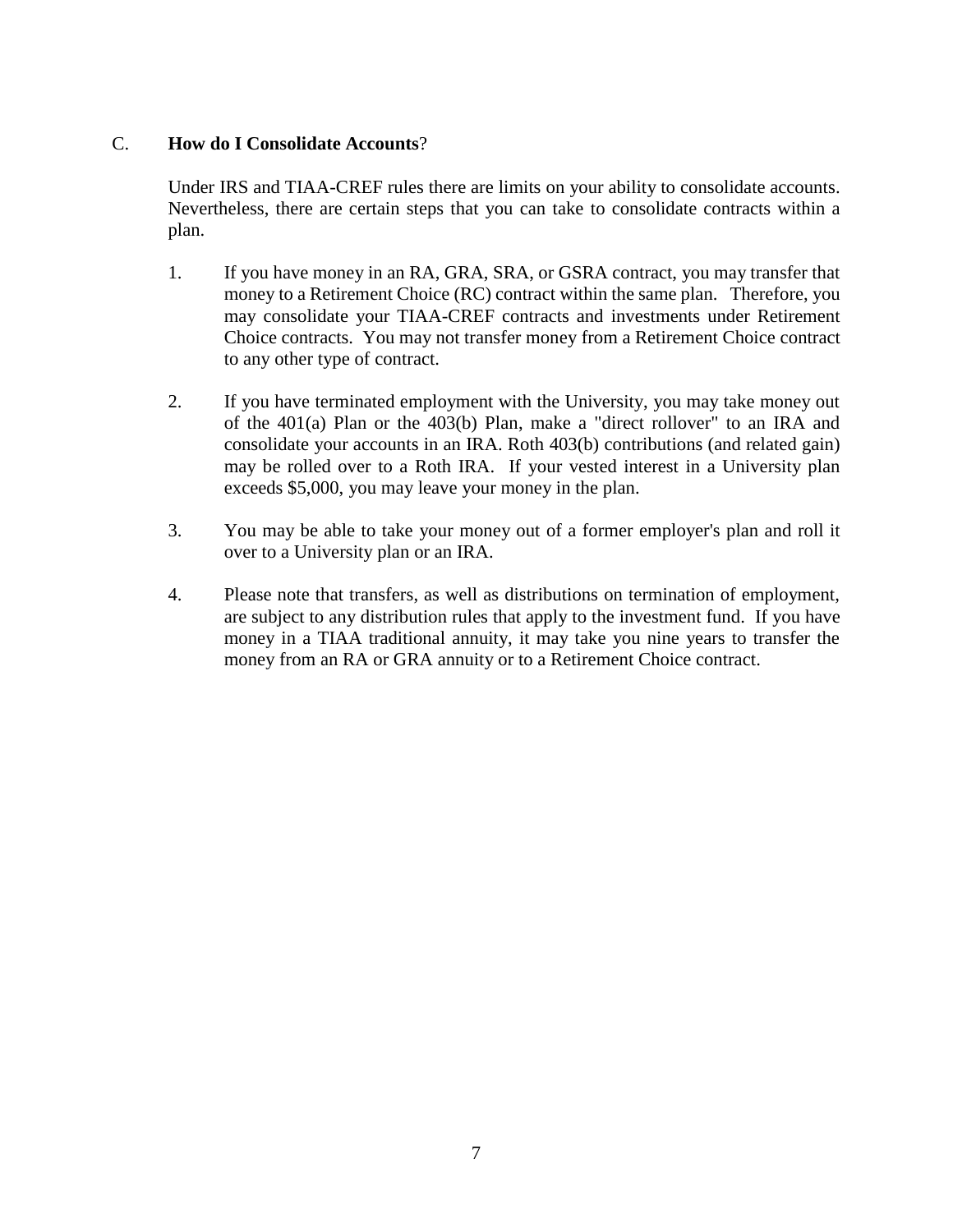## **III. PARTICIPATION**

#### A. **401(a) Plan v. 403(b) Plan**

As discussed in Sections B and C below, almost all employees of the University are eligible to participate in the 403(b) Plan. If you are eligible to participate in the 403(b) Plan, you have the right to make contributions to the 403(b) Plan. You need to also be eligible to participate in the 401(a) Plan in order to receive matching contributions.

#### B. **Employees Only**

You must be an employee of the University (who receives a Form W-2) in order to be eligible to participate in any of the University's retirement plans. Former employees are not eligible to participate.

**Fellows/Post-Doctoral Scholars**: If you are a researcher who is not an employee, you are not eligible to participate. If your payments are not subject to FICA (Social Security) taxes, you are probably not an employee.

**Dual Appointment with UPP**: If you are an employee of both the University and UPP and paid through a common paymaster, you may participate in the 403(b) Plan and 401(a) Plan (if you are eligible) based on your Compensation for services to the University.

## C. **403(b) Plan Eligibility**

All employees of the University are eligible to participate in the 403(b) Plan EXCEPT:

- 1. Nonresident aliens with no U. S. source income, and
- 2. Students to the extent that their services are not "employment" for purposes of the Social Security taxes.

**Students**: In general, students who have part-time jobs will not be eligible to participate. If a student has a full-time job, and if the University determines that the student's compensation is subject to FICA (Social Security and Medicare) taxes, the student may make contributions to the 403(b) Plan based on the portion of his Compensation that is subject to FICA taxes.

#### D. **401(a) Plan Eligibility**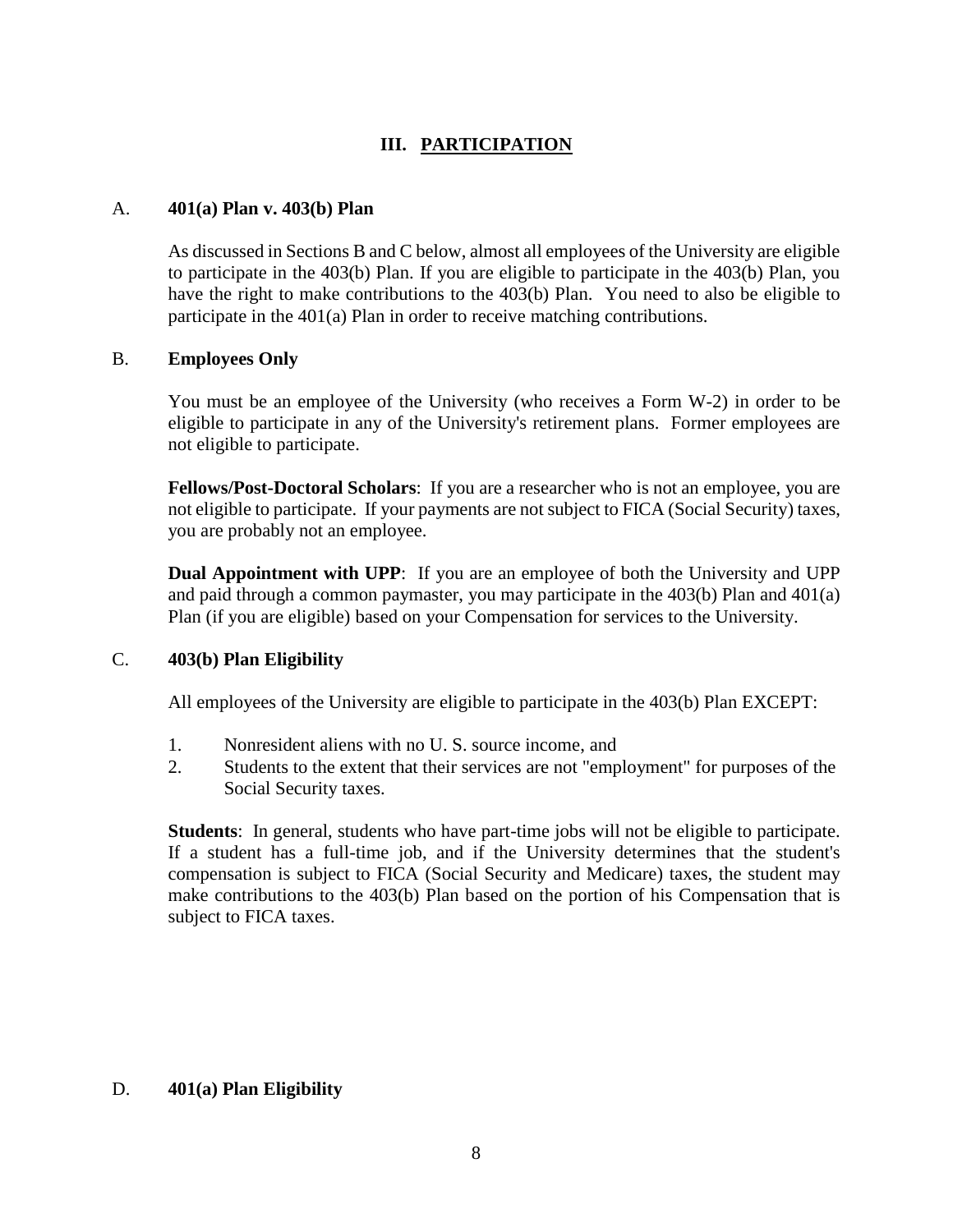**Benefits-Eligible Employees**: If your position is classified in categories 1-8 below, you are eligible to participate in the 401(a) Plan, unless you are also part of an ineligible class.

- 1. Faculty full-time regular
- 2. Part-time faculty in the tenure stream or tenured for no less than half-time
- 3. Faculty librarians full-time regular
- 4. Research Associates full-time regular
- 5. Staff (non-union) full-time regular
- 6. Staff (non-union) part-time regular
- 7. Post-Doctoral Associates (full-time) with an appointment date on or before June 30, 2005
- 8. Members of collective bargaining units, if and only if, the applicable collective bargaining unit provides for participation

Your category of employment is determined in accordance with what has been entered into the University's Payroll System.

**Ineligible Classes of Employees**: If your category of employment is not listed above, you are not eligible to participate in the 401(a) Plan. In addition, the following groups of employees are not eligible to participate:

- 1. **Pension Plan Participants**: Anyone who is eligible for a calendar year to accrue benefits under the Pension Plan may not receive a matching contribution under the 401(a) Plan for the same calendar year.
- 2. **Employees Covered by a Collective Bargaining Agreement**: Union employees are not eligible for matching contributions unless their collective bargaining agreement provides for participation in the  $401(a)$  Plan. If the collective bargaining agreement provides for participation, union employees participate on the same terms and subject to the same restrictions as non-union staff employees.
- 3. **Students (graduate and undergraduate) and Fellows**
- 4. **Part-time regular faculty not in the tenure stream, part-time regular research associates, and part-time regular librarians**
- 5. **Employees under the age of eighteen (18)**
- 6. **Post-Doctoral Associates**: A Post-Doctoral Associate whose appointment is dated on or after July 1, 2005 is not eligible to participate in the 401(a) Plan.
- 7. **Nonresident Aliens with no U.S. source income**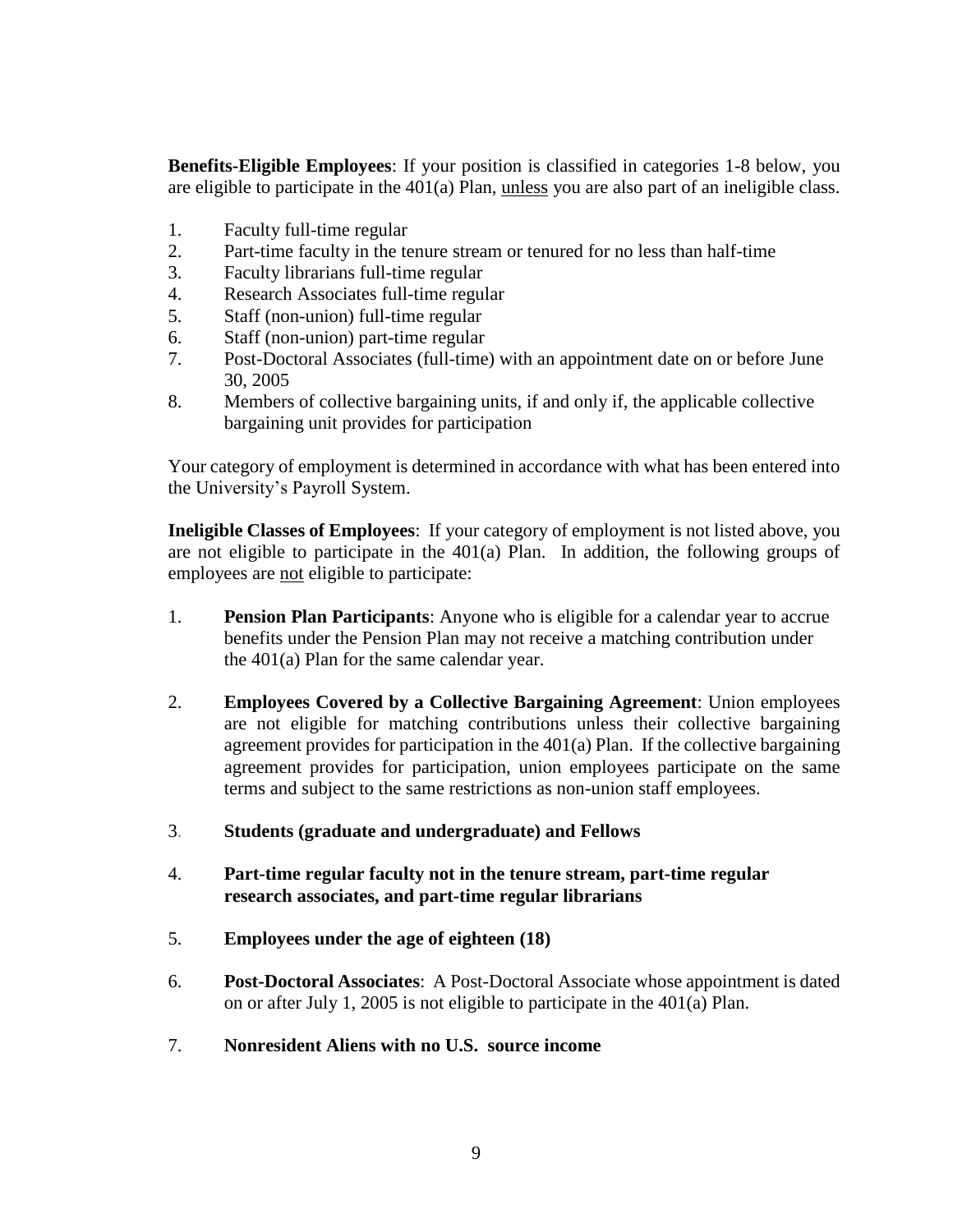8. **Accelerated Option**: If you completed the accelerated option under the 401(a) Plan or the 401(a) Retirement Plan of the Medical and Health Sciences Foundation, you are not eligible for a match under the 401(a) Plan.

## 9. **Temporary Employees**

**Change in Employment Classification:** If you are a participant in the 401(a) Plan, and if your employment classification changes so that you are no longer a Benefits-Eligible Employee, your account balance under the 401(a) Plan becomes frozen. No new contributions will be made to your account, but your account continues to earn (or lose) money depending on how you invest it.

If you cease to be a Benefits-Eligible Employee, your 403(b) election will terminate. If you want to make unmatched contributions, you need to make a new 403(b) election.

If your employment status changes from "Ineligible" to "Benefits-Eligible," you are treated (for purposes of determining eligibility to participate) as a new hire.

**Switching Plans**: If you are a participant in the 401(a) Plan, you may not switch participation to the Pension Plan. If you are a Benefits-Eligible Employee who is a participant in the Pension Plan, you may switch participation to the 401(a) Plan.

If you are participating in the Pension Plan and want to switch to the 401(a) Plan, contact a Retirement Analyst in the Office of Human Resources, Benefits Department, for a once in career change form. Once this form is reviewed by the Benefits Department, you will be notified of your eligibility and will be required to enroll using the online enrollment system.

## E. **Automatic Enrollment** (Effective Nov. 3, 2015)

Except as discussed below, if: (i) your first day as a Benefits-Eligible Employee is on or after November 3, 2015, (ii) you are eligible to participate in the  $401(a)$  Plan, and (iii) you do not make an election to contribute to the 403(b) Plan, you will be automatically enrolled in the 403(b) Plan with an election to make 403(b) contributions at a rate of three (3%) percent of Compensation on a pre-tax basis. In addition, you will be automatically enrolled in the 401(a) Plan so that you receive a match on your 403(b) contributions.

**Transition Rule**: Even though automatic enrollment applies to employees who become Benefits-Eligible Employees on or after November 3, 2015, for administrative reasons, automatic enrollment was not effective before the first paycheck in June of 2016.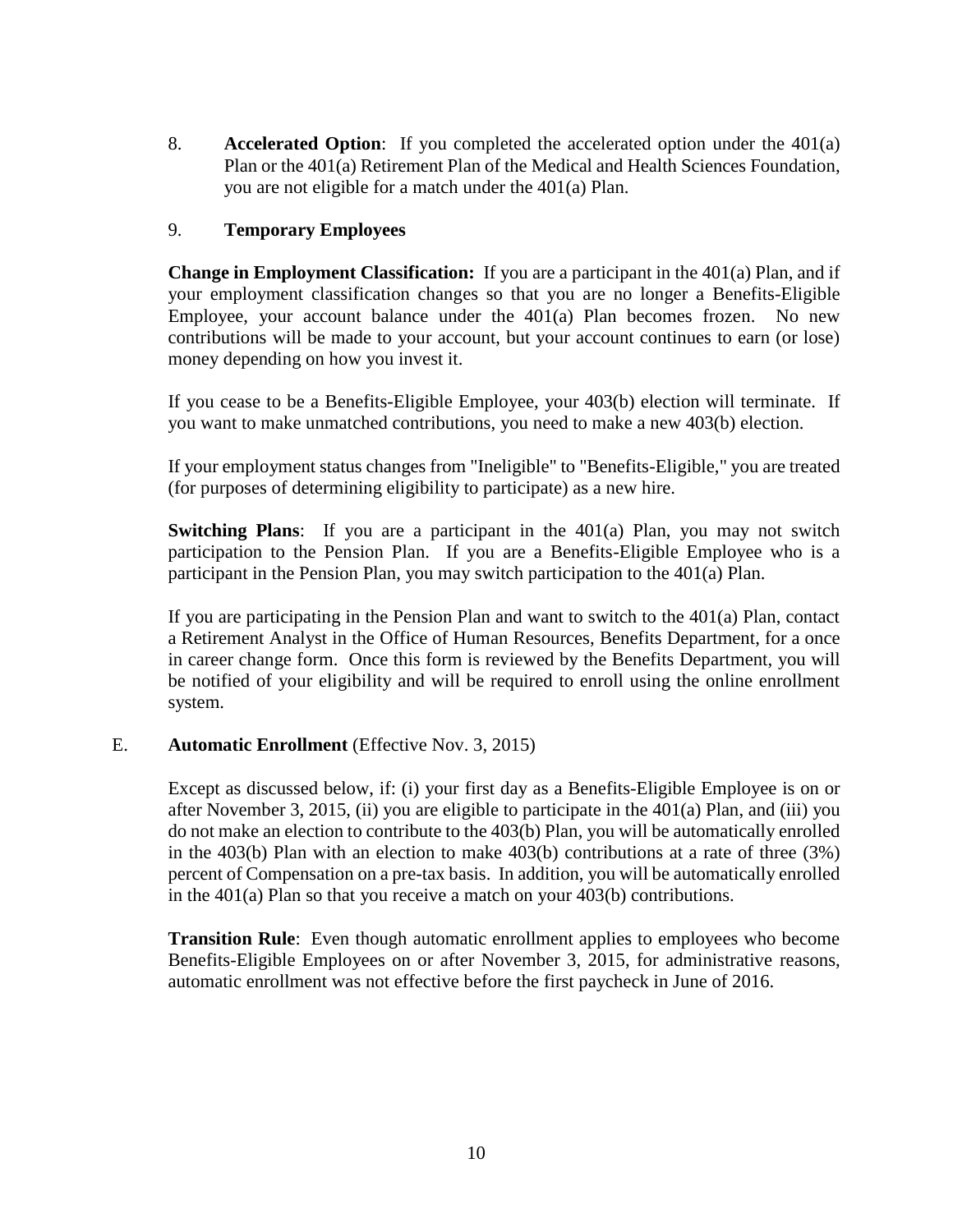## **If you are automatically enrolled in the 403(b) Plan, you have the options to**:

- 1. Reduce or cancel your automatic enrollment.
- 2. Increase your automatic election to a percentage greater than three (3%) of Compensation.
- 3. Change your 403(b) contribution election from pre-tax to after-tax or Roth.

**Not Benefits-Eligible**: If you are not eligible to participate in the 401(a) Plan, automatic enrollment does not apply to you. If you want to make 403(b) contributions, you need to enroll in the 403(b) Plan.

**Union Employees**: Automatic enrollment does not apply to union employees who have the right under a collective bargaining agreement to participate in the Defined Benefit Plan. If: (i) your terms of employment are covered by a collective bargaining agreement with the University, and (ii) you are eligible to participate in the 401(a) Plan, and (iii) your collective bargaining agreement provides that you have the right to participate in the Defined Benefit Plan, then you have the right to choose whether to participate in the  $401(a)$  Plan or the Defined Benefit Plan. If you choose the Defined Benefit Plan, you may still elect to make 403(b) contributions, but you will not get a match.

**Entry Dates**: If you are a new hire (who is a Benefits-Eligible Employee), your entry date depends on the date that you submit your election to participate.

## **If you are paid on a monthly basis** and:

If: (i) **your first day of work is on or before the first business day of the month**, and (ii) you submit your election to participate by the end of the month of your first day of work, you become a participant as of the first day of the next month.

Example: If your first day of work is September 1 and you submit your election to participate by September 30, you become a participant on October 1. If you submit your election form in October, you become a participant as of the first day of November.

**Automatic Enrollment**: If you do not enroll in the 403(b) plan within sixty (60) days of the end of the month of your first day of work, you will be automatically enrolled with a three (3%) percent contribution rate.

Example: If your first day of work is September 1, and if you do not enroll by November 29, you will be automatically enrolled as of December 1.

**If**: (i) **your first day of work is after the first business day of the month**, and (ii) you submit your election to participate by the end of the month following the month of your first day of work, you become a participant as of the first day of the second month following your first day of work.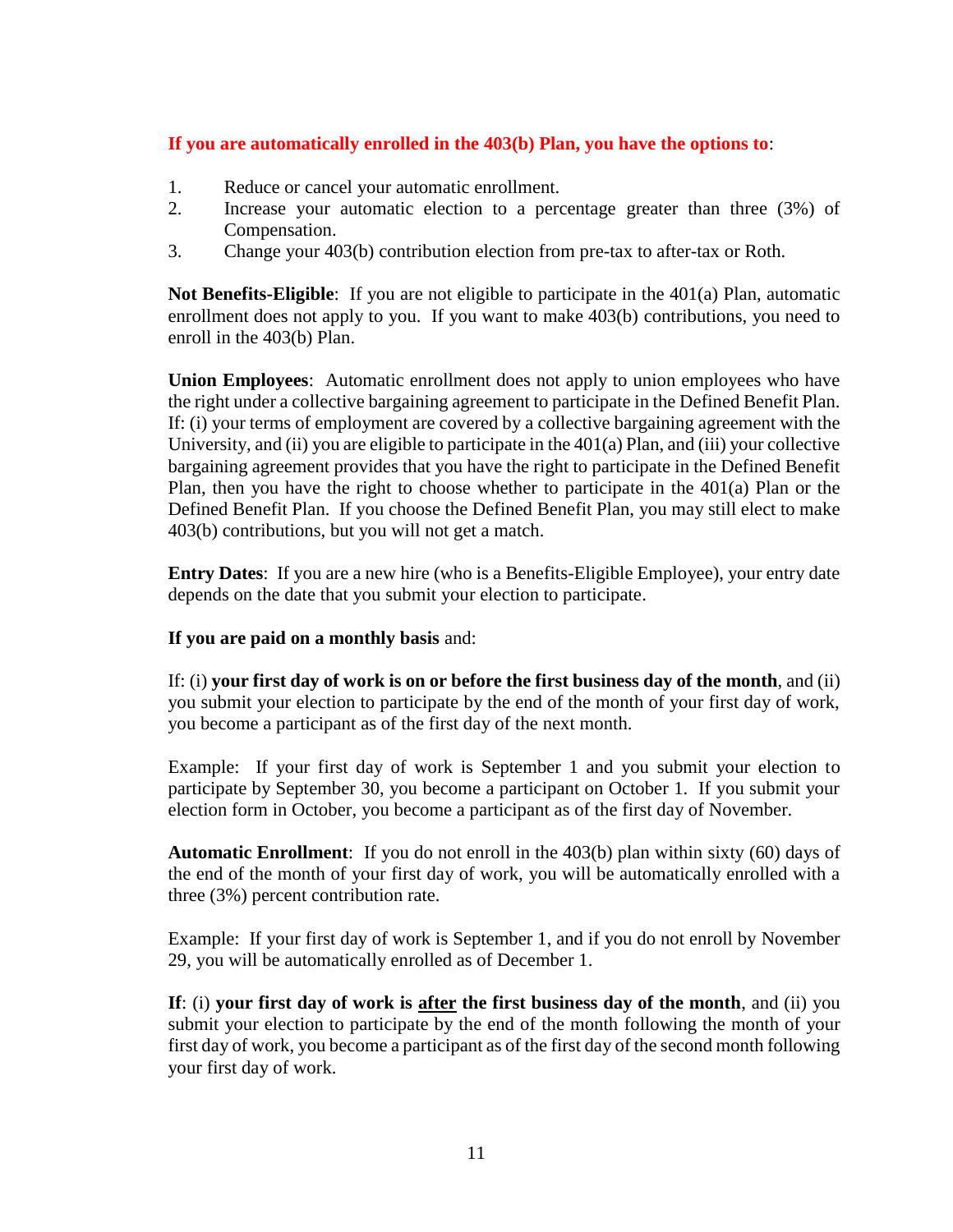Example: If your first day of work is September 15 and you submit your election to participate by October 31, you become a participant on November 1. If you submit your election form in November, you become a participant as of the first day of December.

**Automatic Enrollment**: If you do not enroll in the 403(b) plan within sixty (60) days of the end of the month following the month of your first day of work, you will be automatically enrolled with a three (3%) percent contribution rate.

Example: If your first day of work is September 15, and if you do not enroll by December 30, you will be automatically enrolled as of January 1.

**If you are paid on a biweekly basis,** your 403(b) election will be effective as of the first pay date of a month. You need to see the "pay schedule" in order to understand when your 403(b) Plan election will be reflected in your pay.

You can find the pay schedule at: [https://payroll.pitt.edu/2019-biweekly-pay-dates](https://payroll.pitt.edu/2019-biweekly-pay-dates/)[/](http://hr.pitt.edu/sites/default/files/uploads/Pitt_Payroll_Schedule.pdf)

A "pay period" is two weeks. Pay periods begin on Sundays and end on Saturdays. The pay date for a particular pay period is the Friday following the end of the pay period.

An "enrollment period" is generally two pay periods but can be three pay periods. If you look at the pay schedule for biweekly pay, the columns on the left are enrollment periods.

**If your first day of work is on or before the first business day of the month**, and if you make your election during an enrollment period shown in the left hand columns, your 403(b) Plan election will show up in the pay shown in the corresponding far right column.

Example: If your first day of work is May 1, 2017 and you submit your election to participate by May 20, 2017, your election will show up in your June 9, 2017 pay. If you make your election on May 21, 2017, it will show up in your July 7, 2017 pay.

**Automatic Enrollment**: If you do not enroll in the 403(b) plan within sixty (60) days of the first day of the following month, you will be automatically enrolled with a three (3%) percent contribution rate, which will first be reflected in your first pay of the fourth month following the month of your first day of work.

Example: If your first day of work is September 1, and if you do not make an election within 60 days of October 1 (November 30), you will be treated as if you enrolled in December, which means that you will see the change in your first pay in January.

**If your first day of work is after the first business day of the month**, and if you make your election during an enrollment period shown in the left hand columns of the pay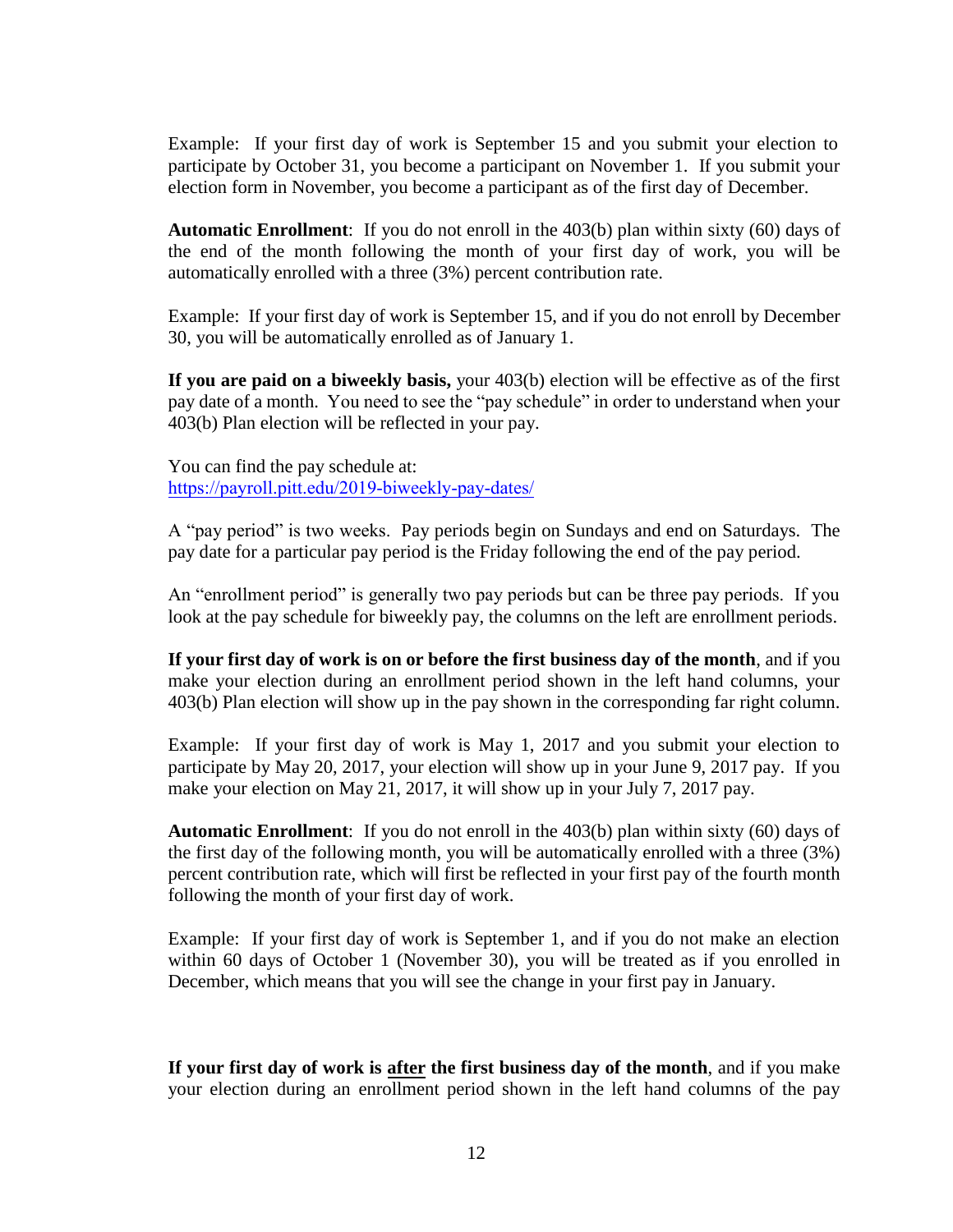schedule, your 403(b) Plan election will show up in the pay shown in the corresponding far right column. However, you will not be treated as enrolling prior to the month following the month of your first day of work.

Example: If your first day of work is September 5, 2017, and if you submit your election to participate by October 21, 2017, your election will show up in the first pay in November.

**Automatic Enrollment**: If you do not enroll in the 403(b) plan within sixty (60) days of the first day of the second month after the month of your first day of work, you will be automatically enrolled with a three (3%) percent contribution rate, which will first be reflected in your first pay of the fifth month following the month of your first day of work.

Example: If your first day of work is September 5, and if you do not make an election within 60 days of November 1 (December 31), you will be treated as if you enrolled in January, which means that you will see the change in your first pay in February.

## F. **Former Employees/Rehires/Change in Status**

If you terminate employment with the University and are rehired, regardless of the amount of time you were away, you become eligible to make contributions to the 403(b) Plan as soon as you return (unless you return in a category of employees who are ineligible to participate).

Your treatment under the 401(a) Plan depends on whether you are treated as a new hire.

If you are treated as a new hire:

- 1. You must elect to participate in the 401(a) Plan again, and there may be a waiting period before you become eligible for a match again.
- 2. None of your pre-break service will count for purposes of determining whether your future matching contributions are vested.
- 3. You will get the 100% match, instead of the 150% match, until you have enough service to be vested in future contributions, and
- 4. If you suffered a forfeiture when you terminated employment, your forfeited amount will not be restored.

## **The 401(a) Plan and the 403(b) Plan have different rules regarding rehires**.

**403(b) Plan**: If you are treated under the University's Payroll System as having terminated employment for any reason and if you are rehired, you are treated as a new hire. If you want to make contributions to the 403(b) Plan, you need to make a new election, and if you fail to make a new election, you will be subject to the automatic enrollment provisions.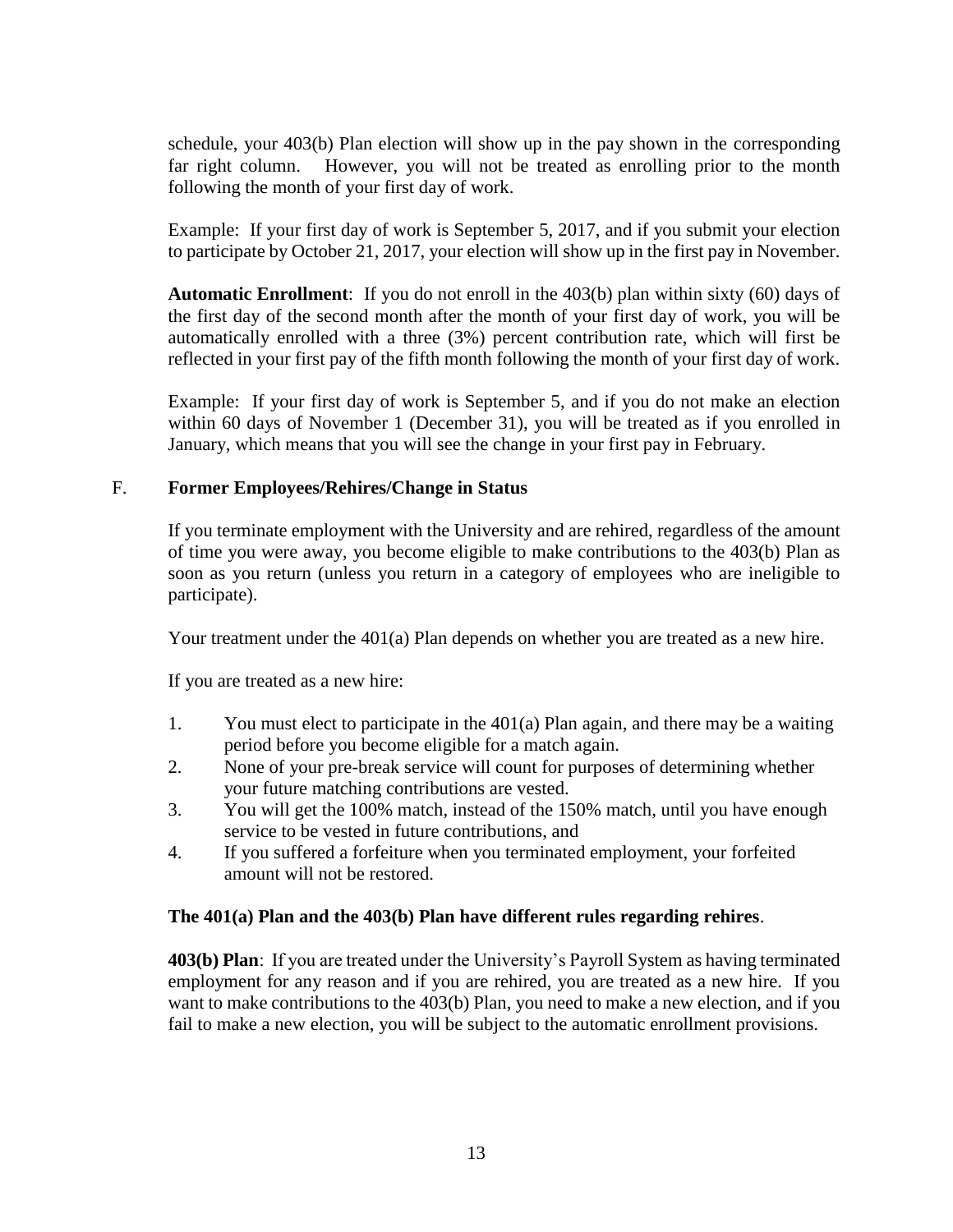In general, if you are rehired within ten (10) days of termination, you will be treated as if you transferred positions (even if you didn't change desks) and will not be treated as a new hire.

## **401(a) Plan**

- **Faculty:** If you terminate employment with the University and are then rehired as a member of the faculty:
	- If more than 365 days pass before you again become an employee, you will be treated as a new hire when you again become an employee.
	- If 365 or fewer days pass before you again become an employee, you will be not be treated as a new hire when you again become an employee.

**Note**: If you terminate, have a break in service of more than 10 days and less than one year, and are then rehired, you would be treated as a new hire for purposes of the 403(b) Plan and would need to make a new election. You would not be treated as a new hire for purposes of the 401(a) Plan, BUT you would need to make a new 403(b) plan election in order to start receiving a match again.

- **Staff**: If you terminate employment with the University and are then rehired as a member of the staff (or in a position that is not treated as faculty for benefits purposes), you will be treated as a new hire unless:
	- You involuntarily terminated employment with the University due to position elimination or an employer-initiated reorganization and 365 or fewer days pass before you again become an employee of the University; or
	- You again become an employee of the University not later than the tenth (10th) day after your last day of prior employment.

A reorganization is not "an employer-initiated reorganization" unless it is determined to be such by the Chancellor, the Executive Vice Chancellor, the Provost, or the Senior Vice Chancellor, Health Sciences, or his or her delegate.

## **Change in** If you cease to be a Benefits-Eligible Employee without terminating **Status** employment with the University, you will become a Participant again as of the first day that you again become a Benefits-Eligible Employee and will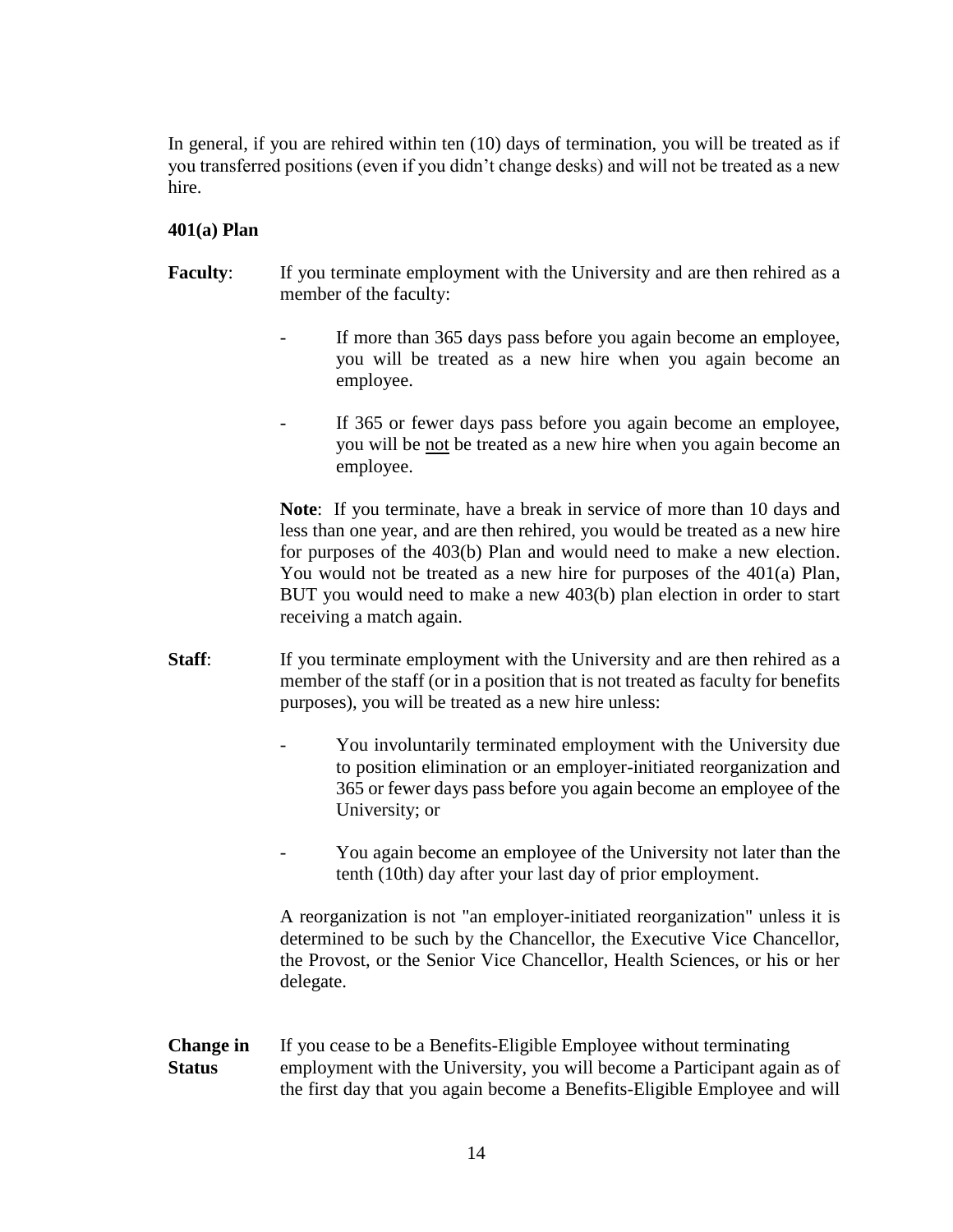not be treated as a new hire (for purposes of the 401(a) Plan; you need to make a new election under the 403(b) Plan).

If you are hired in a position that is not eligible to participate in the  $401(a)$ Plan and later become eligible to participate, you are treated (for purposes of the 401(a) Plan and automatic enrollment provisions) as a new hire.

- **Veterans** Notwithstanding the above, if you terminate employment because you are called up for military duty, you will not be treated as a new hire (for purposes of the 401(a) Plan) if you are re-employed by the University within the time period during which you have re-employment rights protected by federal law, but you will need to make a new election under the 403(b) Plan.
- **Disability** Notwithstanding the above, if you are a former employee receiving benefits under a long-term disability plan of the University, recover from your disability, and again become an employee of the University within 365 days of the date on which you are medically released to return to work, you will not be treated as a new hire (for purposes of the 401(a) Plan) when you again become an employee, but you will need to make a new election under the 403(b) Plan.
- **365th Day**: If the University is not open for business on the  $365<sup>th</sup>$  day, then the  $365$ -day deadline is extended until the close of business of the University's Office of Human Resources on the first business day following the  $365<sup>th</sup>$  day. In addition, the 365-day period starts after your last day of work for the University.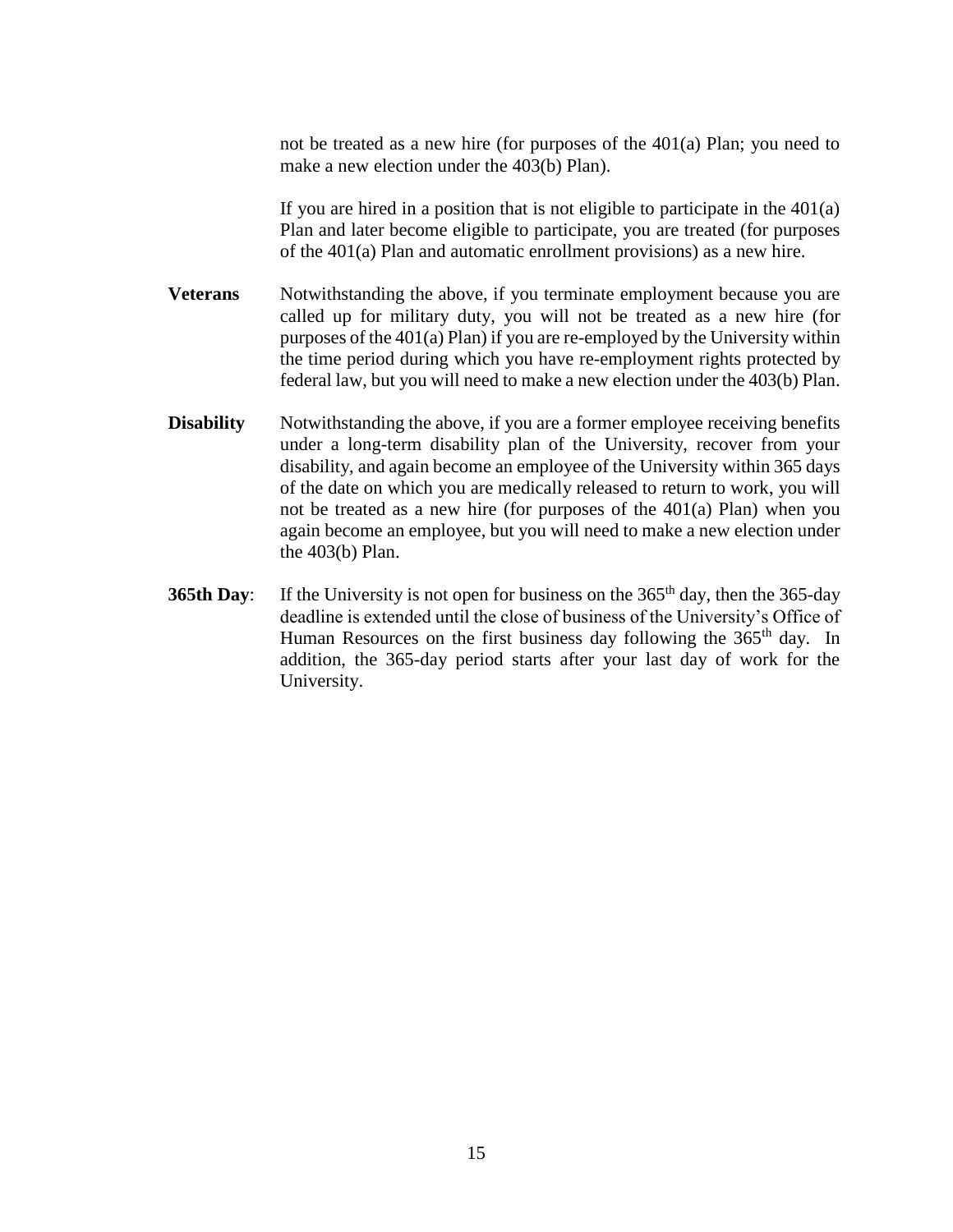## **IV. CONTRIBUTIONS AND ALLOCATIONS**

## A. **Procedures**

If you want to contribute to the 403(b) Plan, complete the online enrollment process.

Online enrollment screens are available at www.my.pitt.edu. [See Chapter I for log on information.] If you do not have an account, contact the Benefits Department at 412-624- 8160.

You have the option to contribute on a pre-tax (or 403(b)), after-tax, or Roth basis. "Pretax" contributions are not subject to the federal income tax when made but are subject to other taxes. See Tax Notes/Rules below.

If you want to contribute, you need to decide how to invest your contributions. If you fail to make an investment election, your contributions will be invested in a TIAA-CREF Lifecycle Fund based on the year that you will reach age 65. See Chapter V for more information.

## B. **Compensation**

Most contributions are based on "Compensation," which for purposes of the 403(b) Plan and the  $401(a)$  Plan means your base salary or wages (including faculty third-term compensation) plus any salary reductions under the 403(b) Plan, flexible benefits plan, or the pre-tax transportation program.

"Compensation" does not include any taxable welfare benefits, fringe benefits, cash payments under the flexible benefits plan in exchange for waiving benefits, lump-sum cash-outs of vacation or sick pay paid to terminating employees, expense reimbursements, moving expenses, bonuses, commissions, overtime, supplemental payments, or payments under any early retirement, severance, or similar program. If you become eligible to participate in the middle of a plan year, your "Compensation" for the plan year does not include amounts paid before you became a participant. If you are paid biweekly, your "Compensation" includes your entire base pay for the pay period during which you become a participant.

Any payment (such as a scholarship, grant, stipend, or fellowship payment) that is not a payment for services (subject to FICA taxes) is not "Compensation" for purposes of the plans.

**Dollar Limit**: If you became a participant in a plan on or after January 1, 1996, the amount of your Compensation that may be taken into account under the plan is (because of Internal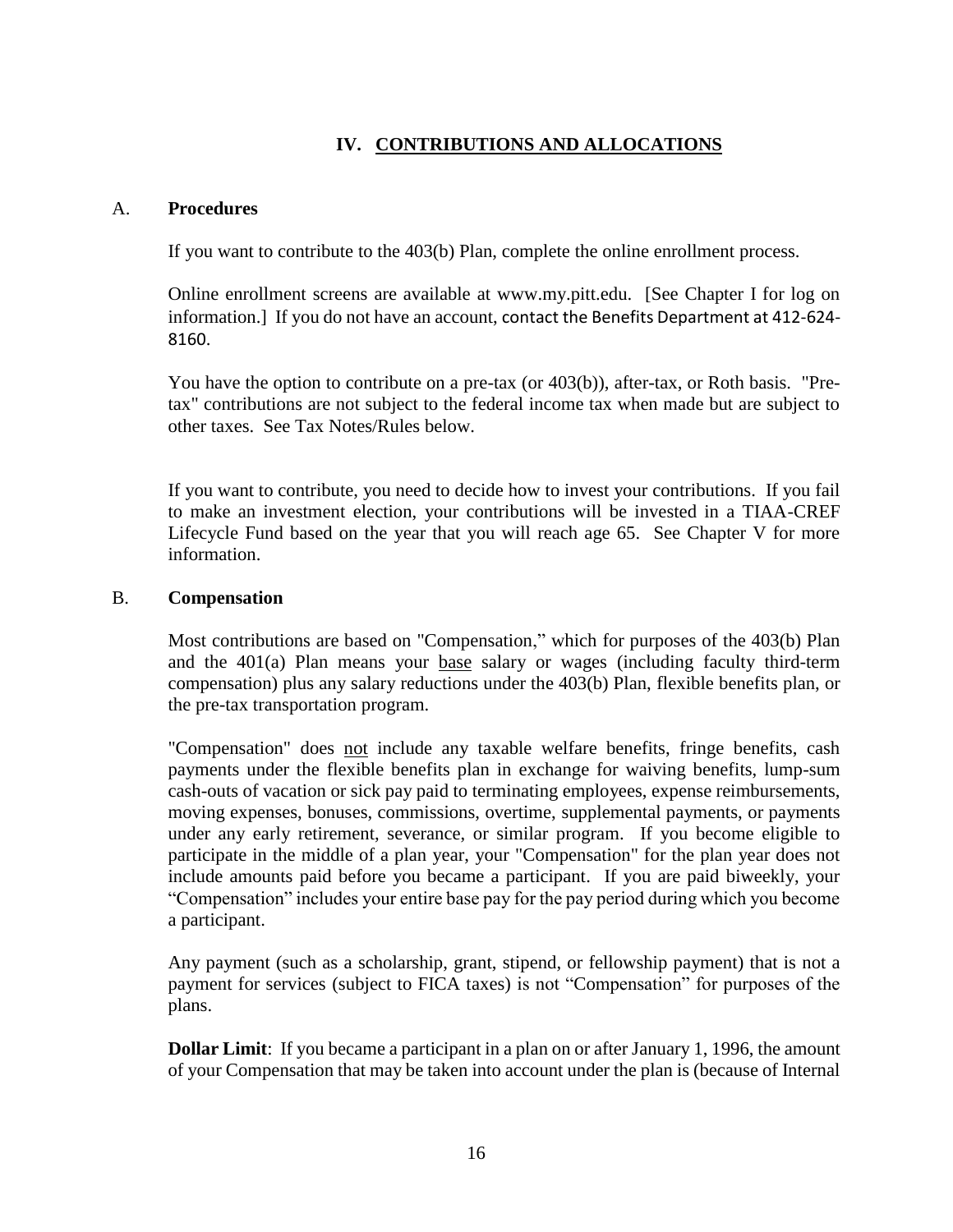Revenue Code rules) subject to a dollar limit of \$270,000 (indexed for 2017 and subject to cost-of-living adjustments).

If you became a participant in either the 401(a) Plan or the 403(b) Plan prior to January 1, 1996, you are not subject to a dollar limit on the amount of Compensation that may be taken into account under that plan.

## C. **403(b) Plan**

You have the option to contribute to the 403(b) Plan: (i) on a pre-tax basis, (ii) on an aftertax basis, or (iii) on a Roth basis.

1. **403(b) Contributions**: The University refers to pre-tax contributions as "403(b) contributions." [They are also known as elective deferral contributions, salary reduction contributions, or tax-deferred annuity contributions.]

If  $403(b)$  contributions are matched under the  $401(a)$  Plan, they are referred to as "Matched 403(b) contributions." If they are not matched, they are referred to as "Unmatched 403(b) contributions" (formerly supplemental retirement annuity contributions).

You may elect to make 403(b) contributions up through the lesser of: (i) the "applicable dollar amount" or (ii) 99% of your "Compensation." For most employees, the applicable dollar amount will be the lower limit.

**Priority**: In general, 403(b) contributions have the lowest priority of any amount that is withheld from your paycheck. Deductions will be made for taxes, welfare benefits (such as medical, dental, and vision benefits), fringe benefits (such as the flexible benefits plan and pre-tax parking), savings bonds, and anything else that you elect to have withheld from your pay first. If your paycheck isn't large enough to cover everything that you elect to have withheld from it (plus taxes), the Payroll Department will reduce the amount of your 403(b) contributions, which may mean that you lose matching contributions.

**Applicable Dollar Amount**: Internal Revenue Code §402(g) imposes a limit on the amount of your 403(b) contributions. The general dollar limit, which in the Internal Revenue Code is referred to as the "applicable dollar amount", for 2017 is \$18,000. The limit may increase in future years for cost-of-living adjustments. Your limit may be higher if you are eligible for "age 50 catch-up contributions" (discussed below).

**Please note that the §402(g) limit applies per calendar year to all 401(k) and 403(b) contributions** (both pre-tax and Roth) **for all plans in which you participate**, including plans of employers other than the University of Pittsburgh.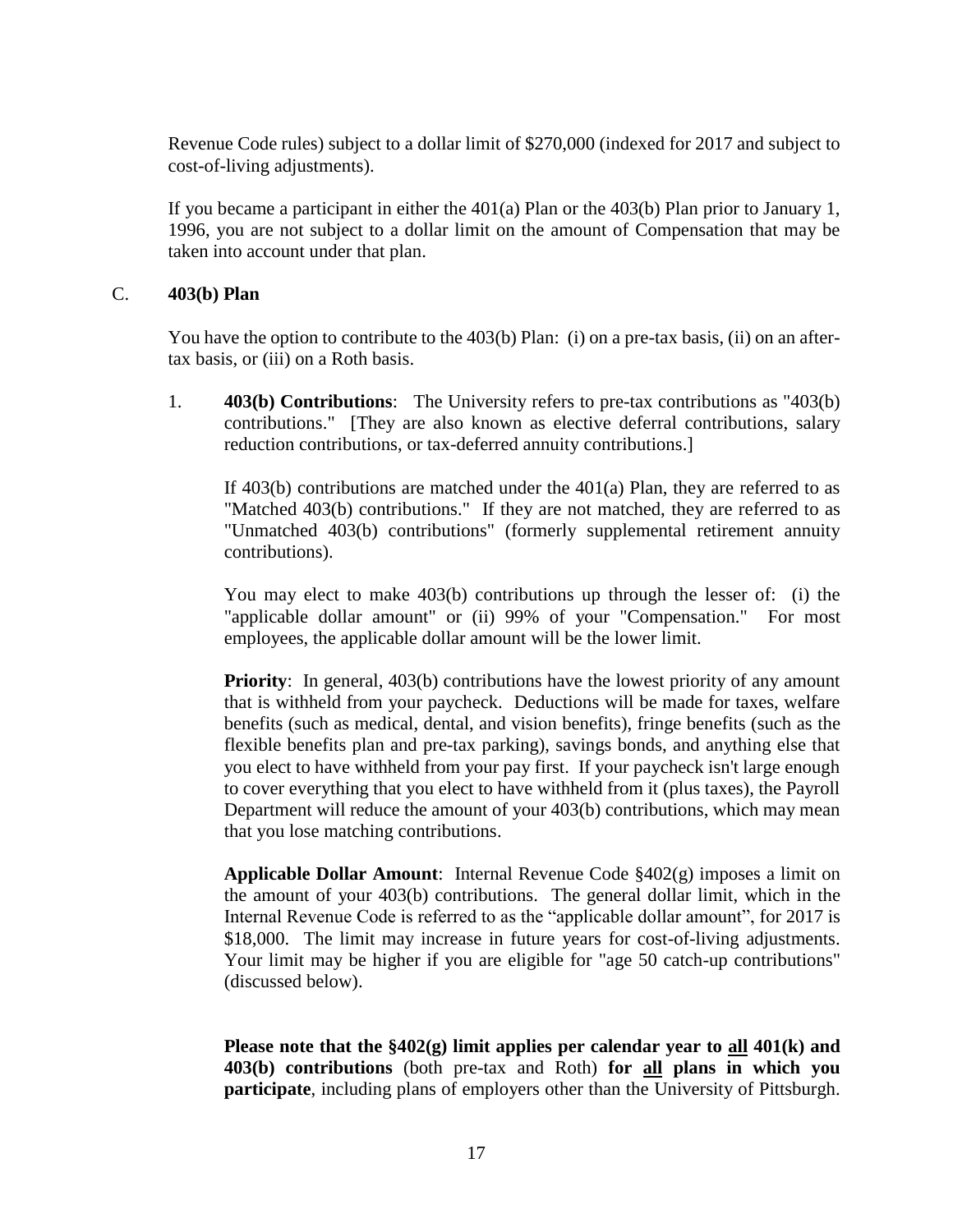Therefore, if you participated in a 401(k) or 403(b) plan of another employer before you started work at the University (or if you hold a dual appointment and participate in a UPP plan), you need to take your  $401(k)$  or  $403(b)$  contributions under the other plan into account when calculating your maximum permitted contribution under the University's 403(b) Plan.

**Department of Veterans Affairs**: If you are an employee of the VA and contribute to the U.S. Government Thrift Savings Plan ("TSP"), your pre-tax and Roth contributions to the TSP count against your 402(g) limit. Therefore, if you participate in the TSP plan and the University's 403(b) plan, you need to be aware that you have one limit.

**Excess Deferrals**: If your contributions exceed your applicable dollar amount, you must take a refund of the excess contributions. If the excess contributions remain in the plan, you could be taxed twice, once in the year of contribution and once in the year that the contributions are distributed.

If your contributions exceed your applicable dollar amount because you participated in both the 403(b) Plan and a plan of another employer, you have until March 1 of the following year to tell at least one of the employers from which plan you want the excess contributions distributed.

**Conversion to After-Tax Contributions**: If during a pay period your 403(b) contributions (including Roth 403(b) contributions, but not including contributions to plans of another employer) reach your applicable dollar amount, your election to make 403(b) contributions (or Roth 403(b) contributions) will be converted to an election to make after-tax contributions; provided that the amount of after-tax contributions when added to 403(b) contributions and Roth 403(b) contributions will not exceed 8% of Compensation for the pay period. For example, if you elect to contribute 15% of Compensation and reach your applicable dollar amount, your election will be converted to an election to contribute 8% of Compensation on an after-tax basis.

**15-year Catch-up Contributions**: Starting in 2018 you may not elect to make 15 year catch-up contributions under the University's 403(b) Plan.

**Age 50 Catch-Up Contributions:** If you are (or will be) at least 50 years old by the end of a plan year, your applicable dollar amount (for all  $401(k)$  and  $403(b)$ ) plans in which you participate) increases by \$6,000, and you may elect to contribute an additional \$6,000 on a pre-tax or Roth basis under the University's plan. The \$6,000 increase applies for 2017 and is subject to periodic cost-of-living adjustments.

#### **Tax Notes/Rules**: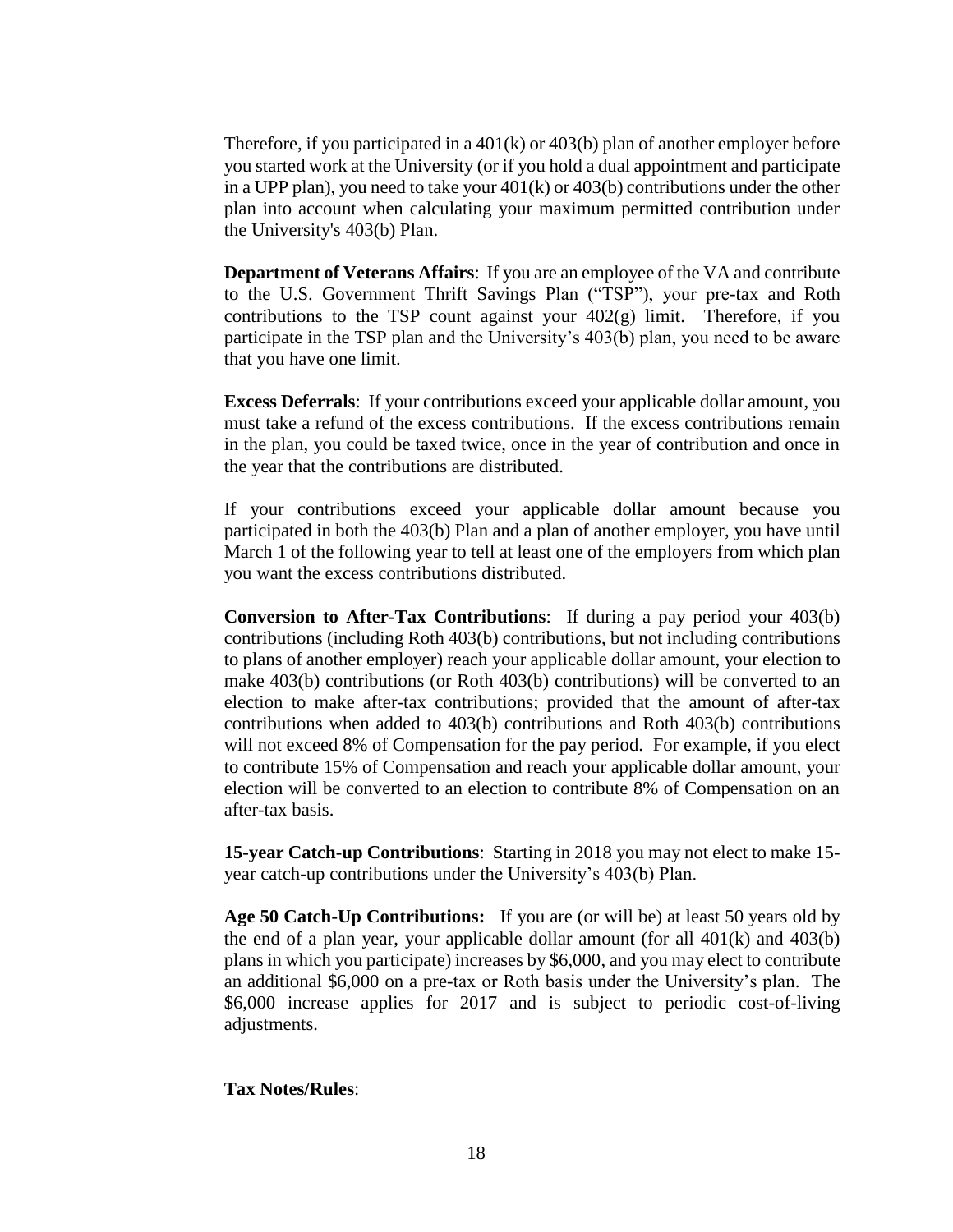This section deals only with special tax rules applicable to 403(b) contributions. Section C4, starting on the next page, has a comparison of the tax treatment of the different types of contributions.

(i) Although this SPD is written as if you make 403(b) contributions, under the Internal Revenue Code you are agreeing to have your salary or wages reduced in exchange for the University's making a contribution to the 403(b) Plan for you.

403(b) (pre-tax) contributions will not be included in your taxable income for purposes of the federal income tax (until they are distributed from the plan). They are included in income for purposes of the Pennsylvania income tax, local wages taxes in PA, and FICA (Social Security and Medicare) taxes.

**Tax Credit**: If your adjusted gross income ("AGI") is less than \$30,750 (\$61,500 if you are married filing jointly), you may be eligible for a tax credit for 403(b) contributions not in excess of \$2,000. See IRS Form 8880. <http://www.irs.gov/pub/irs-pdf/f8880.pdf>

- (ii) You are permitted to make age 50 catch-up contributions at any time during the calendar year of your 50th birthday (or any later calendar year). You do not need to wait until your 50th birthday.
- (iii) 15-year Catch-up Contributions: If you have at least 15 (full-time equivalent) Years of Service with the University (not counting service with UPMC, UPP, or the Medical and Health Sciences Foundation), your  $§402(g)$  limit (but not your applicable dollar amount) is increased for certain regulatory purposes by the least of the following:
	- $$3,000;$
	- \$15,000 reduced by catch-up contributions under the \$3,000 limit for prior years;
	- the excess of \$5,000 multiplied by your number of years of service over your 403(b) contributions (and Roth 403(b) contributions) for prior years, not including age 50 catch-up contributions, to the 403(b) Plan.
- 2. **After-Tax Contributions** (not Roth contributions)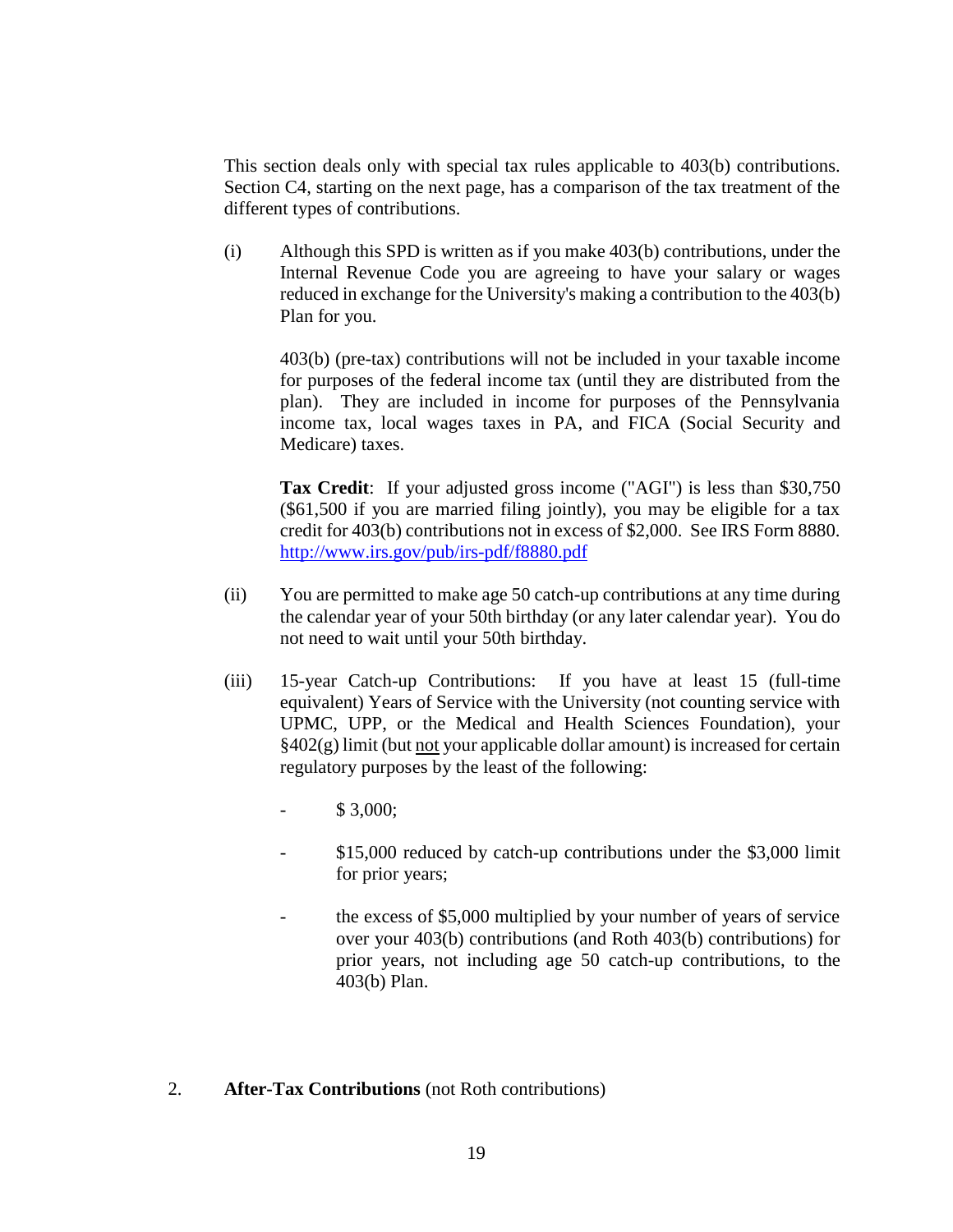If you are a Benefits-Eligible Employee who is a Participant in the 401(a) Plan you may contribute on an after-tax basis instead of on a pre-tax or Roth basis.

You may not contribute more than 8% of Compensation per pay period (on an aftertax basis), and you may contribute only to the extent that the contributions are matched under the 401(a) Plan. [If you have completed the accelerated option under the 401(a) Plan, you may not elect to make after-tax contributions.]

If you elect to make 403(b) contributions or Roth 403(b) contributions, you may not elect to make after-tax contributions during the same pay period. Nevertheless, if during a pay period your 403(b) contributions or Roth 403(b) contributions are limited by your applicable dollar amount, your election to make 403(b) contributions or Roth 403(b) contributions will be converted to an election to make after-tax contributions; provided that the amount of after-tax contributions when added to 403(b) contributions and Roth 403(b) contributions will not exceed 8% of Compensation for the pay period.

## 3. **Roth 403(b) Contributions**

Effective as of October 1, 2008, anyone who is eligible to make 403(b) contributions may also elect to make Roth 403(b) contributions. You may elect to make both 403(b) contributions and Roth 403(b) contributions in the same year.

Roth 403(b) contributions are subject to the same limits as 403(b) contributions. In fact, the applicable dollar amount (\$18,000 for 2017) and the limits on catch-up contributions (both types) apply to the sum of your 403(b) contributions and Roth 403(b) contributions.

## 4. **Tax Treatment**: **Roth 403(b) Contributions v. 403(b) Contributions v. After-Tax Contributions:**

If you make regular 403(b) contributions, the amount that you contribute is not subject to federal income tax for the year that you make the contribution. [You are subject to FICA taxes and the PA income tax.] When the contributions are distributed from the 403(b) Plan, the contributions and all accumulated gain are subject to the federal income tax. Therefore, making 403(b) contributions enables you to defer federal income taxes until you take a distribution. [You may be able to continue to defer taxes on a distribution by making a rollover of your distribution to an IRA.]

If you make after-tax contributions, the amount that you contribute is subject to the federal income tax (and FICA taxes and the PA income tax) for the year that you make the contribution. When the contributions are distributed from the 403(b)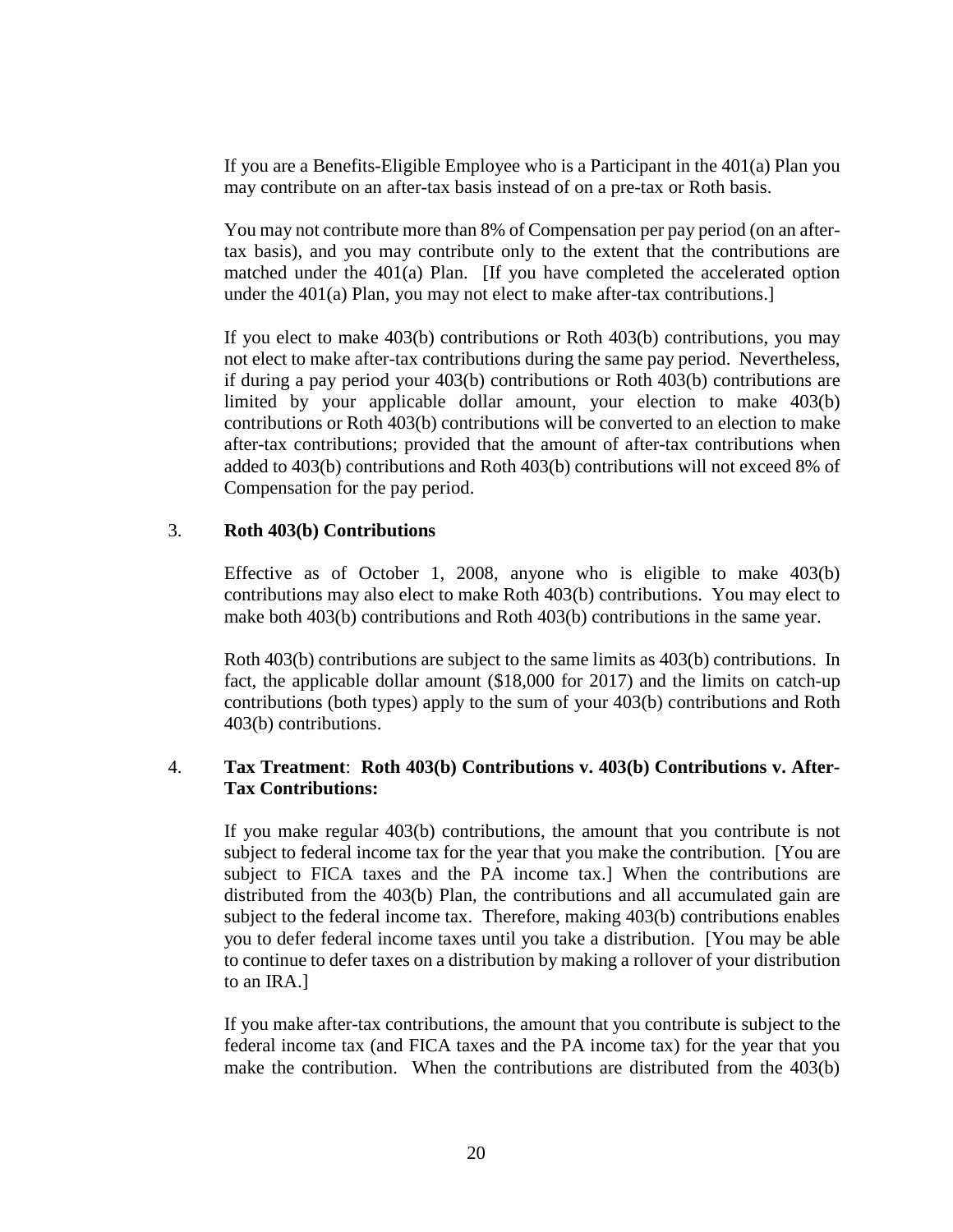Plan, the contributions are not subject to the federal income tax a second time, but any accumulated gain that is distributed will be subject to the federal income tax.

[NOTE: The IRS has complicated rules regarding how much of a distribution is after-tax contributions and how much is accumulated gain. You probably do not have the option to withdraw your after-tax contributions without taking any gain at the same time. However, if you take a distribution of your entire account, you could elect to make a direct rollover of everything in your account except the after-tax contributions to an IRA and keep the after-tax contributions.]

If you make Roth 403(b) contributions, the amount that you contribute is subject to the federal income tax (and FICA taxes and the PA income tax) for the year that you make the contribution. When the Roth contributions are distributed from the 403(b) Plan, the Roth contributions and all accumulated gain are not subject to the federal income tax IF you have a "qualified distribution." Therefore, making Roth 403(b) contributions enables you to avoid taxes, not merely defer taxes, BUT you need to meet certain requirements in order to avoid taxation.

**Taxation of Roth 403(b) Contributions**: Qualified distributions are not includible in gross income for purposes of the federal income tax.

Nonqualified distributions are taxed like after-tax contributions. The contributions are not taxed when they are distributed, but any accumulated gain that is distributed is taxed.

In order for a distribution to be a "qualified distribution," you must participate in the Roth feature for at least five years, and the distribution must be made after you: (i) reach age 59½, (ii) suffer a disability (under IRS standards, which may not be identical to the standard for benefits under the University's long-term disability plan), or (iii) die. [Note: Making Roth 403(b) contributions does not give you any special rights to a distribution. You may not take a distribution until you are eligible for one under the 403(b) Plan.]

The five-year period begins as of January 1 of the first year that you make Roth 403(b) contributions. Therefore, if you make a Roth 403(b) contribution on December 1, 2017, your five-year period ends on December 31, 2021.

Your five-year participation period is calculated separately for every plan in which you participate. Therefore, making a Roth 403(b) contribution to the University of Pittsburgh 403(b) Plan does not count for purposes of determining your five-year period of participation under any other plan, and vice-versa.

#### D. **401(a) Plan**

The University makes contributions to the 401(a) Plan to match contributions made under the 403(b) Plan.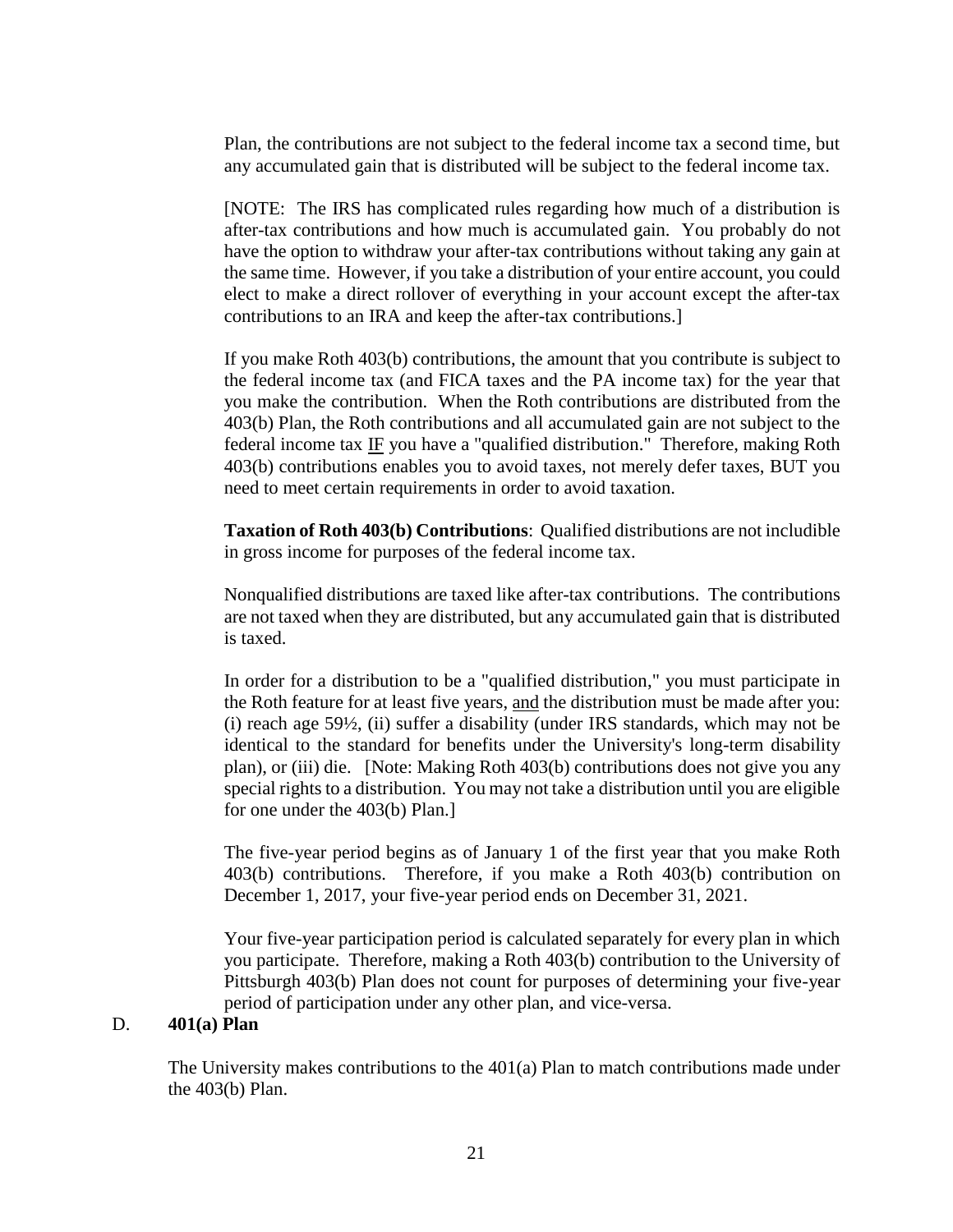#### 1. **Basic Matching Rate (for vested participants)**

If you have three or more "Years of Participation," for each dollar (\$1.00) of contributions made to your account under the 403(b) Plan, your account under the 401(a) Plan receives an allocation of \$1.50; PROVIDED, that:

- (i) You must contribute at least 3% of Compensation in order to get a match, and
- (ii) Contributions in excess of 8% of Compensation are not matched.

The matching rate is the same whether to contribute to the 403(b) Plan on a pre-tax, after-tax, or Roth basis.

Your match is determined for each pay period. There is no adjustment at the end of the year. If you contribute less than 8% of Compensation for a pay period, you lose the ability to get a full match for that pay period and may not make up the match by contributing more in a later period.

2. **New Hires/Rehires**: As discussed in Chapter VII, you need three Years of Participation for your matching contributions to be 100% vested. If new matching contributions made to your account are not 100% vested, your matching rate is 100%, not 150%. Your matching rate becomes 150% after you become vested.

Matching contributions made while you are not 100% vested may be invested in either TIAA-CREF or Vanguard funds.

If you leave the University, are rehired, and are treated as a new hire, you are 0% vested in new contributions, which means that your matching rate on new contributions will be 100%, until you earn an additional three Years of Participation.

3. **Accelerated Option**: If you are age 52 and are vested, you may elect to enter the accelerated option. If you are a participant in the accelerated option, and if your contribution rate under the 403(b) Plan is at least 8% of Compensation, your account will receive a match of 14.5% of Compensation instead of 12% of Compensation.

Use the online enrollment system [www.my.pitt.edu.] to elect the accelerated option. You will not have access to the accelerated option enrollment screen until one month prior to your eligibility date.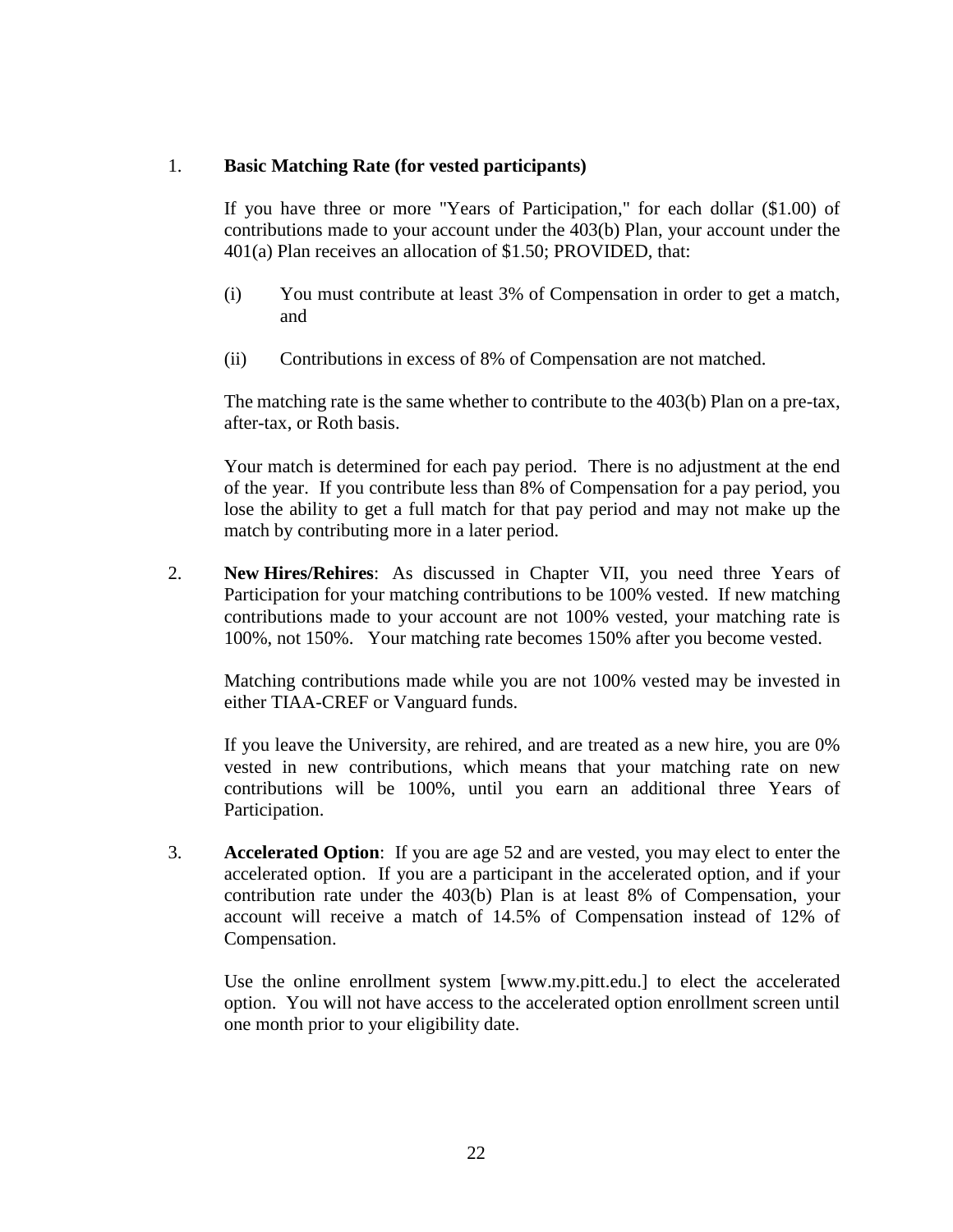If you elect to participate in the accelerated option and elect to contribute less than 8% of Compensation, your matching rate is 150%, the same as if you were not in the accelerated option.

Your period of participation in the accelerated option lasts until the earliest of: (i) the 120th month since your date of entry, (ii) the date you cease to be a Benefits-Eligible Employee, or (iii) the date you attain age 65. After your period of participation in the accelerated option ends, you are no longer eligible for any match under the  $401(a)$  Plan. [You may make unmatched contributions to the  $403(b)$ ] Plan.]

Your "120-month clock" that determines your period of participation in the accelerated option keeps ticking regardless of any change in your election or your change in status as a Benefits-Eligible Employee. The "120-month clock" keeps ticking even if you: (i) stop contributing, (ii) leave the University and return, or (iii) don't get paid over the summer. The only exception to the 120-month rule is for veterans who have protected rights when returning from military leave. For example, if you enter the accelerated option on April 1, 2017 at age 52, you will not be eligible for any matching contribution after March 31, 2027, regardless of what happens in between, unless you have a protected right as a veteran.

**Revocation:** You may revoke an election to participate in the accelerated option by submitting a revocation in writing to the Benefits Department by the last day of the twenty-third  $(23^{rd})$  month following the month during which your election became effective. If you revoke an election to participate in the accelerated option, you may not elect to participate in the accelerated option again.

If you revoke your participation in the accelerated option, then, beginning on the effective date of the revocation, no Matching Contributions will be allocated to your account until the amount of Matching Contributions (in dollars) that would have been allocated to your account at the 150% matching rate equals 105% of the amount of Matching Contributions (in dollars) attributable to the accelerated option (the extra 2.5% match) actually allocated to your account from the date that your election to participate in the accelerated option became effective until the date that the revocation became effective.

#### E. **Veterans**

If you go on military duty and return to the University within the period during which your re-employment rights are protected by law, you may (after you return) make the 403(b),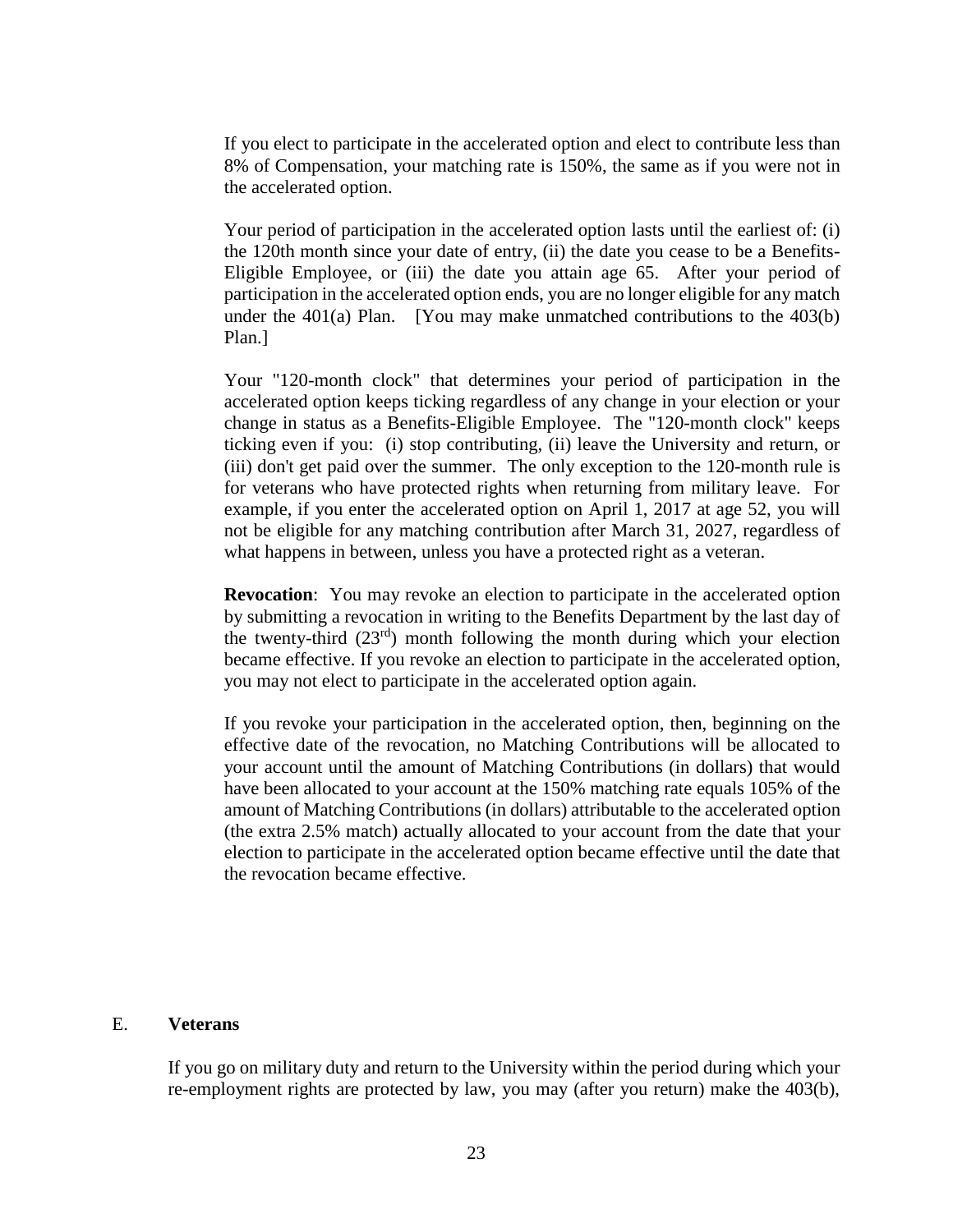Roth 403(b), or after-tax contributions that you would have been able to make had you remained employed by the University, and you will get the same match that you would have received had you remained employed and made those contributions. You have the lesser of five years or three times your period of qualified military service to make those contributions.

## F. **HOW TO GET THE MAXIMUM MATCH (For Participants in the 401(a) Plan)**

Your match is determined for each pay period. There is no adjustment at the end of the year. In order for you to get the maximum match for a calendar year, you must contribute at least 8% of Compensation for every pay period for that year or until your compensation reaches the dollar limit for the year (\$270,000 for 2017) for employees subject to the limit.

If you contribute less than 8% of Compensation for a pay period, you lose the ability to get a full match for that pay period and may not make up the match by contributing more in a later period. For example, an employee who is vested and who contributes 0% of Compensation for six months and 16% of Compensation for six months, gets a 0% match for six months and a 12% match for six months.

If your 403(b) or Roth 403(b) contributions reach your applicable dollar amount limit before the end of the year, you need to continue to contribute on an after-tax basis for the remainder of the year in order to get the maximum match.

## G. **Section 415 Limitation**

The maximum amount that may be allocated to your account under the 401(a) Plan for 2017 is the lesser of \$54,000 or 100% of your "415 compensation" for the year.

If you are entitled to a matching contribution in excess of the 415 limit, your account will receive an allocation under the 401(a) Plan of an amount equal to the 415 limit, and the excess amount will be contributed to the 403(b) Plan up to the permissible limit under that plan. It is possible that some very highly paid employees may not receive a full 12% (or 14.5%) match.

Your contributions under the 403(b) Plan do not count against your 415 limit for the 401(a) Plan.

**Outside Businesses:** Under IRS rules one 415 limit applies to the allocations you receive under the 401(a) Plan, and a separate 415 limit applies to the sum of: (i) all allocations made to your accounts under all 403(b) plans in which you participate (not just University of Pittsburgh plans), and (ii) the allocations under any defined contribution plan of any trade or business of which you own more than 50%. For example, if you have a consulting business (that you own more than 50% of), and if that business sponsors a defined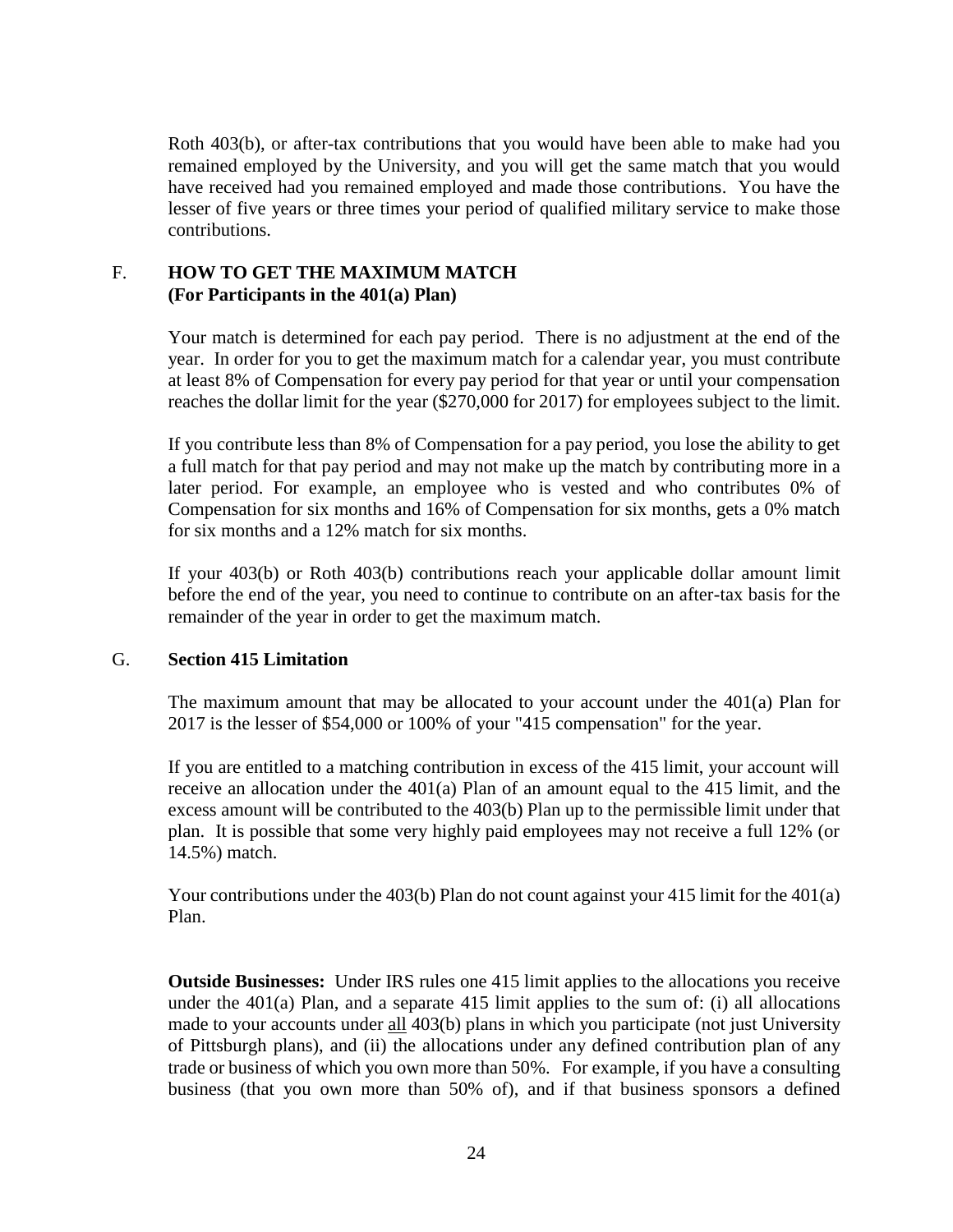contribution retirement plan, you need to take your contributions to the 403(b) plan into account when calculating the 415 limit for that plan.

If you own a business with a retirement plan, you should seek advice as to the contribution limits for that plan, and you need to inform your consultant as to the amount of contributions being made to the 403(b) Plan for you.

If you are a new hire who participated in a 403(b) plan of another employer before starting at the University of Pittsburgh, and if you own a business with a retirement plan, you should get professional advice as to the contribution limits for the plans. The IRS rules are especially complicated if your business operates on a non-calendar year.

If you own more than 50% of a trade or business with a retirement plan, you should contact either TIAA or your tax advisor in order to discuss how that plan affects your ability to contribute under the University's plans.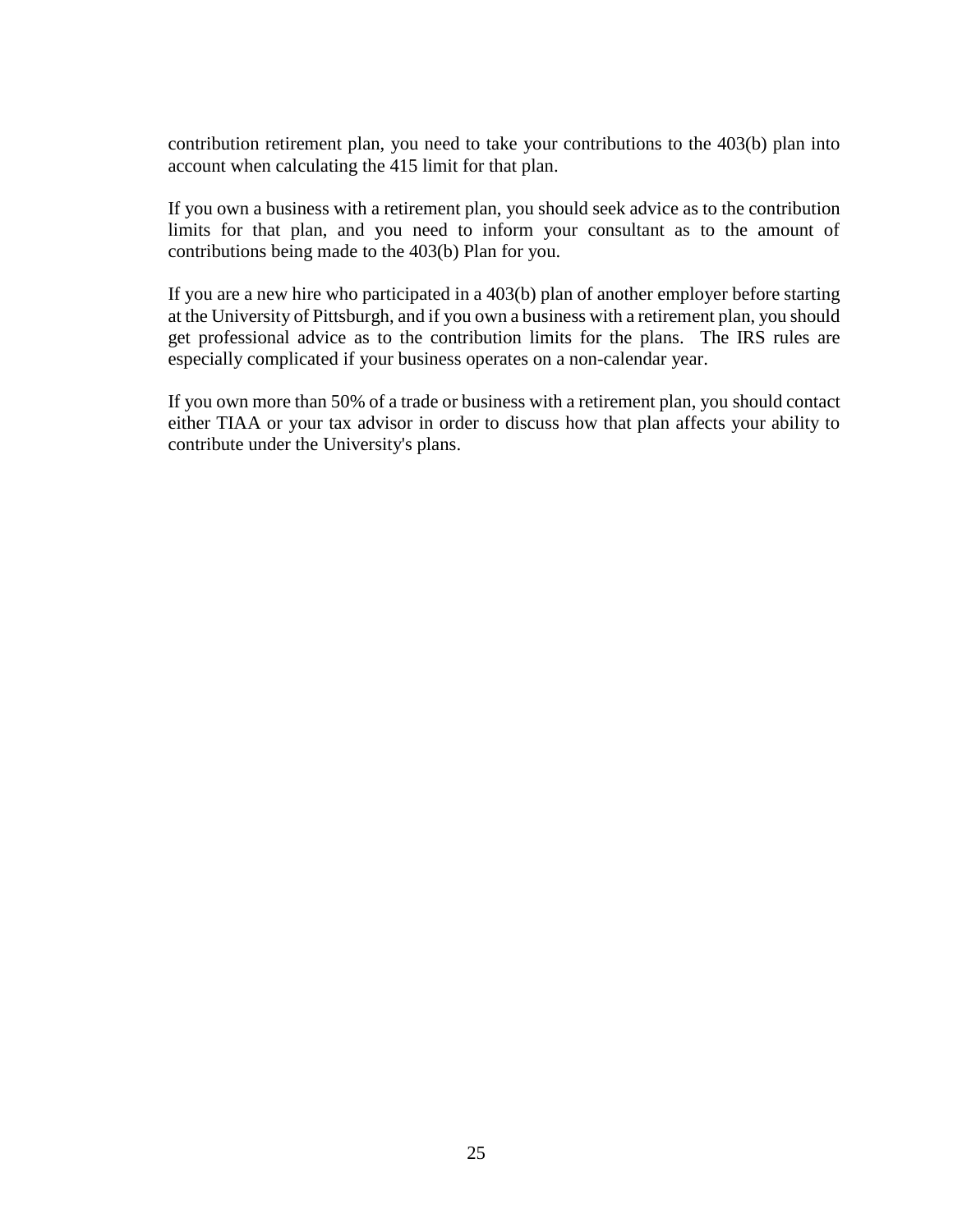## **V. INVESTMENT OF PLAN ASSETS**

## A. **Participant Directed Investments**

You have the responsibility to invest your accounts under both the 401(a) Plan and the 403(b) Plan. Because you have the ability to choose how to invest your accounts, the fiduciaries of a plan may be relieved of liability for any losses which result from following your investment instructions.

Your investment options consist of a variety of TIAA-CREF investment funds (both annuities and mutual funds) and Vanguard mutual funds. The investment funds are not listed in this document so that the University will not need to amend this SPD every time that a fund is added, dropped, or has a name change. **If you fail to make an investment election**, you will be deemed to have elected to invest in a TIAA-CREF Lifecycle Fund based on the year that you will reach age 65.

Upon becoming a participant, you should receive an information packet that contains all of the following information:

- 1. A list of all of the available investment options.
- 2. A prospectus or detailed financial information for each investment option. (This information, including the information on Vanguard funds, is available at www.tiaa.org/pitt.)
- 3. Toll-free telephone numbers and internet access information. [See Chapter I.] If you use the internet, you will choose an ID and password the first time that you log on or you may go through my.pitt.edu under the "My Resources" tab and choose "Human Resources." Click on "Retirement Savings Plan Access."

Request a packet from a Benefits Department representative if you do not receive one.

You have the right to receive the following information upon request (based on what is available to the trustees), all of which should be available online:

- 1. The current prospectus or financial information for each investment option in which you have invested.
- 2. The annual operating expenses for each such investment option.
- 3. A list of assets for each investment option. (This is usually prepared twice per year and may be out of date by the time you receive it.)
- 4. The past investment performance of each investment option.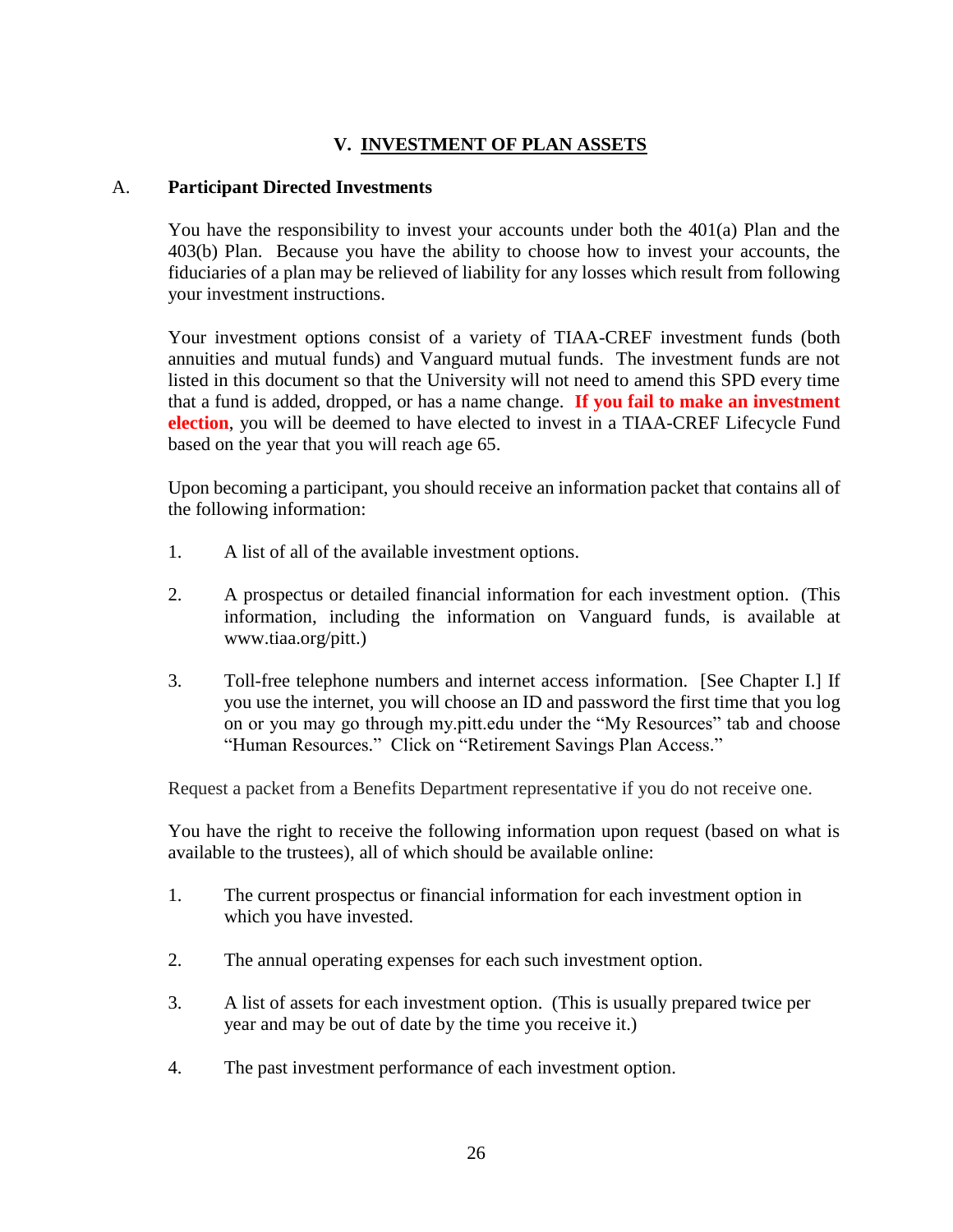## B. **Plan Expenses**

There is no load or other charge for investing in any of the funds available under either the 401(a) Plan or the 403(b) Plan. Therefore, no fee will be deducted from your account because you choose any particular fund. Nevertheless, the funds do pay management fees and other expenses which reduce your rate of return. These expenses should be listed in the financial information for a fund.

Caveat: TIAA-CREF and Vanguard have the right to impose penalties for frequent trading and may do so in the future.

**Revenue Credit Account**: TIAA's record keeping services are paid for out of the management fees that TIAA-CREF receives for managing the TIAA-CREF funds held by the plan. The University has an arrangement with TIAA-CREF under which TIAA (the record keeper) is entitled to a specified amount of revenue for its record keeping services. If TIAA (the record keeper) receives more than the specified amount, the excess will be placed in a "revenue credit account." Money in the revenue credit account may be used to pay plan expenses. At the end of each plan year, if there is any money left over after payment of expenses, it will be allocated among the participant accounts in proportion to account balances. For purposes of this allocation, amounts invested in Vanguard funds or in TIAA-CREF institutional class funds are not taken into account because nothing from those funds goes into the revenue credit account.

## C. **Changing Elections**

You may change how your new contributions are invested or how your existing accounts are invested at any time by calling the TIAA toll-free number or by using the internet. [See Chapter I for contact information.]

If you need help with changing your elections for future contributions, call the University of Pittsburgh Retirement Plan Call Center at 1-800-682-9139.

## D. **Reports**

You may check the status of your accounts online at any time. See Chapter I for contact information.

You have two options regarding statements:

- 1. If you do nothing, you will receive electronic statements quarterly.
- 2. You may go online and make an election for paper statements.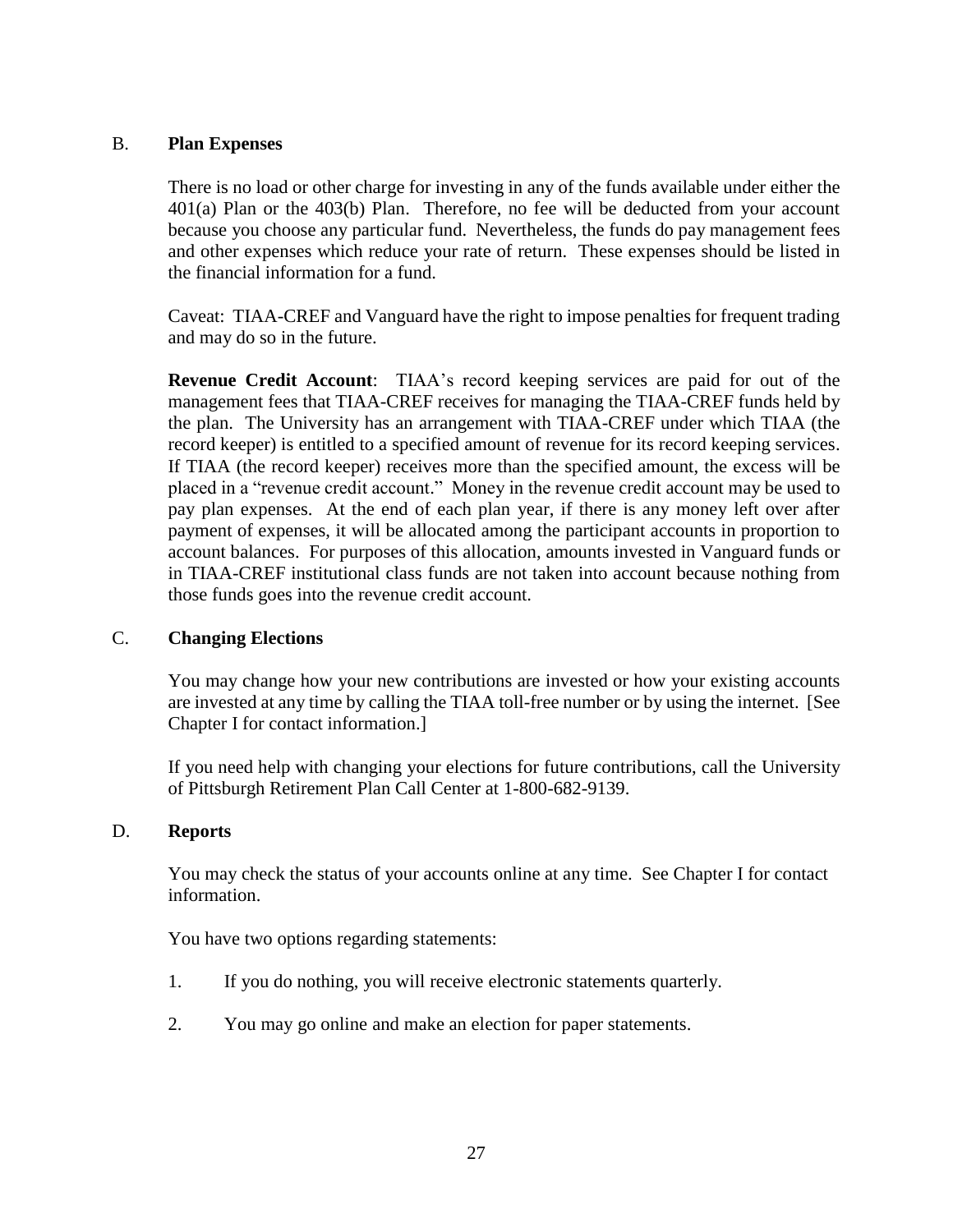## **VI. DEATH BENEFITS**

#### A. **Beneficiary Designations**

In general, if you are single when you die, your vested interest will be paid to your beneficiary or, if no beneficiary designation is on file with TIAA, to your estate.

If you are married when you die**,** regardless of whether you are married now, your vested interest will be paid to your spouse unless: (i) you have filed a beneficiary designation naming someone else as beneficiary, and (ii) your spouse has waived his/her right to be beneficiary in writing. See D below.

**How to Make a Beneficiary Designation**: Active employees may designate beneficiaries by going to my.pitt.edu, and clicking on "Human Resources" under the "My Resources" tab. Select "Retirement Savings Plan Access" from the Human Resources Landing page. Hover over "Manage My Portfolio" and select "Beneficiaries" under "Quick Links."

Former employees and active employees can make beneficiary designations on the TIAA website.

**Where to File**: File your beneficiary designations with TIAA. The University does not keep copies of beneficiary designations.

**Is it Time to Make New Beneficiary Designations**? As a result of the transition to TIAA as the sole record keeper, every participant should review his beneficiary designations.

## B. **Transition to TIAA as the Sole Record Keeper**

- 1. **Contributions made on or after February 9, 2015** will be invested in RC contracts. TIAA will set your beneficiary designation for your RC accounts to: (i) your spouse, if you are married, or (ii) your estate, if you are single. If you want to have a different beneficiary for your RC accounts, you need to make new beneficiary designations, and if you are married you will need spousal consent(s).
- 2. **If you had money invested in a TIAA-CREF RA, SRA, GRA, or GSRA contract** (or certificate) and did not have money invested with Vanguard, whatever beneficiary designations you had for those contracts should not have changed. NOTE: It is possible that you previously made a beneficiary designation for one type of contract and thought that you were making a beneficiary designation for all of your contracts. Therefore, it is recommended that you check what beneficiary designations you actually have on file.
- 3. **If you had money invested with Vanguard**, your Vanguard accounts were treated for record keeping purposes as if they were in TIAA-CREF RC contracts. TIAA set your beneficiary designation for your Vanguard accounts to: (i) your spouse, if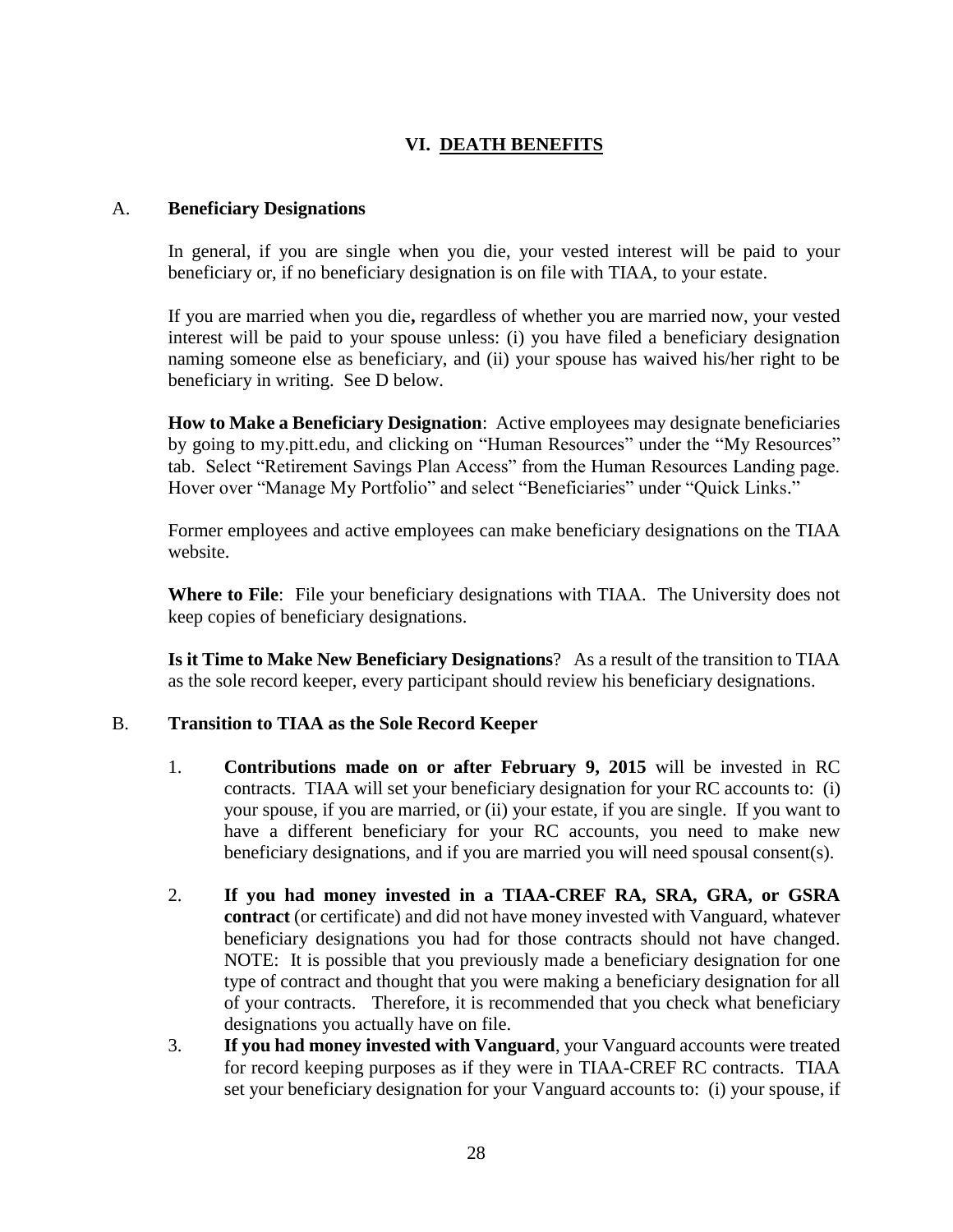you notified them that you were married, or (ii) your estate, if they thought you were single. If you want to have a different beneficiary, you need to make a new beneficiary designation, and if you are married you will need a new spousal consent(s).

4. **If you have designated a trust as your beneficiary**, you need to make a new beneficiary designation with TIAA.

## C. **How Many Beneficiary Designations**?

When you make a beneficiary designation, you need to pay attention to which accounts are covered by the beneficiary designation.

- 1. You may name a different beneficiary for the 403(b) Plan v. the 401(a) Plan.
- 2. You may name a different beneficiary for each type of TIAA or CREF annuity. Your beneficiary designation for CREF annuities covers your CREF mutual funds that were purchased prior to February 9, 2015. Your beneficiary designation for RC contracts will cover your Vanguard investments and any CREF mutual funds purchased on or after February 9, 2015.

If you want more information about your beneficiary designation options, call the University of Pittsburgh Retirement Plan Call Center at 1-800-682-9139, Monday through Friday 8 AM to 6 PM (Eastern time).

3. If you worked for another employer that sponsored a plan that had investments with TIAA-CREF, you need to file separate beneficiary designations for that plan.

Please note that if you move money from one account to another, **the beneficiary designation in place for the account that holds the money on the day you die is the one that governs**.

**Roth Accounts**: One beneficiary designation covers both Roth and non-Roth accounts. If you have terminated employment with the University and want to have a separate beneficiary designation for Roth accounts, you need to take a distribution of your Roth accounts and make a direct rollover to a Roth IRA.

## D. **Special Rules for Married Participants**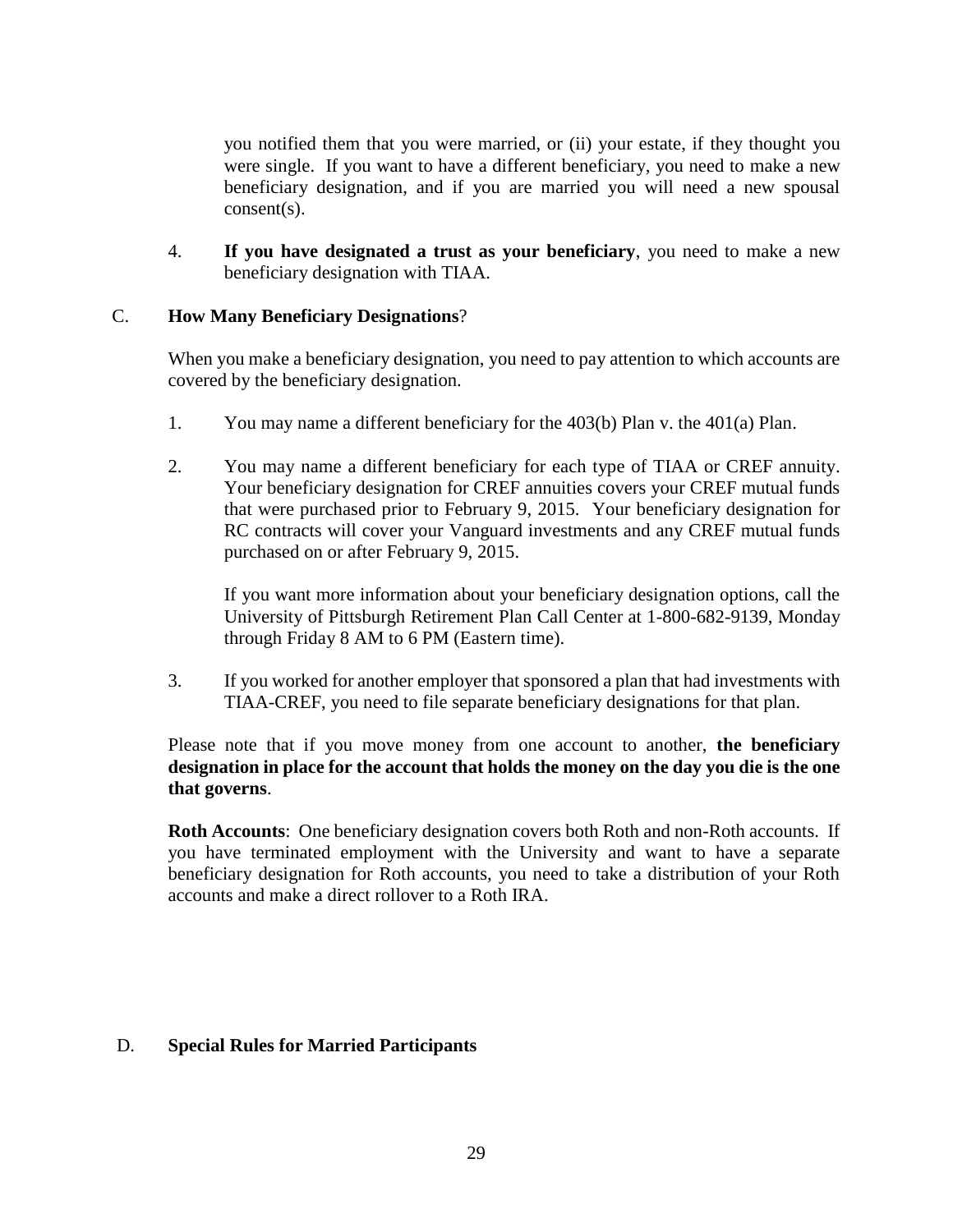The Plan documents provide that, in general, **if you are married at your death** (regardless of whether you are married now)**, your vested interest will be paid automatically to your spouse, regardless of any beneficiary designation which you have made, unless your spouse has specifically waived his/her right to be beneficiary.**

Under this general rule, if you want to name your children or someone other than a spouse as beneficiary, you need to make certain that you have a beneficiary designation with spousal consent on file. If you remarry, your new marriage will cancel all of your existing beneficiary designations (except those mandated by certain court orders), and you will need your new spouse's consent to name anyone other than the new spouse as beneficiary.

Please note that if you want to name someone other than your spouse as beneficiary for an RC account (which covers all money invested with Vanguard and all contributions made after February 8, 2015), you need a new spousal consent, even if you obtained a spousal consent in the past.

**Annuities**: If you elect to take a distribution from a plan in the form of an annuity, the assets that are converted into an annuity leave the plan and are no longer subject to plan rules regarding designation of beneficiaries. [There is a discussion below in Chapter VIII regarding annuities versus installment payments.]

**Divorce**: The University strongly recommends that if you get divorced (or become widowed or get remarried), you review all of your beneficiary designations under all of your retirement plans (including IRAs and plans of other employers) and make appropriate changes.

**CAVEAT:** The following warnings represent the University's understanding of the law at the time that this summary plan description was prepared. This SPD should not be regarded as legal advice. If you have a complicated situation regarding the designation of beneficiaries, the University encourages you to seek legal advice.

In general:

- 1. **Other Documents**: A prenuptial agreement, separation agreement, divorce settlement, civil union, or domestic partnership agreement will not override a beneficiary designation or the provisions of the plan document requiring spousal consent. Certain "domestic relations orders" will override the plan document or beneficiary designations.
- 2. **Common Law Marriage**: Pennsylvania does not recognize common law marriages created after December 31, 2004. If you are counting on the existence of a common law marriage in order to provide benefits for a spouse, the University recommends that you see a family law attorney regarding whether you have a valid common law marriage in Pennsylvania.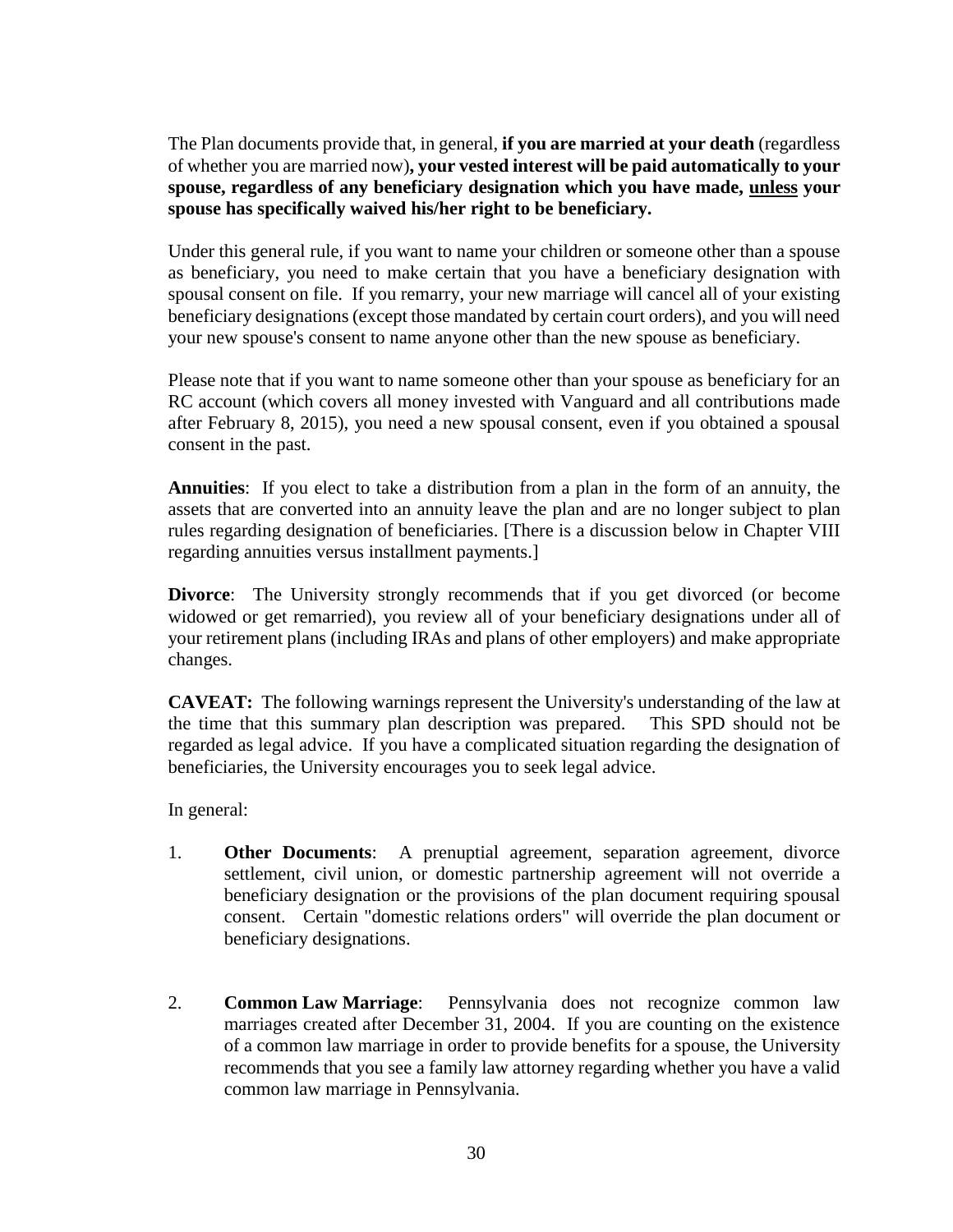- 3. **Same-Sex Relationships**: Marital status will be determined in accordance with Pennsylvania law and applicable federal law.
- 4. **Domestic Partnerships**: An "Affidavit of Domestic Partnership" applies for purposes of medical, dental, vision, group dependent life, and staff bereavement benefits but does not apply for purposes of the 401(a) Plan or the 403(b) Plan. If you want your domestic partner (same-sex or opposite-sex) to be your beneficiary for purposes of the 403(b) Plan or 401(a) Plan, make the necessary beneficiary designation to designate that person as your beneficiary.
- 5. **Move Out of PA**: If: (i) you retire or otherwise terminate employment with the University, (ii) you move out of Pennsylvania, and (iii) state law is a concern for you, consider whether it makes sense for you to transfer your money from the University of Pittsburgh plans to an IRA.
- 6. **Wills**: Your will governs who is the beneficiary of your estate. Your will does not govern who is the beneficiary of your accounts under the plans.
- 7. **IRAs**: If you terminate employment, take a distribution, and roll that distribution over to an IRA, remember to file a new beneficiary designation for that IRA.

## E. **Vesting**

If you die while employed at the University, your account will become 100% vested (if not already vested). If you die while on military leave, you will be treated as if you died while employed by the University and will become 100% vested.

## F. **Estate Planning**

The retirement plans are designed to help you accumulate wealth for retirement. They are not designed to help you accomplish your estate planning objectives. Do not assume that when you die, the money in your accounts will go (on a tax-free basis) to whomever you would like it to go.

If you have accumulated (or expect to accumulate) a substantial amount of money, you should consider whether to consult with a professional advisor and whether the University's plans are the appropriate place to leave your money after you terminate employment. It may be easier to do estate planning if you transfer your accounts to an IRA, especially if:

you have remarried and have children from a first marriage,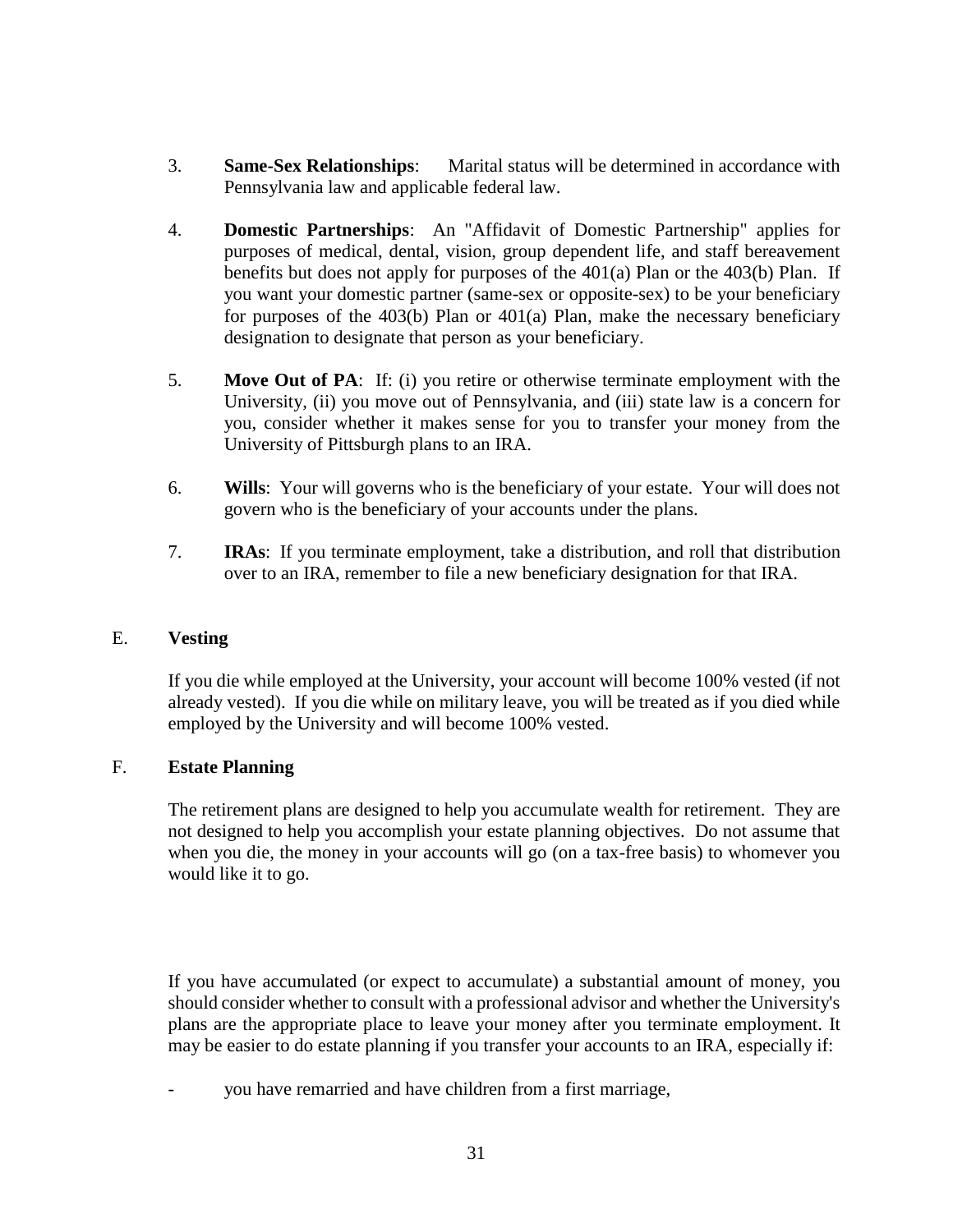- you want to name a trust as beneficiary of one of your accounts,
- your estate plan is based on a complicated distribution plan,
- you want to have different beneficiaries for Roth and non-Roth accounts, or
- you want to take advantage of the fact that there is no minimum distribution requirement for Roth IRAs during your lifetime.

The University does not guarantee that all of the distribution options currently offered by TIAA-CREF will be available when you die. If you attempt to use the University's plans for complicated estate planning, you (or your heirs) may find that a change in the plans nullifies your estate planning objective. Keep in mind that the University expects to need to amend the plans periodically as a result of changes in the Internal Revenue Code or IRS positions.

**Taxes**: If you die, your vested interest is (depending on the tax laws at that time) subject to the estate tax, and your beneficiary will be subject to the income tax when he or she takes a distribution. The combination of estate and income taxes can be very high.

If you name your estate as beneficiary, your account will be distributed to your estate, and the amount distributed will be subject to both estate and income taxes.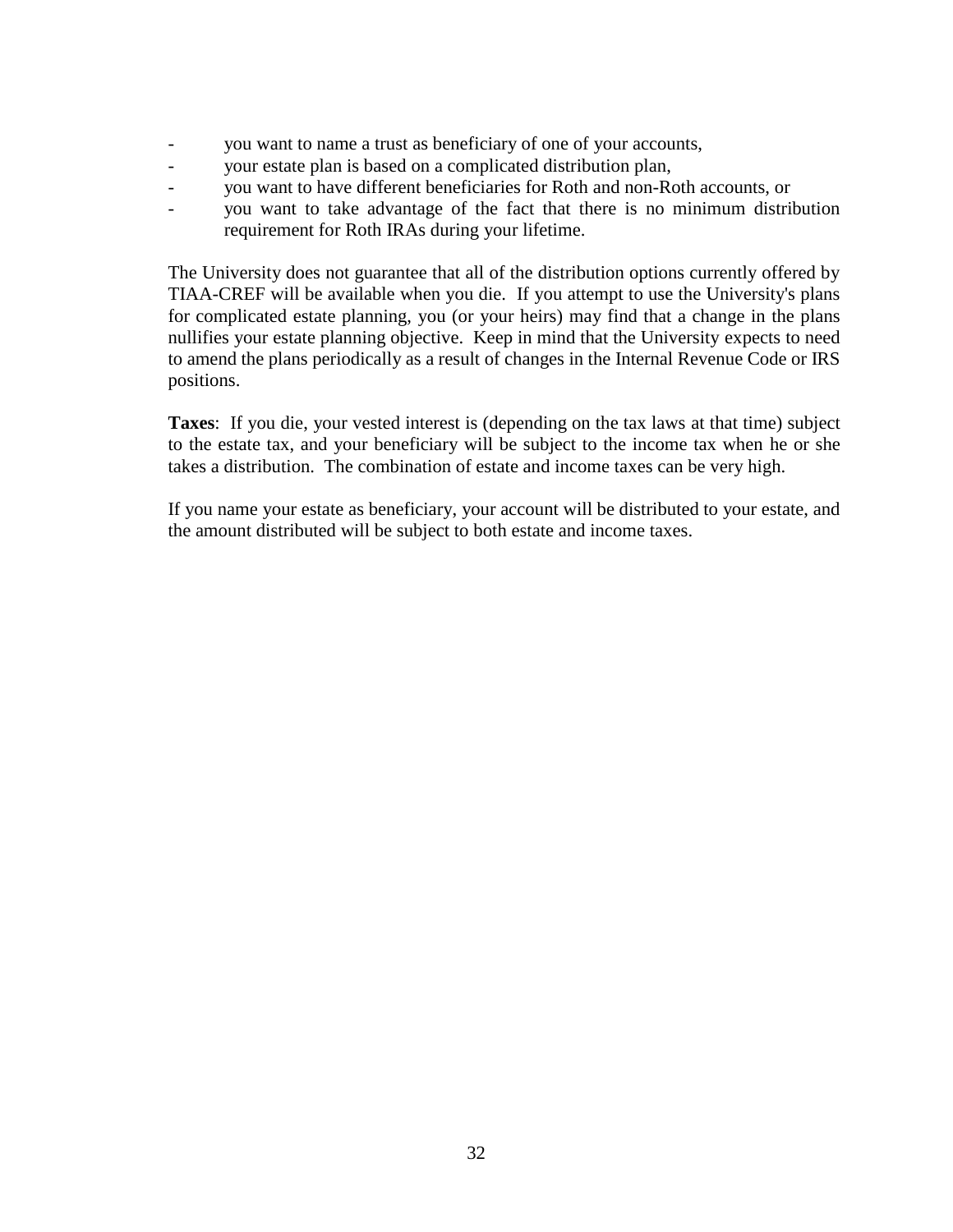## **VII. VESTING**

#### A. **403(b) Plan**

All contributions to the 403(b) Plan are 100% vested.

#### B. **401(a) Plan**

The 401(a) Plan has a vesting schedule. You are entitled to receive the matching contributions (and gain or loss on those contributions) allocated to your account only to the extent that the contributions are vested. If you leave before you are 100% vested, the unvested portion of your account will be forfeited.

The vesting schedule is:

| <b>Years of Participation</b> | <b>Vested Percentage</b> |  |
|-------------------------------|--------------------------|--|
| Less than 3                   | $0\%$                    |  |
| 3 or more                     | 100%                     |  |

Your account automatically becomes 100% vested if while employed at the University of Pittsburgh you attain Normal Retirement Age (65), die, or suffer a Total Disability. Total Disability means that you have suffered a total and permanent mental or physical disability which renders you unable to engage in any substantial gainful activity which can be expected to result in death or which has lasted or can be expected to last for a continuous period of not less than 12 months.

## C. **Year of Participation**

You receive credit for a Year of Participation for the following years:

- 1. Any Plan Year during which you both complete at least one thousand (1,000) Hours of Service and receive a match for at least six different months of the Plan Year. If you receive no Compensation for a particular month and have not terminated employment with the University, you will be deemed to have received a match for that month if you receive a match for the most recent month that you did receive Compensation; and
- 2. Any plan year for which you are entitled to credit for service with UPMC, UPP, or the Medical and Health Sciences Foundation. See Chapter XII.
- 3. If you are a member of Teamsters Local 249, you also receive credit for each year prior to 2017 during which you were credited with at least 1000 Hours of Service as a member of Local 249.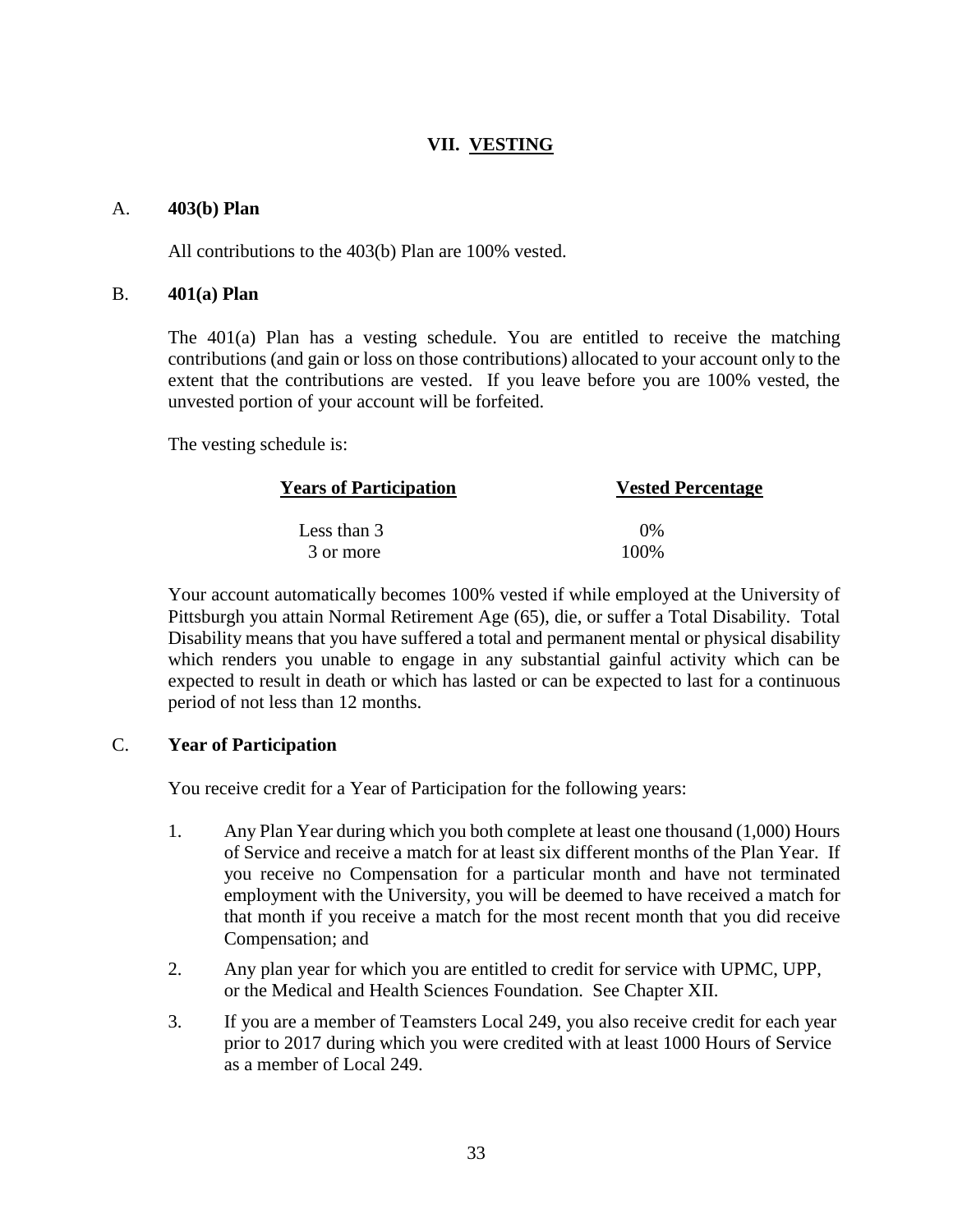## D. **Forfeitures**

If you terminate employment, the unvested portion of your account will be forfeited.

Amounts which are forfeited are first used by the plan administrator to restore the accounts of rehired employees (if necessary). Any remaining forfeitures are allocated as part of the matching contribution.

## E. **Rehires**

Not New Hires: If you are rehired, and are not treated as a new hire when you return to work:

- 1. The unvested portion of your account which was forfeited will be restored to your account (still unvested).
- 2. All of your pre-break service will count toward determining whether your matching contributions are vested and whether you will receive the 100% or 150% matching rate.

**New Hires**: If you are rehired, and are treated as a new hire when you return to work:

- 1. The unvested portion of your account which was forfeited will not be restored to your account.
- 2. None of your pre-break service will count toward determining whether your future matching contributions are vested, which means that: (i) you will receive the 100% matching rate until you have earned three additional Years of Participation, and (ii) if you didn't take a distribution when you left, you may have old contributions that are vested and new contributions that are not vested.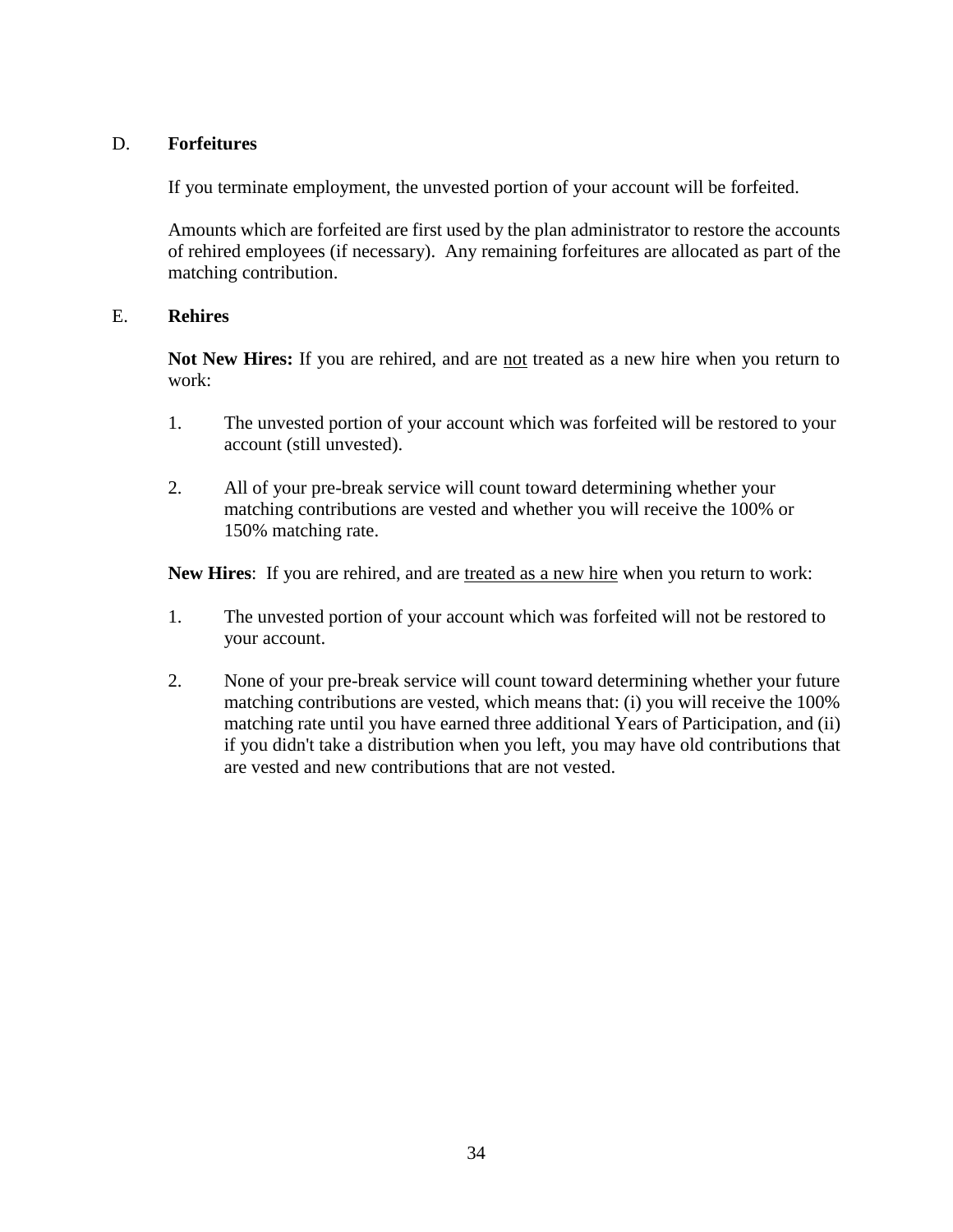## **VIII. BENEFITS**

## A. **Method of Distribution**

If you have terminated employment with the University or are eligible for an in-service distribution, you may elect to receive your money in any form of distribution made available by TIAA-CREF; provided that:

- 1. You are subject to whatever restrictions TIAA-CREF imposes.
- 2. If you are married, you must obtain your spouse's consent in order to receive an annuity other than a qualified joint and survivor annuity. A qualified joint and survivor annuity has your spouse as primary beneficiary, and the survivorship percentage is at least 50% and not more than 100%. An example of a qualified joint and survivor annuity is a joint and 50% survivor annuity with your spouse as beneficiary.
- 3. Your distribution option must comply with IRS and Plan rules on "required minimum distributions," which begin to apply after you reach age 70½, or terminate employment with the University, whichever is later. See the section on "Time of Payment/ Required Minimum Distributions" below.
- B. **Mandatory Distributions**: If you terminate employment and have a vested interest of \$5,000 or less (including rollover accounts), and do not elect to take a distribution, the plan administrator will arrange for an IRA to be set up in your name and to have your vested interest transferred to an IRA. This rule applies separately to each plan. Therefore, for example, if you have  $$6,000$  in the  $401(a)$  Plan and  $$4,000$  in the  $403(b)$  Plan, the  $$4,000$ in the 403(b) Plan would be transferred to an IRA.

If you terminate employment with a small balance, it may make sense for you to consider opening up your own IRA and transferring your money to your IRA.

## C. **Monthly Income**: **Annuities v. Installment Payments**

If you decide that you want regular monthly income from either plan, TIAA-CREF offers a large number of options, and you should consider whether an annuity or installment payments (or some combination) is right for you.

**Annuities:** If you elect to receive an annuity, then one or more of your investment accounts will be converted into an annuity. You will have an annuity contract with TIAA-CREF. The money that is converted into an annuity ceases to be a plan asset, and if you have a dispute over the annuity, it will be with TIAA-CREF, not with the University or the plan administrator.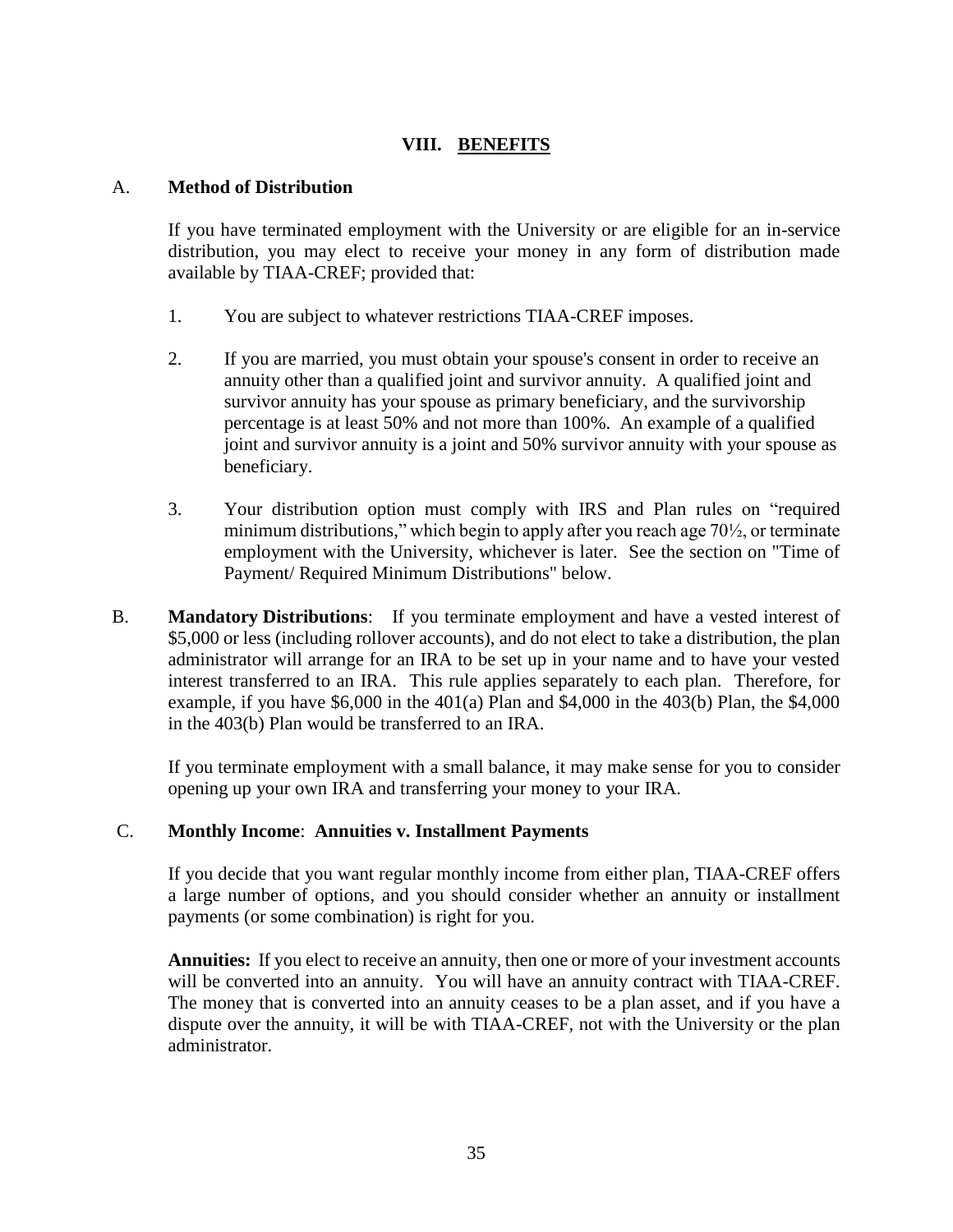If you want to convert money that is invested in a mutual fund into an annuity, you need to transfer the money from the mutual fund to an annuity fund investment in order to convert it to an annuity.

**Multiple Options**: TIAA-CREF offers a number of different types of annuities, including "fixed annuities", "variable annuities", "standard payment method annuities", and "graded payment method annuities", and you need to understand the differences in order to determine which option(s) is (are) best for you. Once money in your account has been converted to an annuity, the conversion is irrevocable.

You may make a separate annuity election for each TIAA or CREF investment fund in which you have invested plan money.

**Single Life Annuities**: If you elect a "single life annuity", payments will be made for your life only.

**Joint and Survivor Annuities**: If you elect to receive a joint and survivor annuity, you are electing to receive payments for your life and payments for the life of a "second annuitant". For example, if you elect to receive a joint and 50% survivor annuity with your spouse, after you die TIAA-CREF will pay your spouse 50% of the amount that you were receiving. If your spouse dies first, the payments stop with your death. If you name as second annuitant someone who is not your spouse and who is more than 10 years younger than you (such as a child or grandchild), TIAA-CREF needs to make special calculations to make certain that the annuity complies with the required minimum distribution rules.

**Annuities with a Guaranteed Number of Payments**: You may elect to receive an annuity with a guaranteed number of payments. If you elect such an annuity, you need to choose a "beneficiary". If you (and the second annuitant, if any) die before the guaranteed number of payments is made, the beneficiary will receive payments for the remaining number of guaranteed payments. For example, if you receive a single life annuity with 20 years of guaranteed payments and die after 8 years, TIAA-CREF will make monthly payments to your beneficiary for the remaining 12 years.

**Beneficiary Designation:** Any beneficiary designation that you made under a plan does NOT apply to your annuity contract. You need to make a separate beneficiary designation for each annuity contract.

**Installment Payments**: For purposes of this summary plan description, if you decide to treat your accounts in one of the plans as an ATM, taking money whenever you want it, you will be making "withdrawals". If you want to automatically receive a payment every month, then you want to elect to receive installment payments (a.k.a. systemic cash withdrawals).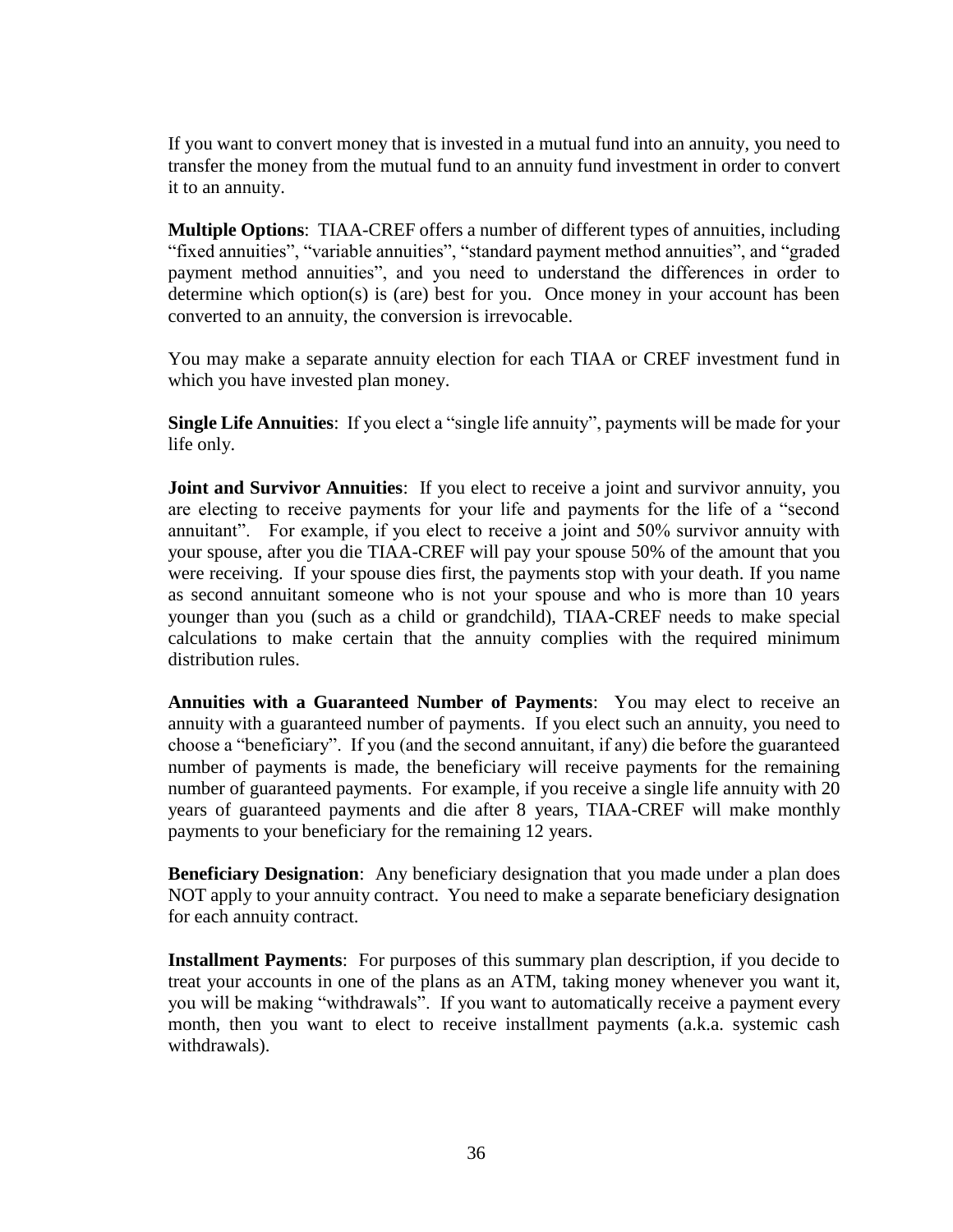If you elect to receive installment payments, your money will remain in the plan, and your accounts will increase or decrease depending on your investment elections. If you die before an entire account is distributed, any amount remaining in the account will go to your beneficiary (under the plan).

You may elect installment payments for any TIAA, CREF, or Vanguard investment fund.

The 401(a) and 403(b) Plans offer a number of different options for installment payments. You may elect installments based on a fixed number of years, your life expectancy, or your joint life expectancy with another person. You may also elect to have a fixed dollar amount or a fixed percentage of your account balance distributed each month. If you have money in a TIAA Traditional Annuity, you may elect to have only the interest distributed. You may also elect to have only the amount needed to comply with the minimum required distribution rules.

## **Which is Better**?

The upside of an annuity is that the payments last as long as you are alive. If you live to be 110, the payments keep coming.

There are generally two downside to an annuity. First, if you (or you and your second annuitant) die young, the payments stop. The money stays in an annuity pool and is used to make payments to annuitants who live beyond their normal life expectancy. Second, annuity payments may not keep up with inflation. Please note that TIAA-CREF offers many types of annuities, and some are designed to deal with these downsides. For example, you can get an annuity with a guaranteed number of payments. In addition, a "graded payment method" annuity may help protect you against inflation.

The upside of installment payments is that you retain control over the money (which is an upside only if you are comfortable investing your retirement money), and after you die your beneficiary receives any amount remaining in your account.

The downside of installment payments is that the money may run out depending on how long you live, how much you withdraw each year, and the rate of return you earn on the money.

Keep in mind that you are not required to choose one form of distribution for your entire account. You may convert some of your investment funds into an annuity and take installment payments from the rest. You should allow time to consider all of your options before you retire.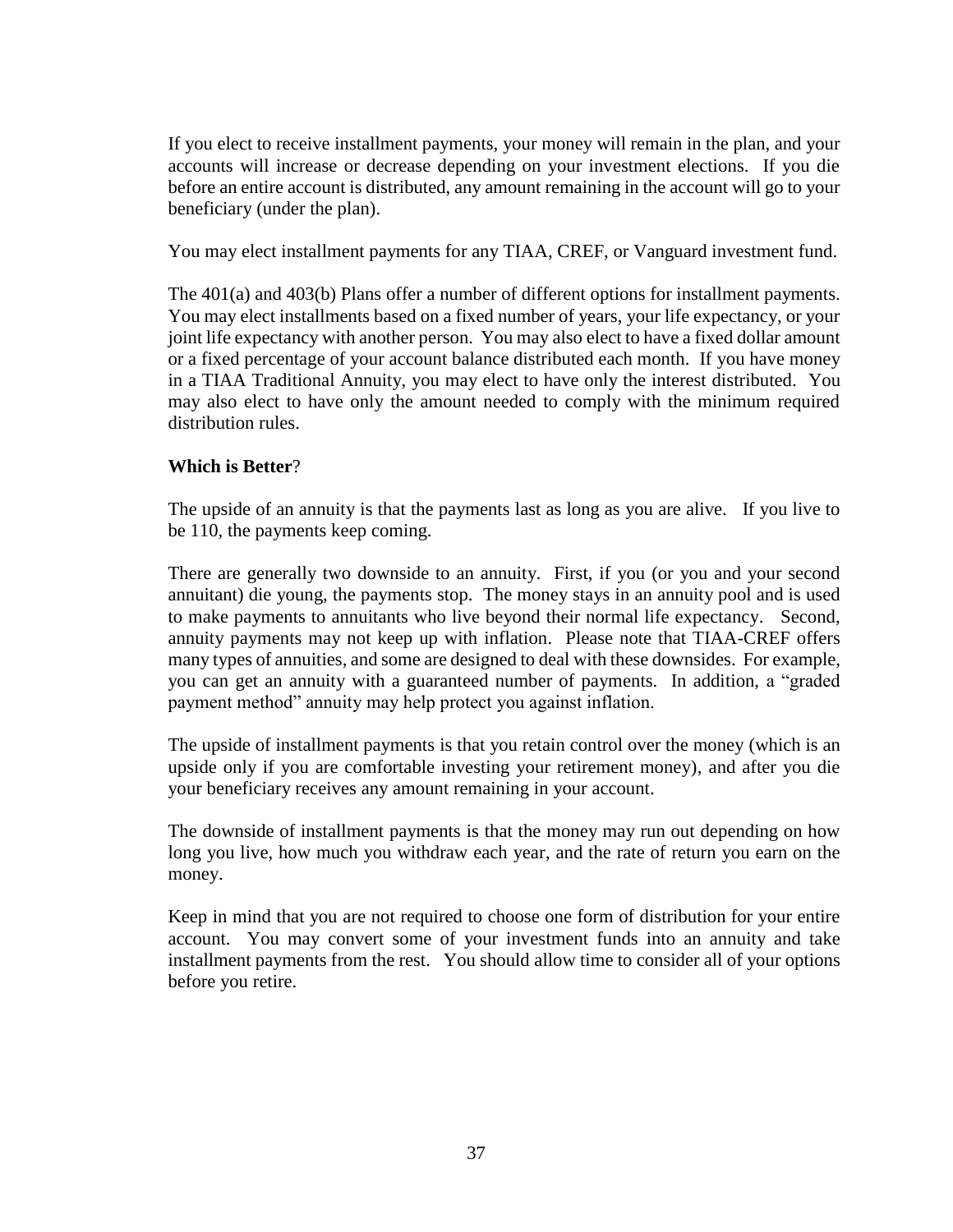## D. **Rollovers and Transfers**

A "rollover" is a distribution that gets reported on Form 1099-R. In order to make a rollover, you must take a distribution, have 20% of the distribution withheld for federal income taxes, and then deposit the amount left after withholding in an IRA or a plan of another employer. You generally have 60 days to make a rollover. If you want to avoid having taxes withheld from a distribution, make a "direct rollover." See below.

A "transfer" is not a distribution (from the IRS' perspective) and does not get reported on Form 1099-R. The money goes from one account to another, and no tax is withheld. You may not make a transfer to an IRA.

A "direct rollover" looks like a transfer, but is reported on Form 1099-R. Direct rollovers are not subject to 20% income tax withholding. If you want to move your money to an IRA (or the plan of another employer) and don't want to have taxes withheld as part of the move, you want to make a "direct rollover." If you terminate employment with the University, you may take a distribution of all or part of your accounts and make a rollover or direct rollover to an IRA or a plan of a new employer; provided:

- 1. Roth 403(b) accounts may be rolled over only to a Roth IRA or a Roth account under another plan.
- 2. If you have money invested with TIAA Traditional, you may incur a fee or be required to distribute the funds over a period of time.
- 3. Another employer is not obligated to accept a rollover or transfer into its plan.
- 4. You may not roll over distributions that are required under the required minimum distribution rules.
- 5. Installment payments being taken over a period of 10 years or more and all annuity payments may not be rolled over to an IRA or other plan.

## E. **Time of Payment/ Required Minimum Distributions**

In general, you may not take a distribution until you terminate employment with the University. However, certain in-service distributions are permitted. See F below.

After you terminate employment with the University, you may elect to receive a distribution. You are not required to wait until a certain age to take a distribution.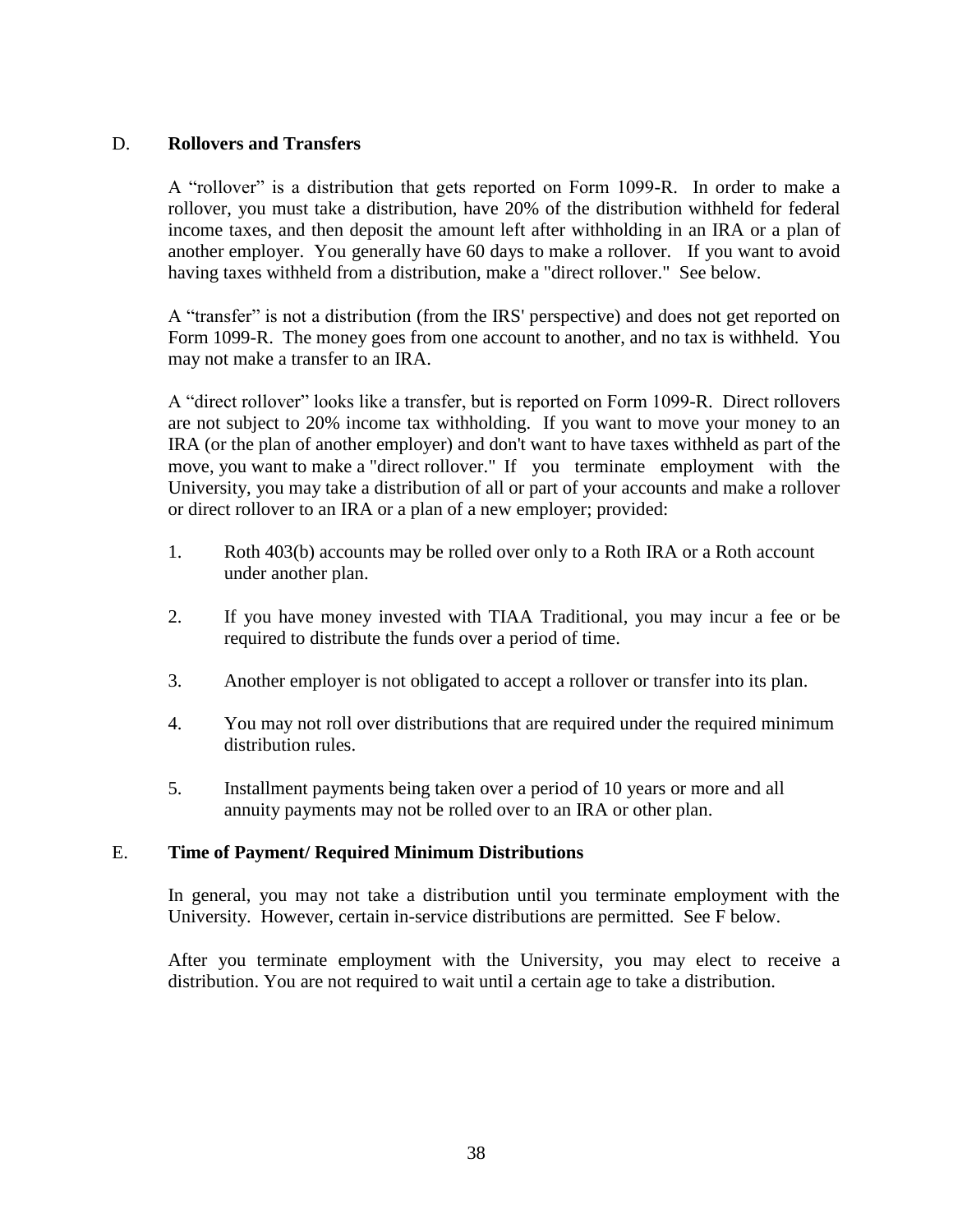**Termination of Employment**: For reasons related to grants, reorganizations, or the University's payroll system, some individuals are treated as having terminated employment with the University and as being rehired shortly thereafter. If you are rehired before you are able to take a distribution, you lose the ability to take a distribution until you terminate employment again.

If you terminate employment and are hired by the Medical and Health Sciences Foundation within 10 days of terminating employment with the University, you are treated as if you had not terminated employment with the University. [However: (i) if you manage to take a distribution anyway, you are treated as having terminated employment with the University, and (ii) you are treated as having terminated employment with the University for purposes of complying with the required minimum distribution rules.]

If you are an employee and become a Post-Doctoral Scholar who is not considered to be an employee, you are treated as having terminated employment with the University.

**Change of Address**: If you terminate employment, don't take an immediate distribution, and move**, make certain that you inform TIAA of your new address**.

## **Required Minimum Distributions ("RMDs")**

You are required by law to take a required minimum distribution (or "RMD") each year from each plan beginning with the year that contains your "required beginning date," which is April 1 of the calendar year after the later of the calendar year you either: (i) terminate employment with the University or (ii) attain age 70½. For example, if your 70th birthday is in October 2016, you will reach 70½ in April 2017, and (if you have terminated employment with the University) you will be required to take a distribution by April 1, 2018, and unless you take a lump-sum distribution, you will be required to take a second distribution by December 31, 2018.

Your required minimum distributions will be based on your life expectancy, or your joint life expectancy with your beneficiary, as determined under tables in IRS regulations.

The 401(a) Plan and the 403(b) Plan have been designed so that if you have money in either plan as of your required beginning date, TIAA will automatically make required minimum distributions to you. In order to make the required minimum distributions, TIAA will take a proportional amount out of each investment account that you have in either plan.

If you want to choose the funds from which the minimum required distributions are made, you need to make a distribution election at least 30 days before the deadline for the distribution. Your first required minimum distribution has a deadline of April 1. All subsequent required minimum distributions have a deadline of December 31.

**Rollovers**: If you make a direct rollover to an IRA, you will need to take required minimum distributions from your IRA.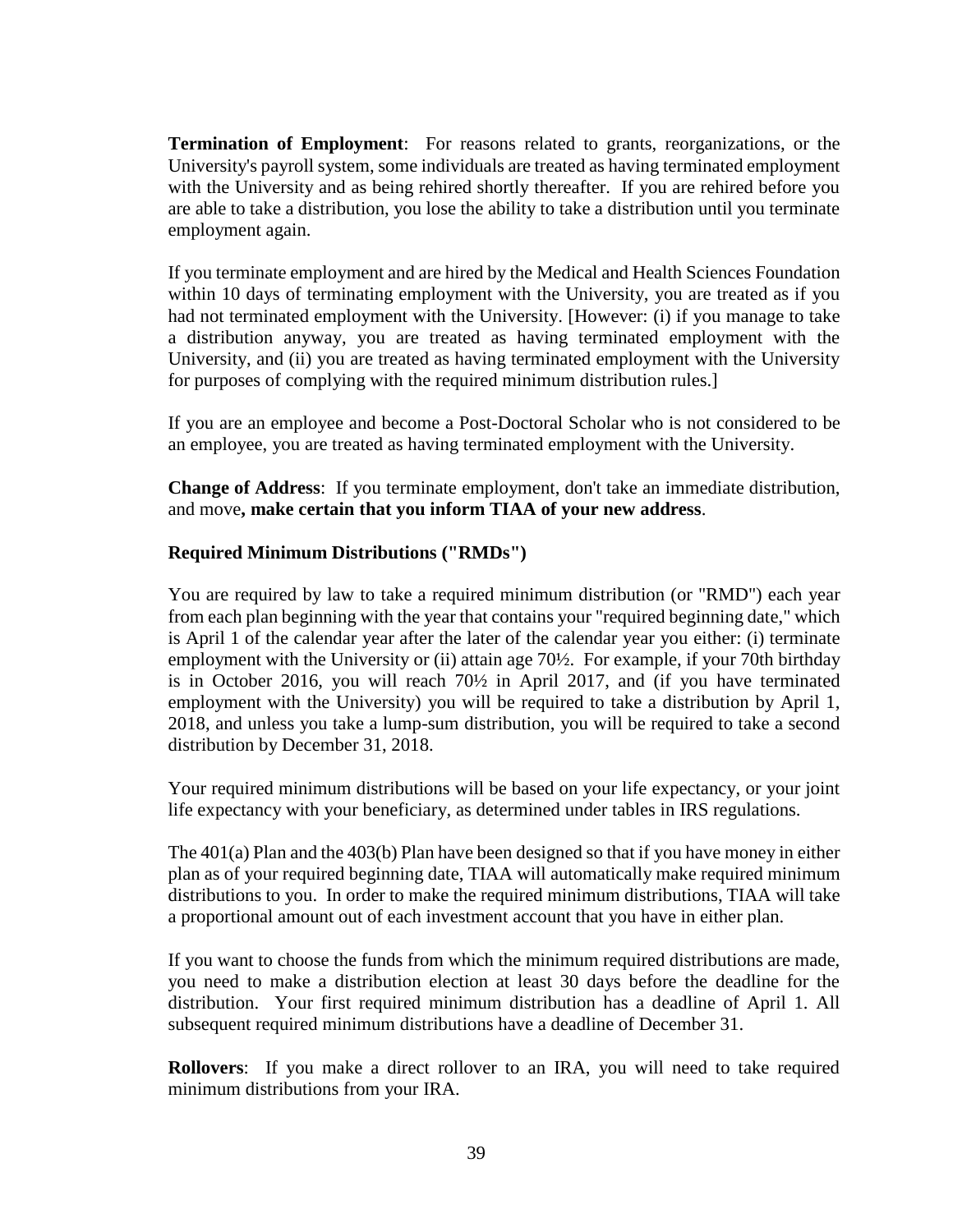If you are an active employee of another employer and make a direct rollover to the retirement plans of the other employer, you will not need to take required minimum distributions until you terminate employment with the other employer. [If you leave money in University of Pittsburgh plans, you need to take required minimum distributions from the University of Pittsburgh plans.]

**Annuities**: If you take all or part of your distribution in the form of an annuity, the annuity payments should comply with the required minimum distribution rules (for the portion of your account that was converted into an annuity).

**Different Requirements**: 403(b) plans, 401(a) plans, and IRAs are subject to different required minimum distribution ("RMD") rules.

**401(a) Plan**: You must take a separate RMD from each 401(a) defined contribution plan in which you have a vested interest. For example, if you have a vested interest in 401(a) defined contribution plans at three different employers, you must take three separate RMDs. [A "401(k) plan" is a type of 401(a) defined contribution plan.]

**403(b) Plan**: In general, all of your 403(b) accounts and 403(b) annuity contracts from all employers are aggregated for purposes of determining your required minimum distributions from 403(b) plans. Therefore, **if you have money in a 403(b) plan of another employer**, you have one required minimum distribution requirement for both that plan and the University of Pittsburgh 403(b) Plan. The distributions that TIAA makes (automatically) from the University of Pittsburgh 403(b) Plan may not by themselves satisfy your required minimum distribution requirement because they won't be based on your accounts in the plan of the other employer, and you may need to take an additional distribution from a 403(b) plan.

You are not required to take a required minimum distribution from the plan of any employer for whom you are still an active employee.

**Roth Accounts**: If you have a Roth 403(b) account, you have a separate required minimum distribution requirement for the Roth account than from the non-Roth accounts.

**Traditional** (**Non-Roth) IRAs**: If you have non-Roth IRAs, you have one RMD requirement for all of your non-Roth IRAs that is separate from your RMD requirements for the  $401(a)$  and  $403(b)$  Plans.

**Roth IRAs**: There is no RMD requirement for Roth IRAs while you are alive. [Your heirs have a RMD requirement after your death.] If you intend to leave money currently in the 403(b) Plan to your children or grandchildren, consider whether it makes sense to make a rollover of your Roth 403(b) account to a Roth IRA.

## F. **In-Service Withdrawals**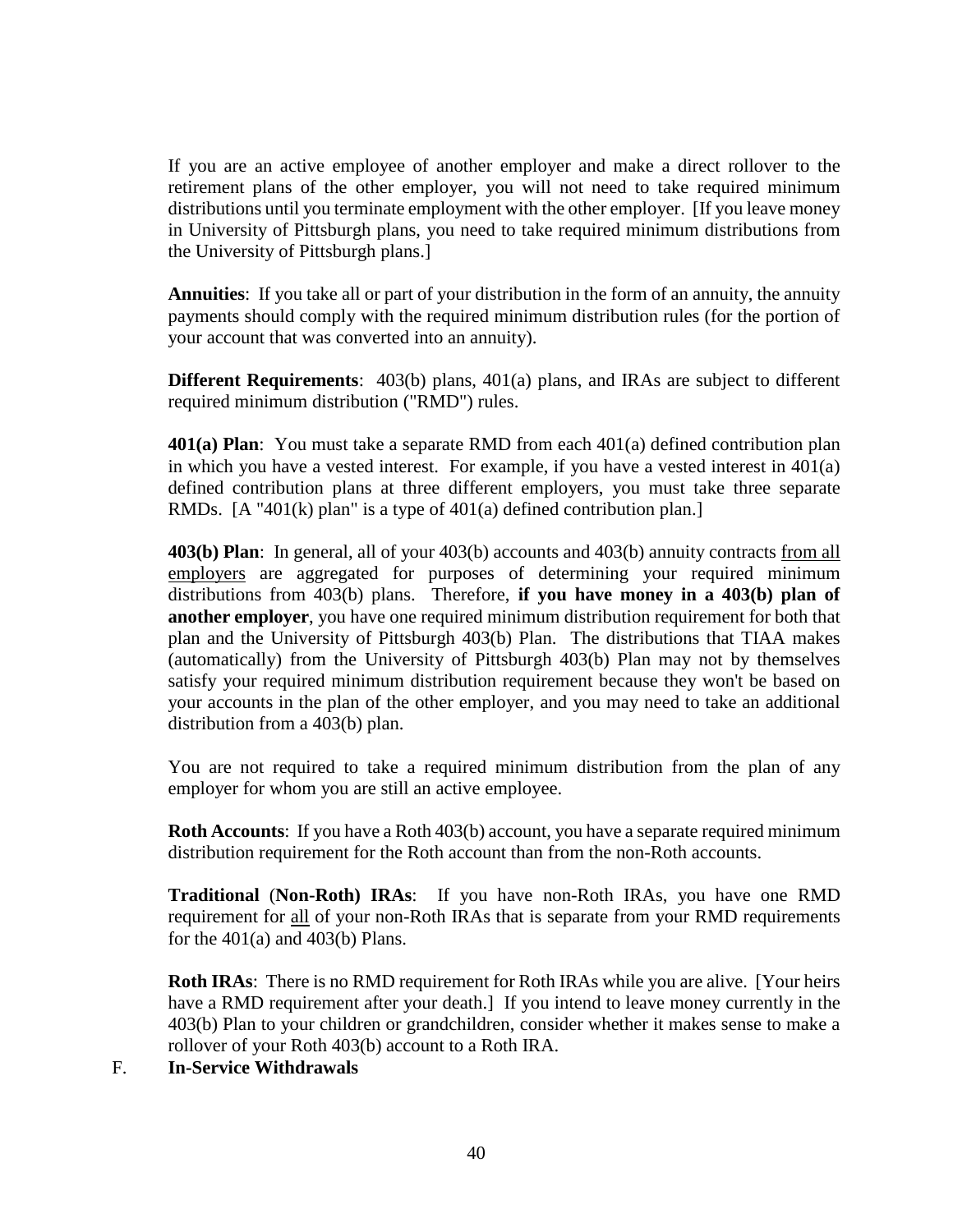If you are still employed by the University, you may take a distribution under ONLY the following circumstances:

## 1. **403(b) Plan**:

**Age 59½**: If you have attained age 59½, you may elect to withdraw all or part of your account attributable to Unmatched Contributions or Roth Unmatched Contributions; provided that distributions from annuity contracts are subject to the terms of those contracts.

**Age 62**: If you have attained age 62, you may elect to take a distribution of any portion of your account if either: (i) you are no longer eligible for allocations of matching contributions under the 401(a) Plan (for a reason other than a failure to contribute to the 403(b) Plan), or (ii) you have entered into a phased retirement agreement with the Executive Vice Chancellor, Provost, or Senior Vice Chancellor, Health Sciences. For example, if you have completed the accelerated option, you may elect to take in-service distributions.

- 2. **401(a) Plan**: If you have attained age 62, you may elect to take a distribution of the vested portion of your account if either: (i) you are no longer eligible for allocations of matching contributions (for a reason other than a failure to contribute to the 403(b) Plan), or (ii) you have entered into a phased retirement agreement with the Executive Vice Chancellor, Provost, or Senior Vice Chancellor, Health Sciences.
- 3. **Rollover Accounts**: If you make a rollover into either the 403(b) Plan or the 401(a) Plan, you may, regardless of your age, make an in-service withdrawal from the rollover account (subject to any restrictions that TIAA-CREF has on the investments in the rollover account).
- 4. **Hardship**: If you want to start the process for making a hardship withdrawal, you need to download forms from the TIAA website or call the University of Pittsburgh Retirement Plan Call Center at 800-682-9139.

If you have a hardship for one of the reasons listed below, you may withdraw all or part of the portion of your Vested Interest attributable to 403(b) Contributions (not including gain accumulated after 1988), After-Tax Contributions (including accumulated gain), or Roth 403(b) Contributions (not including accumulated gain).

You may make a hardship withdrawal if the withdrawal is for the purpose of: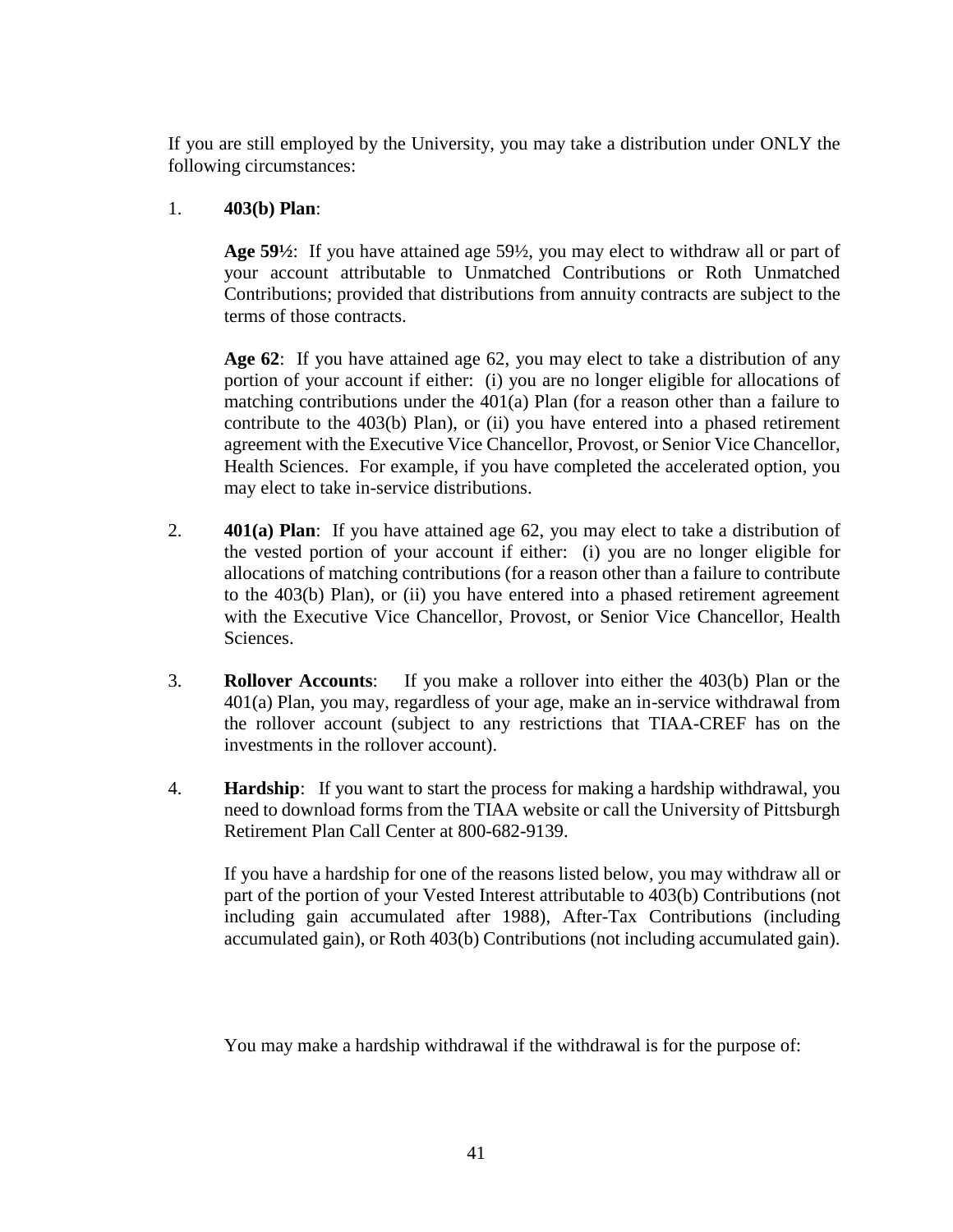- (i) Paying medical expenses for (or necessary to obtain) medical care that would be deductible on Form 1040 (without regard to whether the expenses exceed 7.5% or 10% of adjusted gross income);
- (ii) Purchasing (excluding mortgage payments) property that is to serve as your principal residence;
- (iii) Financing the cost of tuition, related educational fees, and room and board expenses for the next twelve (12) months for post-secondary school education for you, your spouse, your children or other dependents;
- (iv) Payment of rent or a mortgage payment in order to prevent eviction from or foreclosure on your principal residence;
- (v) Payment of burial or funeral expenses for your deceased parent, spouse, children, or dependent;
- (vi) Payment of expenses for the repair of your principal residence that qualify for the casualty tax deduction under IRC §165 (without regard to whether the loss exceeds 10% of adjusted gross income); or
- (vii) Paying income taxes or penalties on the hardship withdrawal.

You may not make a withdrawal under this subsection unless you have first exhausted your ability to borrow or withdraw under any other provision of this or any other plan of the University (unless the loan or withdrawal would be "counterproductive" under IRS rules).

A hardship withdrawal must be for a minimum of one thousand (\$1,000) dollars (or your entire Vested Interest, if less). You may not withdraw more than is necessary to satisfy your immediate and heavy financial need.

TIAA handles the administration of hardship withdrawals and has the sole discretion to approve or disapprove your request for a hardship withdrawal. You have the burden of presenting to TIAA such evidence of your hardship as TIAA may require.

If your application for a hardship withdrawal is approved, all of your elective contributions (including 403(b) Contributions, After-Tax Contributions, and Roth 403(b) Contributions) and any related match will be suspended for a period of six (6) months.

#### G. **Loans**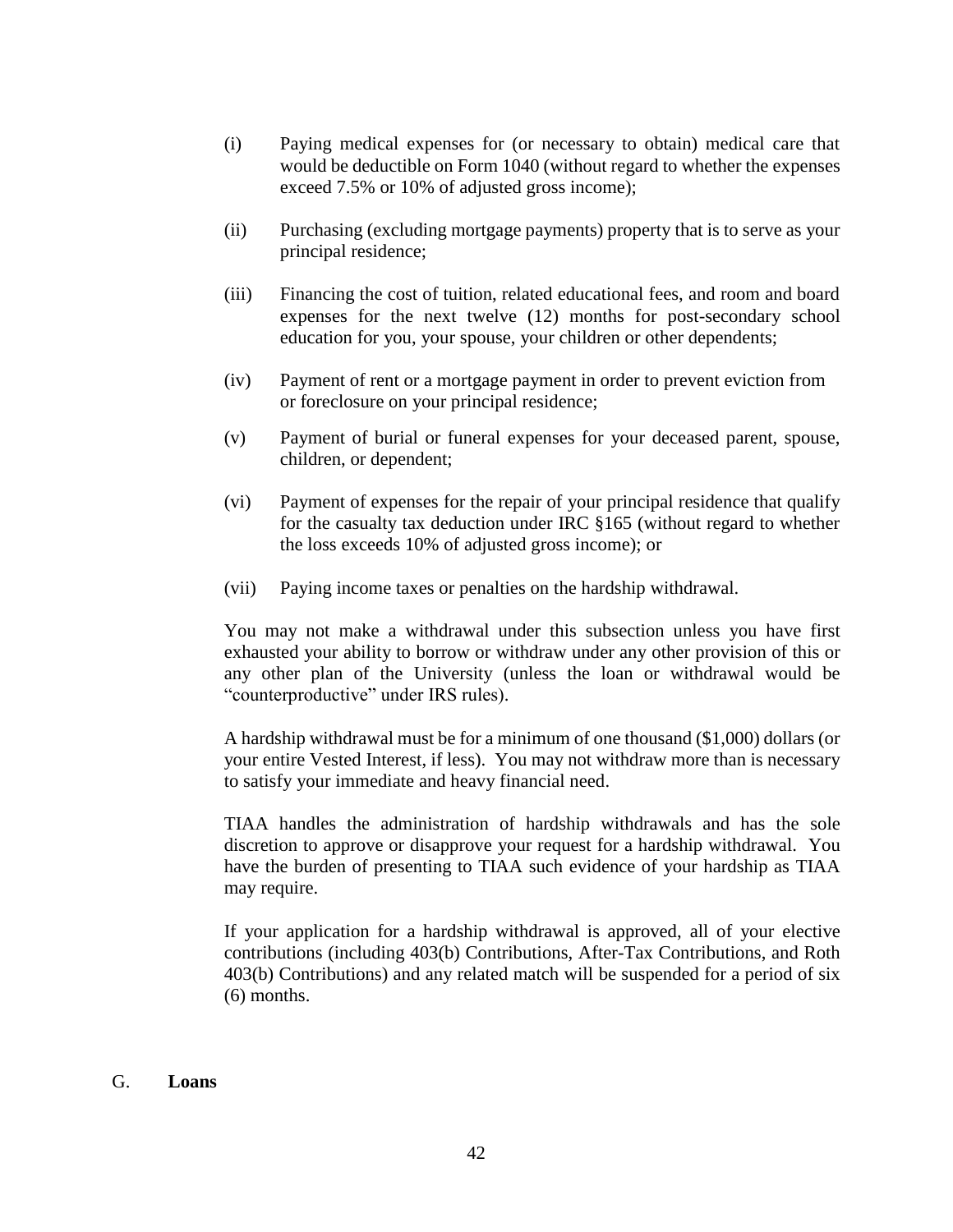If you want to start the loan process, you need to download forms from the TIAA website or call the University of Pittsburgh Retirement Plan Call Center at 800-682-9139.

The loan rules are the same for both the 401(a) Plan and the 403(b) Plan.

For purposes of processing loans, TIAA aggregates your vested interests in the 403(b) Plan accounts and the 401(a) Plan.

In general, you may borrow (in total) from both plans up to the <u>least</u> of:  $(1)$  \$50,000,  $(2)$ 45% of your vested interest, or (3) 90% of your vested interest to the extent that it is invested in assets other than a TIAA Traditional Annuity.

You may not borrow from any accumulations attributable to Roth 403(b) contributions, and you may not borrow amounts invested in a TIAA Traditional Annuity.

Effective as of January 1, 2016, you may not borrow if you have three or more loans outstanding (in total from both the 401(a) Plan and the 403(b) Plan).

The minimum amount that you may borrow is \$1,000.

The interest rate will be the Moody's Corporate Bond Yield Average for the month ending two months before the loan is issued but not less than 4%. (Call 1-800-842-2776 to get the current rate.)

When you borrow, an amount equal to 110% of your loan amount (the collateral) will be moved from your CREF account to a separate TIAA Retirement Loan (RL) contract.

You must arrange to make payments directly to TIAA. (You can arrange to have automatic payments made from a bank account.) Loans are not repaid by payroll withholding.

Payments must be made at least quarterly. **If you fail to make a loan payment, you will have taxable income** (and if you are under age 59½, you will be subject to the 10% excise tax). As loan payments are made, amounts will be transferred from your Retirement Loan contract to your investment accounts in accordance with the most recent election (or deemed election) that TIAA has on file for you for the investment of new contributions.

In general, loans may not be made for a period in excess of five years. You may be able to have loan payments suspended if you are called up for military duty.

#### H. **Domestic Relations Orders**

The plan administrator is required by law to distribute benefits in accordance with certain court orders regarding child support, alimony payments, or division of marital property. If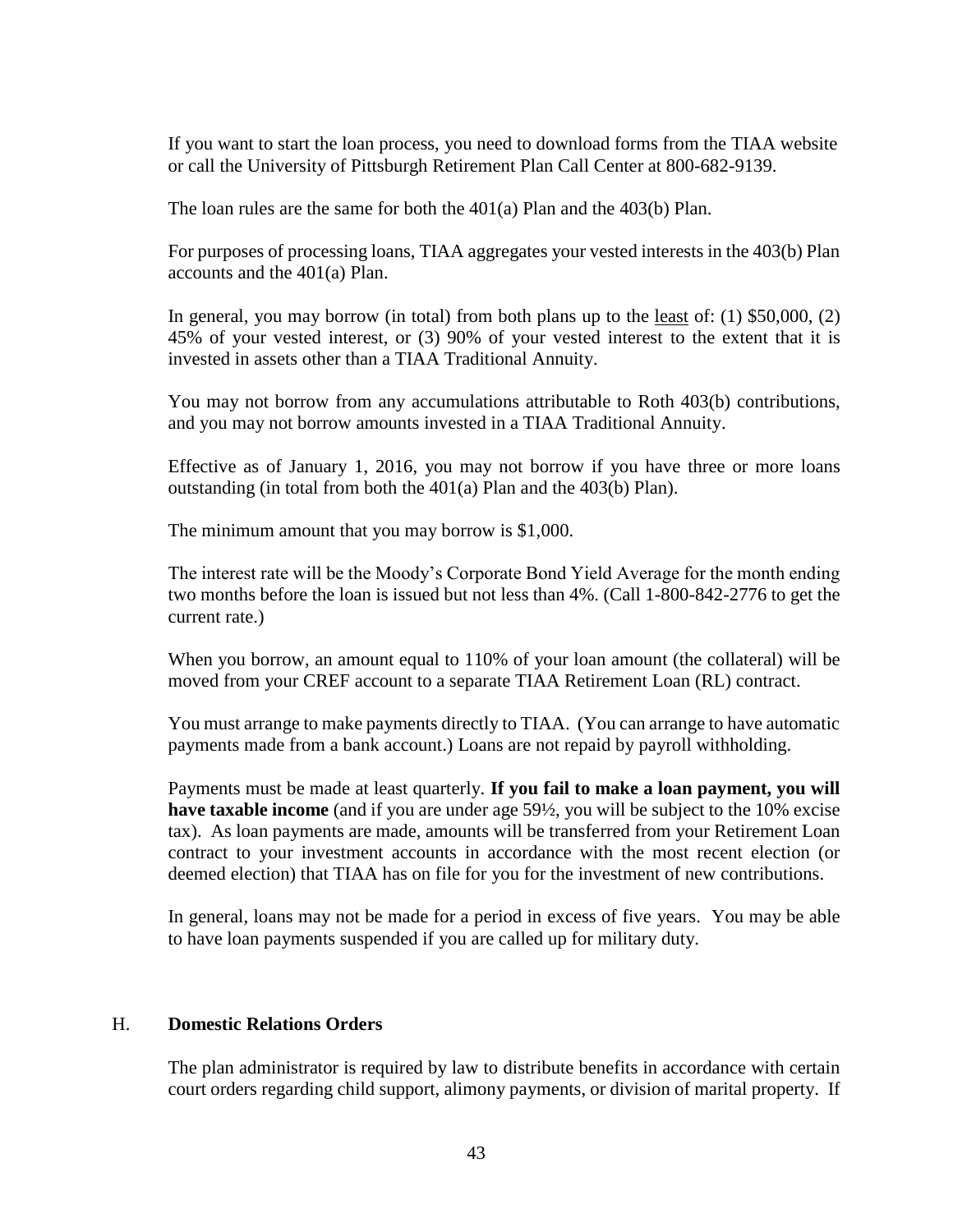the plan administrator receives a court order affecting you, the plan administrator will notify you promptly and will make a determination about whether the plan is required to follow the order.

## I. **Tax Consequences**

If you elect to take a distribution, TIAA should give you a statement explaining the tax consequences at the time of distribution.

In general:

- 1. Any distribution that you receive will be taxable other than: (i) a distribution of after-tax contributions, or (ii) a qualified distribution from a Roth 403(b) account. If you receive any accumulated gain with after-tax contributions, that accumulated gain is taxable. The distribution of an annuity contract is not taxable, but annuity payments are taxable distributions.
- 2. You may avoid immediate taxation by making a rollover of any distribution. The following types of distributions are not eligible for rollover: (i) annuity payments, (ii) installment distributions that will be paid over a period of 10 years or longer, or (iii) required minimum distributions.
- 3. If you take a distribution that is eligible to be rolled over and do not elect to make a direct rollover to an IRA (or another plan), the plan administrator is required to withhold 20% of the taxable portion of your distribution for taxes. [Note: The 20% rate is the withholding rate, not your tax rate. You may owe more taxes when you file your Form 1040.]
- 4. If you terminate employment with the University prior to age 55 and take a distribution prior to age 59½, the distribution **MAY BE SUBJECT TO A 10% EXCISE TAX** (in addition to the income tax).
- 5. In general, distributions made on account of retirement are not taxed by the Commonwealth of Pennsylvania, but you may owe state income tax if you are a resident of another state at the time that you take a distribution.
- 6. If you are neither a resident nor citizen of the United States at the time that you take a distribution, you are subject to a different set of tax rules and should consult with your tax advisor.
- 7. Most tax rules have exceptions, including the ones above, and the rules change periodically. It is recommended that you consult with a tax advisor before taking a distribution.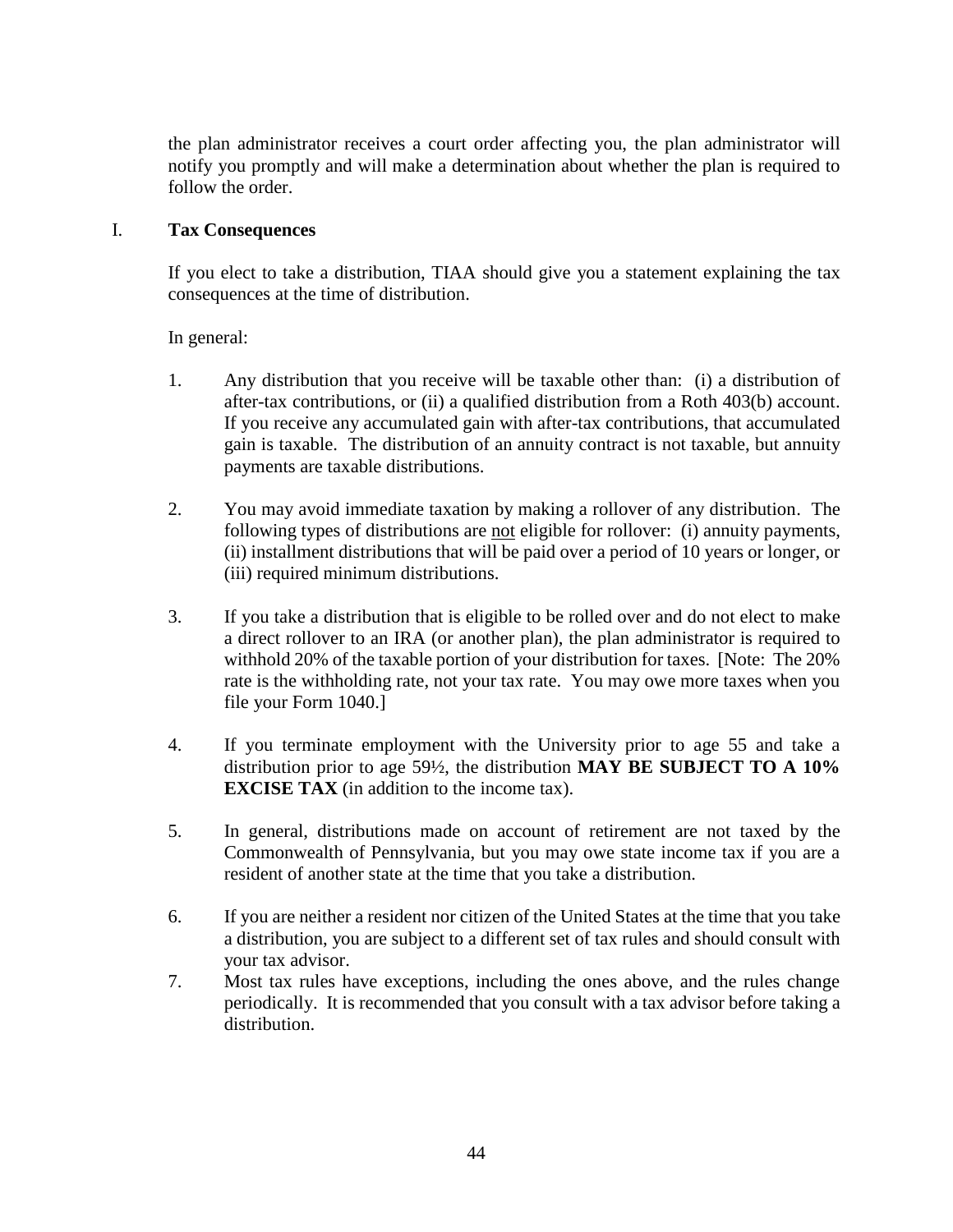## **IX. CLAIMS PROCEDURE**

## A. **Claims Procedure**

If you have a question about your statement or account balance, you should contact TIAA.

If you have a question about your contribution elections, contact the Office of Human Resources, Benefits Department.

If you have a dispute that can not otherwise be resolved and believe that you are being denied any rights or benefits under the Plan, you may file a claim in writing with the Plan Administrator. [File the claim with the Office of General Counsel.] If any such claim is wholly or partially denied, the Plan Administrator will notify you of its decision in writing. Such notification will contain:

- 1. Reasons for the denial,
- 2. Reference to plan provisions on which the denial is based,
- 3. A description of any additional material or information necessary for you to perfect your claim and an explanation of why such material or information is necessary, and
- 4. A description of the plan's review procedures and the time limits applicable to such procedures.

Such notification will be given within 90 days after the claim is received by the Plan Administrator or within 180 days if special circumstances require an extension of time.

## B. **Review Procedure**

If you receive a written notice that all or part of your claim has been denied, you have 60 days to:

- 1. File a written request with the Plan Administrator for a review of the denied claim and of pertinent documents, and
- 2. Submit written comments, pertinent documents, records, and other information to the Plan Administrator.

If you file a request for review, you will be provided with a review that takes into account all comments, documents, records, and other information that you submitted relating to the claim, without regard to whether such information was submitted or considered in the initial benefit determination.

The Plan Administrator will provide you with written or electronic notification of its decision. A notification of an adverse decision will include: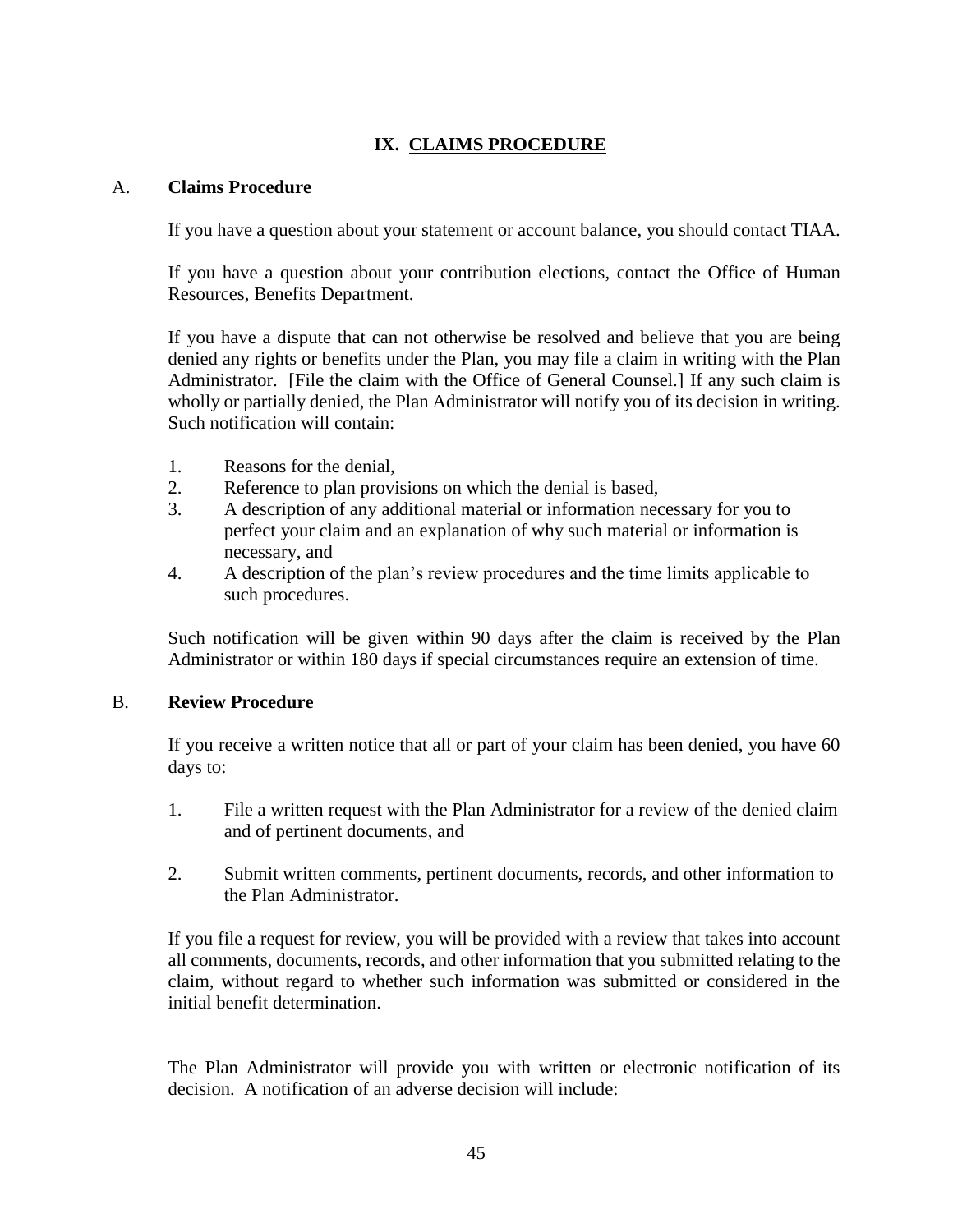- 1. Reasons for the adverse benefit determination,
- 2. Reference to plan provisions on which the adverse benefit determination is based, and
- 3. A statement that you are entitled to receive, upon request and free of charge, reasonable access to, and copies of, all documents, records, and other information relevant to your claim for benefits.

The decision on review will be made within 60 days after the request for review is received by the Plan Administrator, unless the Plan Administrator determines that special circumstances (such as the need to hold a hearing) require an extension of time for processing the claim. If the Plan Administrator determines that an extension of time for processing is required, written notice of the extension shall be furnished to you prior to the termination of the initial 60-day period. In no event shall such extension exceed a period of 60 days from the end of the initial period. The extension notice shall indicate the special circumstances requiring an extension of time and the date by which the Plan Administrator expects to render the determination on review.

If your claim for benefits is denied (after the review procedure), you have three years after the denial to file a lawsuit contesting the denial. A lawsuit must be filed in a court situated in Allegheny County, Pennsylvania.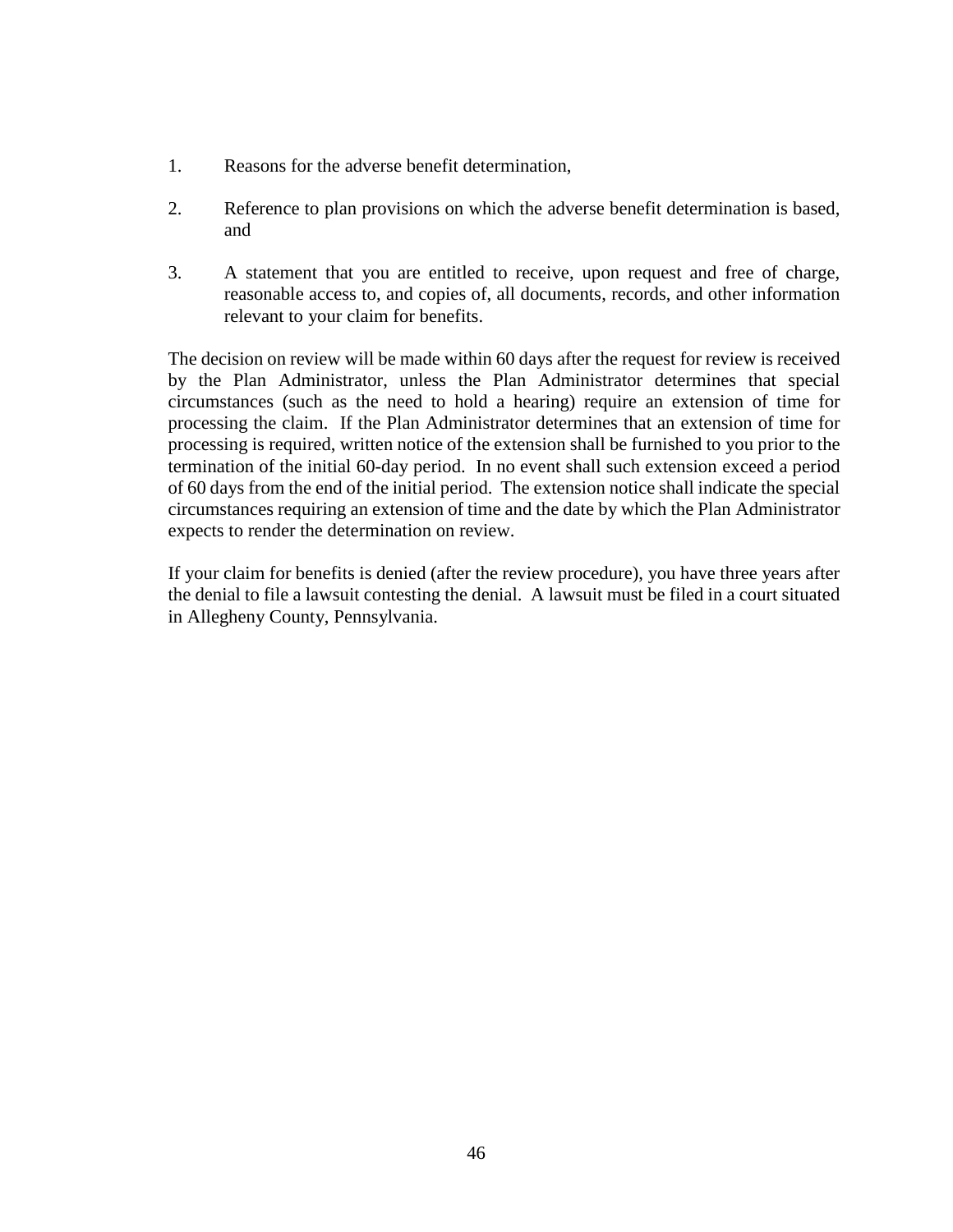## **X**. **AMENDMENT AND TERMINATION**

The University intends to continue the plans indefinitely; however, the Board of Trustees does reserve the right to amend or even terminate the plans at any time.

If a plan is amended, your vested interest will not decrease as a result of the amendment.

If the 401(a) Plan is terminated while you are an employee of the University, you will automatically be 100% vested in your account balance.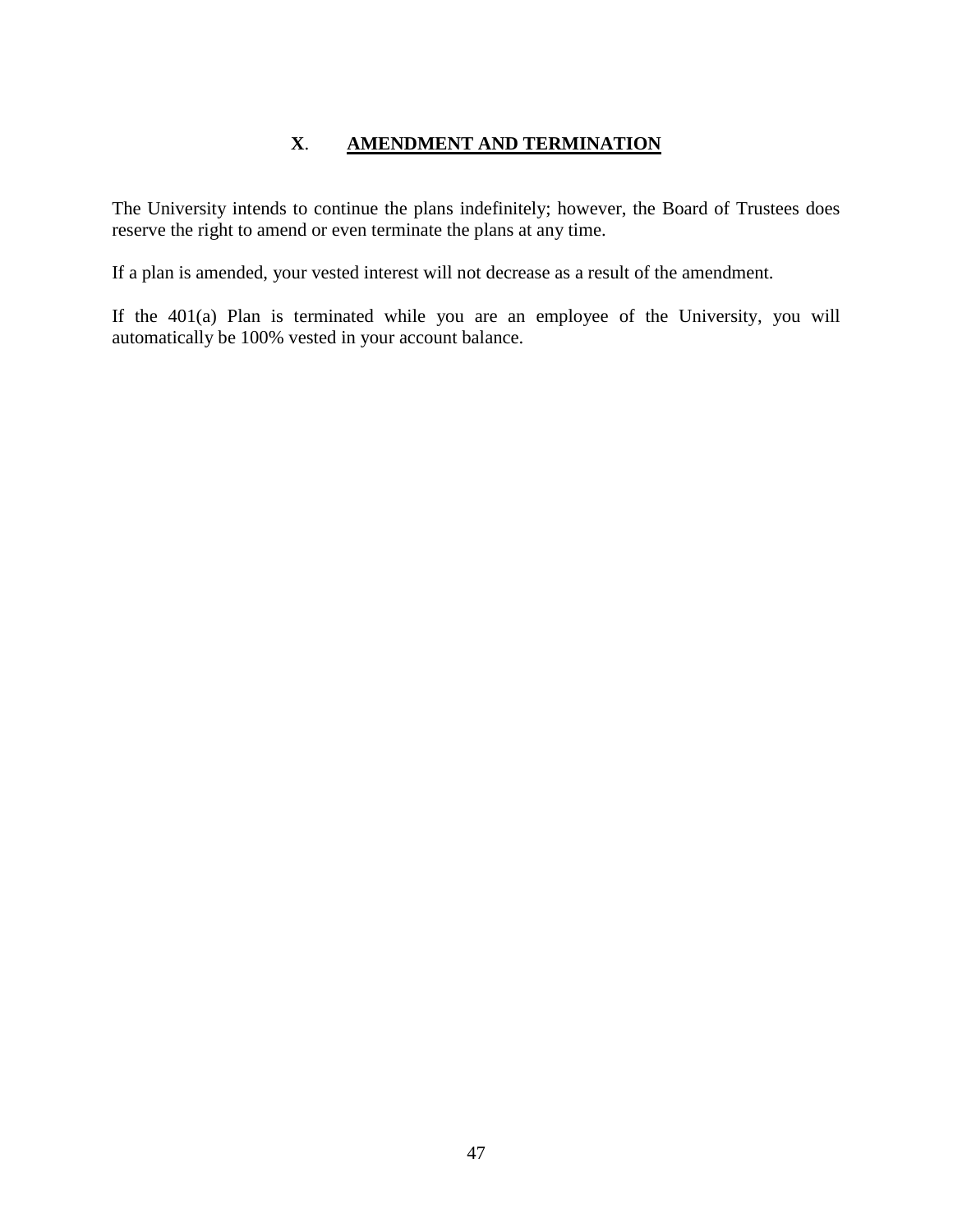## **XI**. **MISCELLANEOUS ITEMS**

- A. **Assignments of Funds**: You may not assign any part of your account in either plan to pay a creditor except to comply with a Domestic Relations Order, and you may not use your accounts as collateral for a loan except a loan from a plan.
- B. **Rollovers**: The plan administrator may accept a rollover from another retirement plan if the rollover is permitted under the Internal Revenue Code and if TIAA is willing to do the necessary record keeping.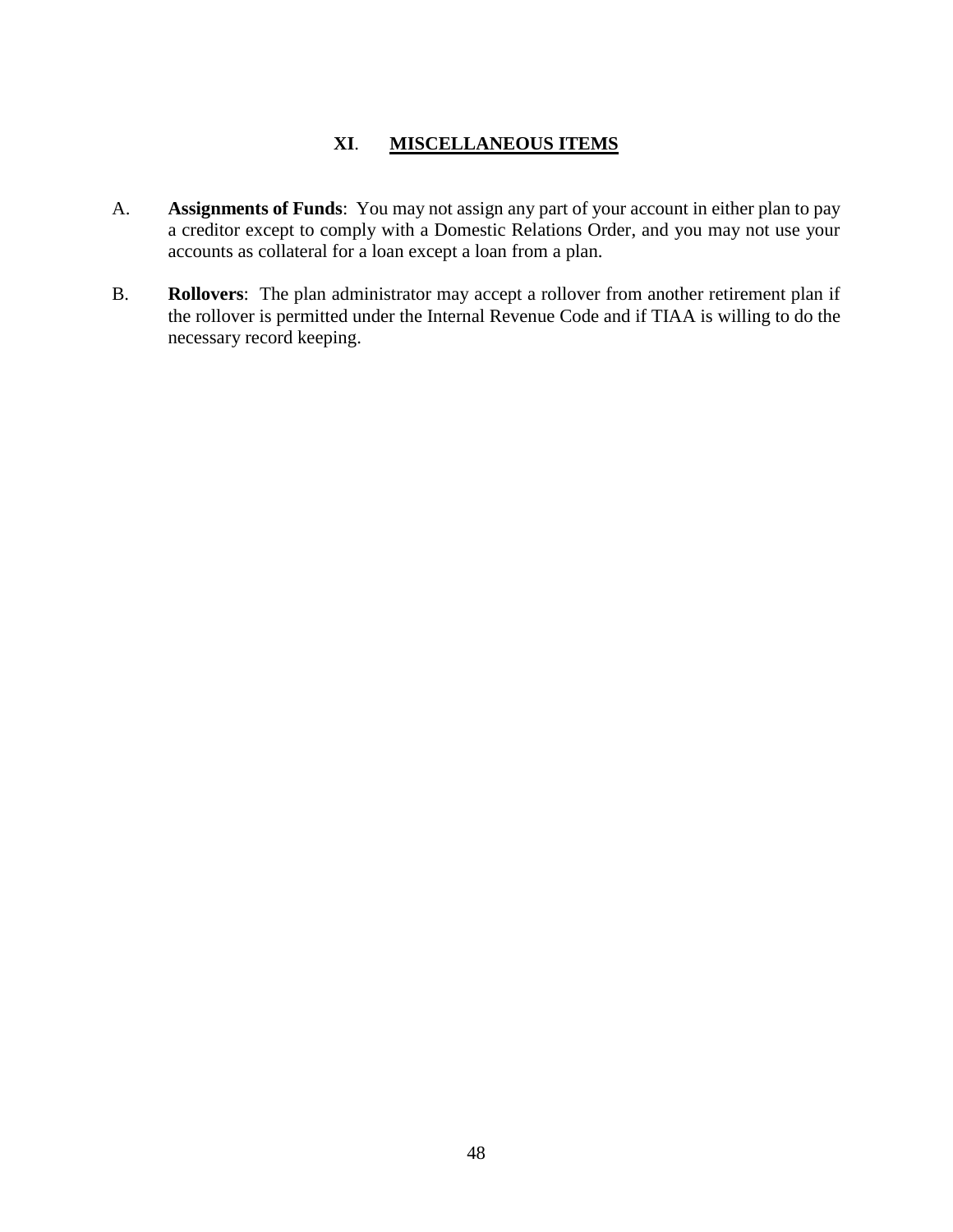## **XII**. **UPMC, UPP, AND THE FOUNDATION**

## A. **Glossary**

- 1. Foundation means the University of Pittsburgh and University of Pittsburgh Medical Center Medical and Health Sciences Foundation.
- 2. UPMC means the University of Pittsburgh Medical Center.
- 3. UPP means University of Pittsburgh Physicians.

## B. **Service with UPMC, UPP, or the Foundation**

If you worked at UPMC, UPP, or the Foundation prior to becoming an employee of the University, you may be entitled to credit under the 401(a) Plan for your service at UPMC, UPP, or the Foundation. [If you are simultaneously employed at the University and another organization, you get credit only for your service at the University.]

If you receive credit for service at UPMC, UPP, or the Foundation, that service counts for purposes of determining whether you are entitled to a 100% match or 150% match and for purposes of determining whether your matching contributions are vested. Service at organizations other than the University does not count for purposes of determining whether you are eligible for 15-year Catch-Up Contributions.

There are two issues with respect to service at UPMC, UPP, or the Foundation: (i) whether you are eligible for credit, and (ii) whether you had enough service at the other organization to be credited with a Year of Participation under the 401(a) Plan.

1. **Faculty**: If you receive a faculty appointment, you are eligible for credit for service with UPMC, UPP, or the Foundation if the period of time between when you left UPMC, UPP, or the Foundation and when you became a University employee is 365 days or less.

For example, if an individual worked at UPMC, transferred to UPP (within 365 days of leaving UPMC) and then, within 365 days of terminating employment at UPP, became a faculty member at the University, he or she could start employment at the University with credit for service at both UPMC and UPP.

Your 365-day period starts with the first day after your actual last day of work for UPMC, UPP, or the Foundation, as applicable, and ends 364 days later. However, if the University is not open for business on the 365th day, then the 365-day deadline is extended until the close of business of the University's Office of Human Resources on the first business day following the 365th day.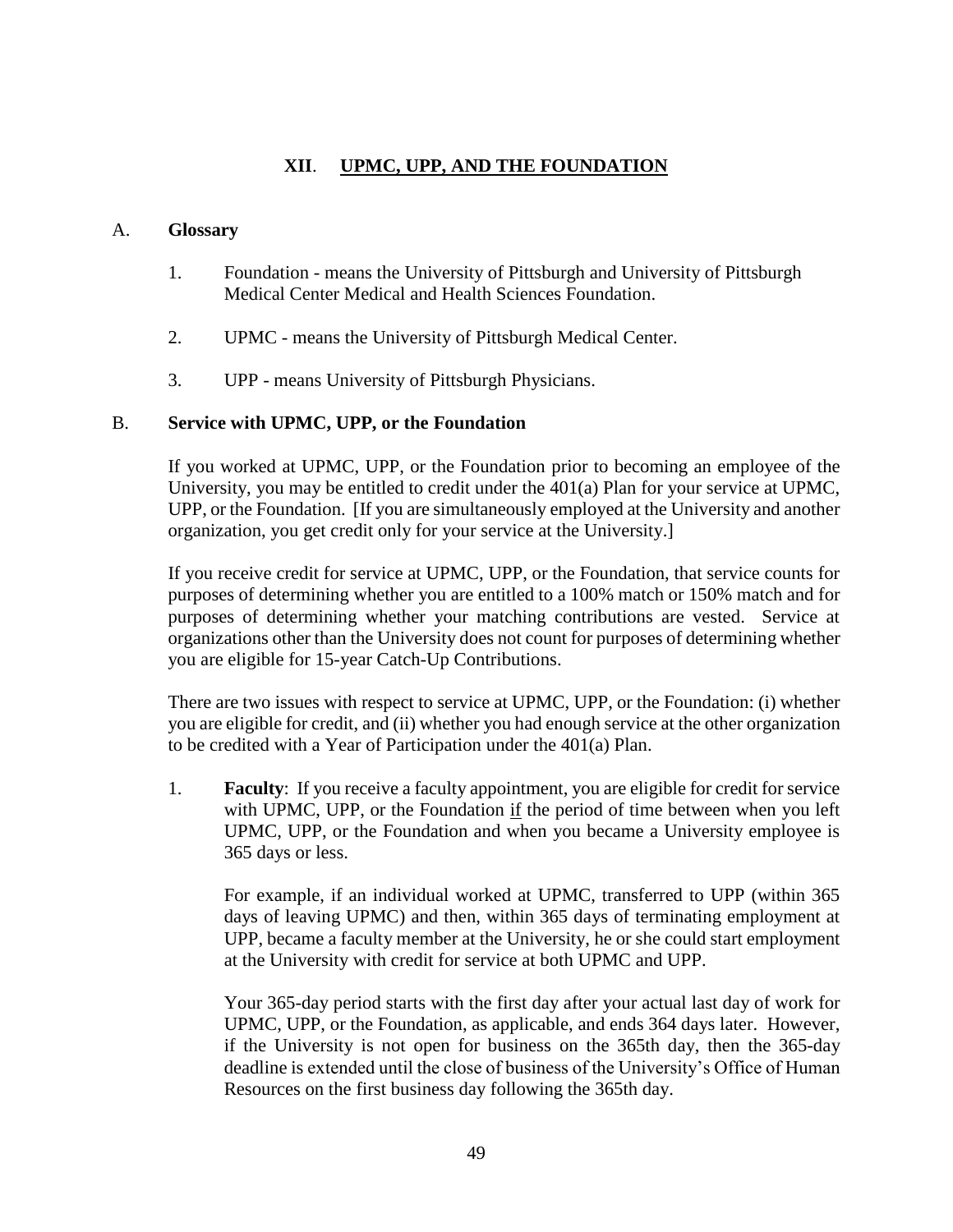## 2. **Staff**:

- (i) If you started employment at the University prior to 2009, you were treated the same as faculty employees.
- (ii) Effective as of January 1, 2009, if you become a Participant in the  $401(a)$ Plan and do not have a faculty appointment (and are not treated as faculty for benefits purposes), you will be given credit for service with UPMC, UPP, or the Foundation only if your position at UPMC, UPP, or the Foundation became a position at the University as a result of an employerinitiated reorganization.

A reorganization is not treated as an employer-initiated reorganization unless it is determined to be such by the Chancellor, the Executive Vice Chancellor, the Provost, or the Senior Vice Chancellor, Health Sciences, or his or her delegate.

3. **Years of Participation**: If you are eligible for credit for service with UPMC, UPP, or the Foundation, then you receive credit for a Year of Participation for any year during which you both completed at least one thousand (1,000) hours of service for UPMC, UPP, or the Foundation and received allocations under the 401(k) plan or 403(b) program of UPMC, UPP, or the Foundation for at least six different months of the year.

If you were employed by UPMC, UPP, or the Foundation but received no compensation for a particular month, you will be deemed to have received allocations for that month if you received allocations for the most recent month that you received compensation.